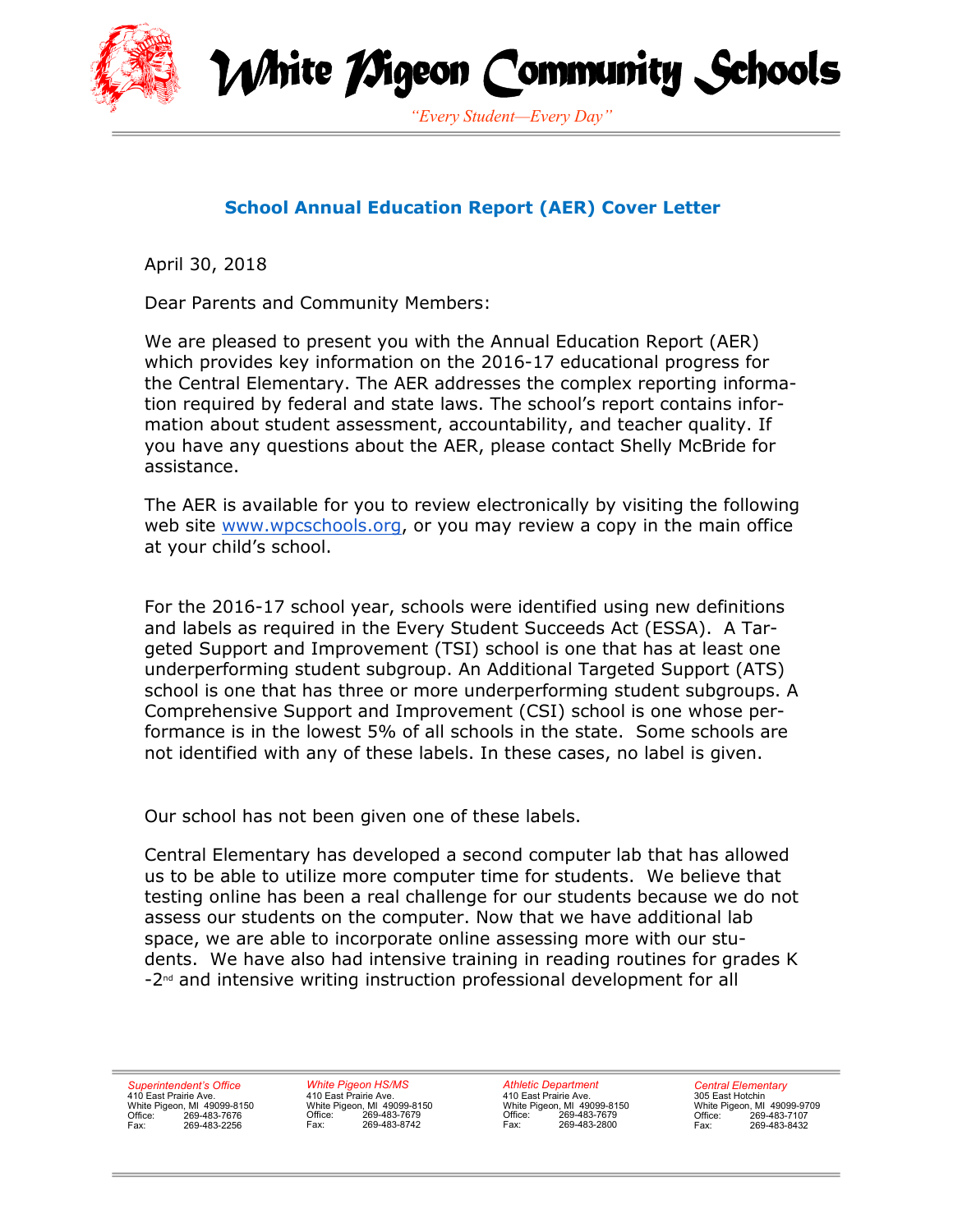



*"Every Student—Every Day"*

We believe that our content is good, but feel that we needed to work on our actual instruction in the classroom insuring that our teachers are instructing with best practice techniques. We believe that ensuring that good instructional techniques that are research based in both reading and writing, we will see an increase in our proficiency levels. We have also been selected to be a part of the HIL Project through Western Michigan University. This project is a 2 ½ year project to help increase K-3 reading scores. We have also joined the Reading Now Network (RNN) and are working in combination with the HIL Project to increase our K-3 reading scores for all students.

State law requires that we also report additional information. <TO HAVE THIS LETTER MEET THE STATE REQUIREMENTS, EACH SCHOOL SHOULD PROVIDE A REPORT FOR THE **TWO MOST RECENT YEARS** ON THE FOL-LOWING:

### **1. PROCESS FOR ASSIGNING PUPILS TO THE SCHOOL**

All students that reside in White Pigeon are assigned to attend the Elementary Building. In addition, some schools of choice students attend our school from throughout the county.

### **2. THE STATUS OF THE 3-5 YEAR SCHOOL IMPROVEMENT PLAN**

 The School Improvement Plan for Central Elementary is updated every spring. The content areas of Reading, Writing, Science, Social Studies and Mathematics are addressed. Measurable objectives for improvement have been identified, as well as strategies and action steps for implementation with the vision of increasing student achievement thought out our building. In addition to the core con tent areas, we have established behavioral goals aligned with our building's MTSS initiative. The full school improvement plan is posted at www.wpcschools.org.

### **3. A BRIEF DESCRIPTION OF EACH SPECIALIZED SCHOOL**

Central Elementary does not have a specialized school.

*Superintendent's Office*  410 East Prairie Ave. White Pigeon, MI 49099-8150 Office: 269-483-7676 Fax: 269-483-2256

*White Pigeon HS/MS*  410 East Prairie Ave. White Pigeon, MI 49099-8150<br>Office: 269-483-7679 Office: 269-483-7679<br>Fax: 269-483-8742 Fax: 269-483-8742

*Athletic Department*  410 East Prairie Ave. White Pigeon, MI 49099-8150 Office: 269-483-7679 Fax: 269-483-2800

*Central Elementary*  305 East Hotchin White Pigeon, MI 49099-9709 Office: 269-483-7107 Fax: 269-483-8432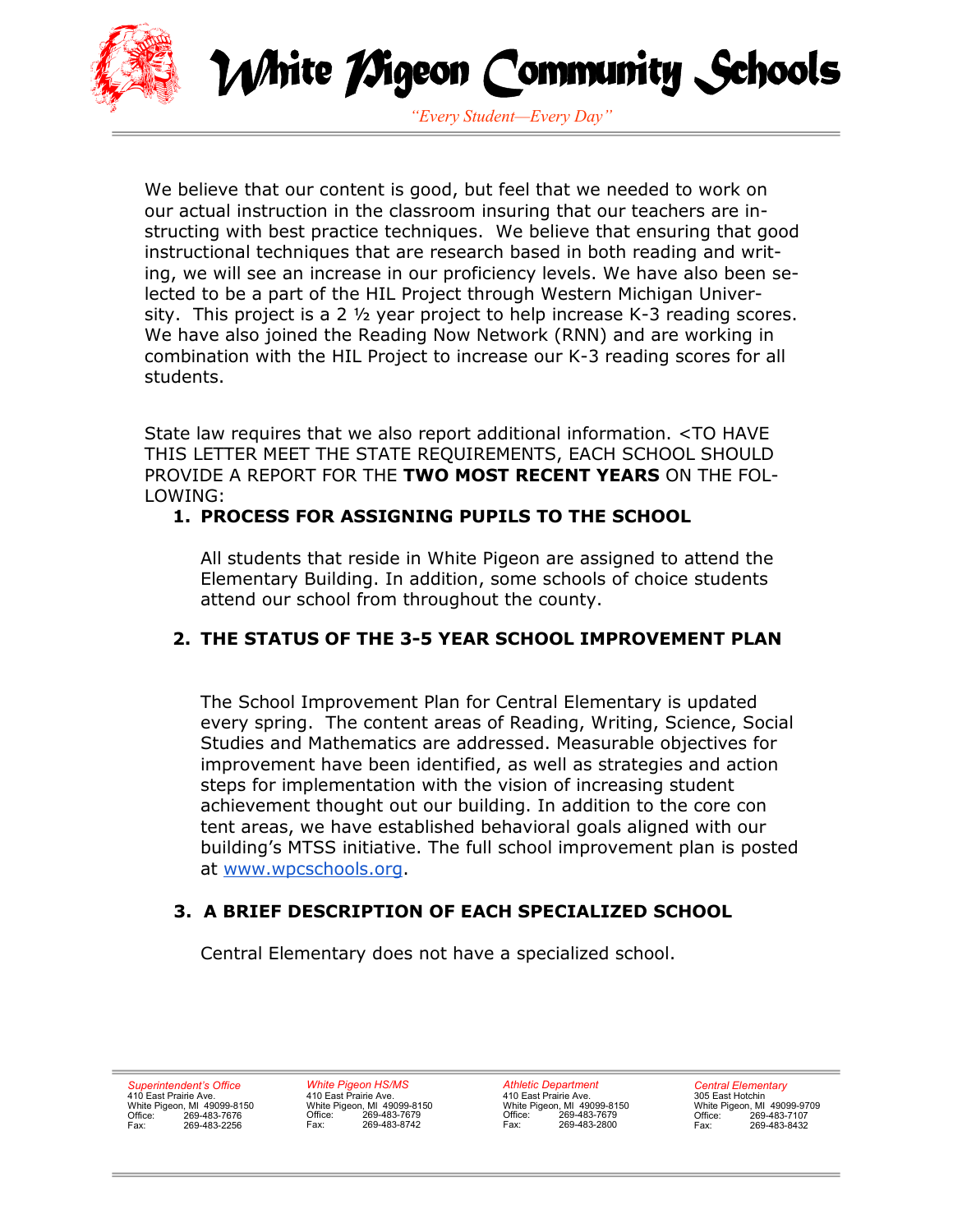

White *M*igeon Community Schools

*"Every Student—Every Day"*

### **4. IDENTIFY HOW TO ACCESS A COPY OF THE CORE CURRICU-LUM, A DESCRIPTION OF ITS IMPLEMENTATION, AND AN EXPLA-NATION OF THE VARIANCES FROM THE STATE'S MODEL**

Central Elementary curriculum that is used and implemented is Curriculum Crafter. This was developed and is maintained by the Kent County ISD. Curriculum Crafter is completely aligned with Common Core. The curriculum is available to parents upon parent request.

### **5. THE AGGREGATE STUDENT ACHIEVEMENT RESULTS FOR ANY LOCAL COMPETENCY TESTS OR NATIONALLY NORMED ACHIEVE-MENT TESTS**

Central uses AIMSweb, Star Early Literacy, and Star Math locally as an achievement test. The individual results of these tests are given to parents after each benchmark testing window.

### **6. IDENTIFY THE NUMBER AND PERCENT OF STUDENTS REPRE-SENTED BY PARENTS AT PARENT-TEACHER CONFERENCES**

We had 87.5% of our students represented by parents are parent teacher conferences in the fall of 2016-17.

While we are proud of all of our achievements at Central Elementary; our staff continues to work to improve student success every day. Thank you for your continued support of our students.

Direct any questions or comments concerning this report to Shelly McBride at 269- 483-7107.

Sincerely,

Shelly McBride **Principal** Central Elementary White Pigeon Community Schools

*Superintendent's Office*  410 East Prairie Ave. White Pigeon, MI 49099-8150 Office: 269-483-7676 Fax: 269-483-2256

*White Pigeon HS/MS*  410 East Prairie Ave. White Pigeon, MI 49099-8150<br>Office: 269-483-7679 Office: 269-483-7679<br>Fax: 269-483-8742 Fax: 269-483-8742

*Athletic Department*  410 East Prairie Ave. White Pigeon, MI 49099-8150 Office: 269-483-7679 Fax: 269-483-2800

*Central Elementary*  305 East Hotchin White Pigeon, MI 49099-9709 Office: 269-483-7107 Fax: 269-483-8432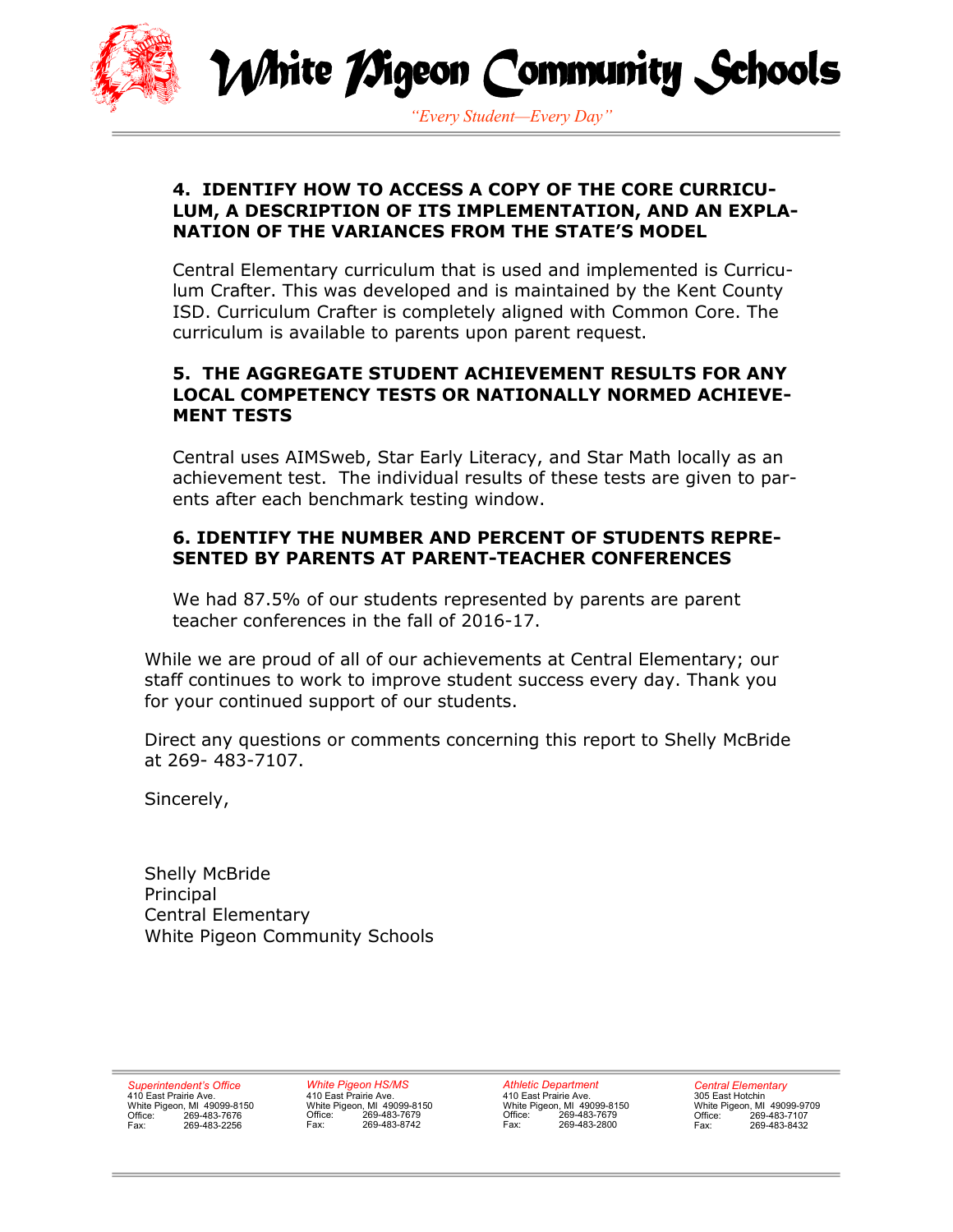

#### **M-STEP Grades 3-11**

| Subject    | Grade                | Testing Group School Year     |         | <b>State Percent</b><br><b>Students</b><br>Proficient | <b>District</b><br>Percent<br><b>Students</b><br>Proficient | Percent<br>Advanced | Percent<br>Proficient | Percent<br>Partially<br>Proficient | <b>Percent Not</b><br>Proficient |
|------------|----------------------|-------------------------------|---------|-------------------------------------------------------|-------------------------------------------------------------|---------------------|-----------------------|------------------------------------|----------------------------------|
| ELA        | 3rd Grade<br>Content | <b>All Students</b>           | 2015-16 | 46.0%                                                 | 20.0%                                                       | 8.3%                | 11.7%                 | 26.7%                              | 53.3%                            |
| ELA        | 3rd Grade<br>Content | All Students                  | 2016-17 | 44.1%                                                 | 22.7%                                                       | 6.1%                | 16.7%                 | 37.9%                              | 39.4%                            |
| <b>ELA</b> | 3rd Grade<br>Content | Hispanic of Any<br>Race       | 2015-16 | 33.5%                                                 | $<10$                                                       | $<\!10$             | ${<}10$               | $<10$                              | < 10                             |
| <b>ELA</b> | 3rd Grade<br>Content | Hispanic of Any<br>Race       | 2016-17 | 32.0%                                                 | $<10$                                                       | $<10$               | $<\!10$               | $<10$                              | $<10$                            |
| <b>ELA</b> | 3rd Grade<br>Content | Two or More<br>Races          | 2015-16 | 42.9%                                                 | $<10$                                                       | $<10$               | $<10$                 | $<10$                              | < 10                             |
| <b>ELA</b> | 3rd Grade<br>Content | Two or More<br>Races          | 2016-17 | 41.7%                                                 | < 10                                                        | $<10$               | < 10                  | $<10$                              | < 10                             |
| <b>ELA</b> | 3rd Grade<br>Content | White                         | 2015-16 | 53.9%                                                 | 22.0%                                                       | 10.0%               | 12.0%                 | 22.0%                              | 56.0%                            |
| <b>ELA</b> | 3rd Grade<br>Content | White                         | 2016-17 | 51.7%                                                 | 25.5%                                                       | 7.3%                | 18.2%                 | 38.2%                              | 36.4%                            |
| ELA        | 3rd Grade<br>Content | Female                        | 2015-16 | 49.5%                                                 | 13.8%                                                       | 6.9%                | 6.9%                  | 31.0%                              | 55.2%                            |
| ELA        | 3rd Grade<br>Content | Female                        | 2016-17 | 47.7%                                                 | 20.6%                                                       | 5.9%                | 14.7%                 | 38.2%                              | 41.2%                            |
| ELA        | 3rd Grade<br>Content | Male                          | 2015-16 | 42.6%                                                 | 25.8%                                                       | 9.7%                | 16.1%                 | 22.6%                              | 51.6%                            |
| <b>ELA</b> | 3rd Grade<br>Content | Male                          | 2016-17 | 40.7%                                                 | 25.0%                                                       | 6.3%                | 18.8%                 | 37.5%                              | 37.5%                            |
| ELA        | 3rd Grade<br>Content | Economically<br>Disadvantaged | 2015-16 | 31.1%                                                 | 14.6%                                                       | 4.9%                | 9.8%                  | 29.3%                              | 56.1%                            |

A service of the Center for Educational Performance and Information (CEPI) **Page 1** of 53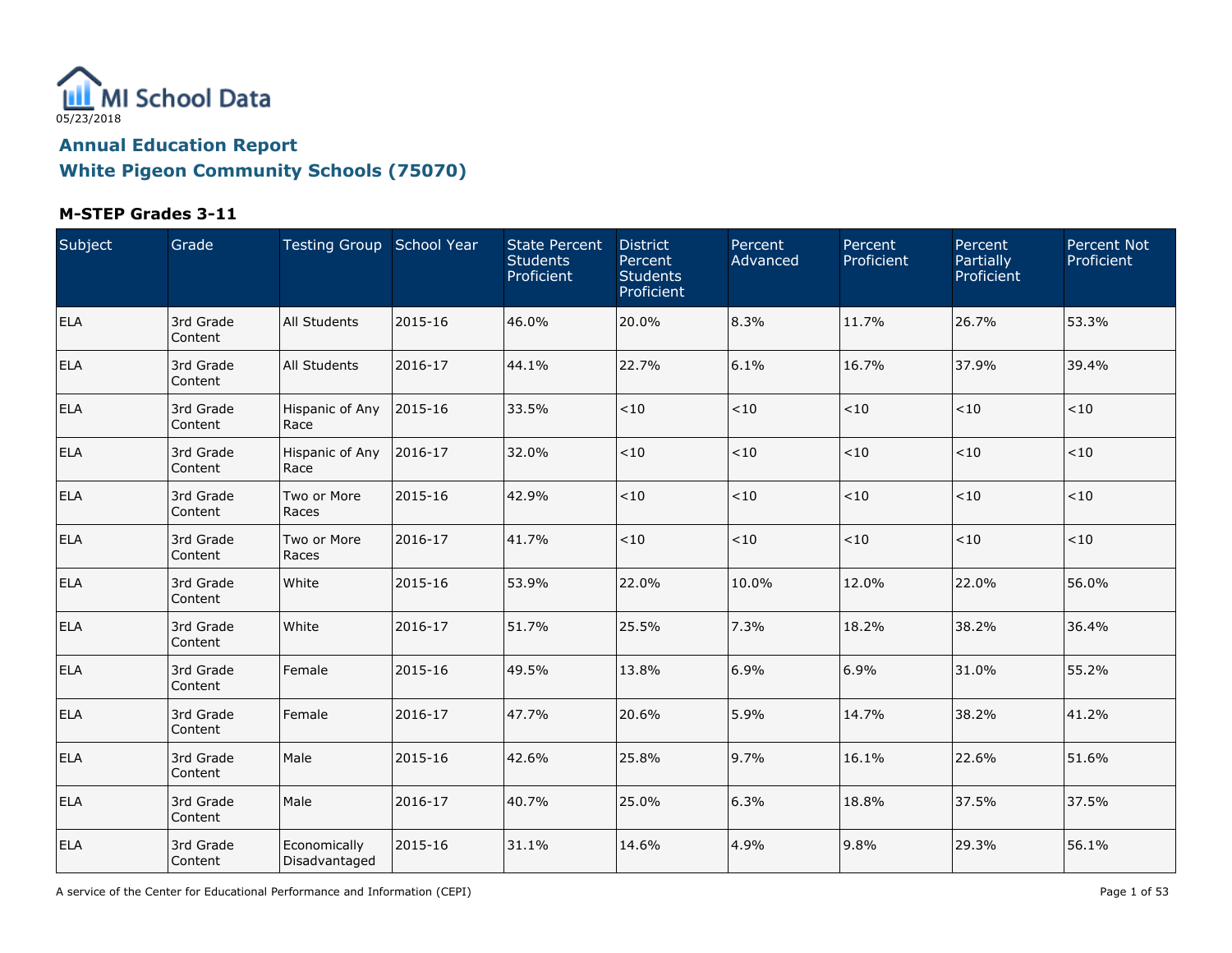

### **M-STEP Grades 3-11**

| Subject    | Grade                | Testing Group School Year            |         | <b>State Percent</b><br><b>Students</b><br>Proficient | <b>District</b><br>Percent<br><b>Students</b><br>Proficient | Percent<br>Advanced | Percent<br>Proficient | Percent<br>Partially<br>Proficient | <b>Percent Not</b><br>Proficient |
|------------|----------------------|--------------------------------------|---------|-------------------------------------------------------|-------------------------------------------------------------|---------------------|-----------------------|------------------------------------|----------------------------------|
| ELA        | 3rd Grade<br>Content | Economically<br>Disadvantaged        | 2016-17 | 29.1%                                                 | 12.2%                                                       | 2.4%                | 9.8%                  | 39.0%                              | 48.8%                            |
| <b>ELA</b> | 3rd Grade<br>Content | English Learners 2016-17             |         | 34.0%                                                 | < 10                                                        | $<10$               | $<10$                 | < 10                               | < 10                             |
| <b>ELA</b> | 3rd Grade<br>Content | Students With<br><b>Disabilities</b> | 2015-16 | 20.7%                                                 | < 10                                                        | $<10$               | $<10$                 | < 10                               | < 10                             |
| <b>ELA</b> | 3rd Grade<br>Content | Students With<br><b>Disabilities</b> | 2016-17 | 19.6%                                                 | < 10                                                        | < 10                | < 10                  | < 10                               | < 10                             |
| <b>ELA</b> | 4th Grade<br>Content | <b>All Students</b>                  | 2015-16 | 46.3%                                                 | 26.3%                                                       | 14.0%               | 12.3%                 | 31.6%                              | 42.1%                            |
| <b>ELA</b> | 4th Grade<br>Content | <b>All Students</b>                  | 2016-17 | 44.2%                                                 | 21.9%                                                       | 7.8%                | 14.1%                 | 31.3%                              | 46.9%                            |
| <b>ELA</b> | 4th Grade<br>Content | Hispanic of Any<br>Race              | 2015-16 | 34.4%                                                 | $<10$                                                       | $<\!10$             | $<\!10$               | $<10$                              | < 10                             |
| <b>ELA</b> | 4th Grade<br>Content | Hispanic of Any<br>Race              | 2016-17 | 32.7%                                                 | < 10                                                        | $<10$               | $<\!10$               | < 10                               | < 10                             |
| <b>ELA</b> | 4th Grade<br>Content | Two or More<br>Races                 | 2015-16 | 43.6%                                                 | < 10                                                        | ${<}10$             | $<10$                 | $<10$                              | < 10                             |
| ELA        | 4th Grade<br>Content | Two or More<br>Races                 | 2016-17 | 40.1%                                                 | < 10                                                        | $<\!10$             | $<\!10$               | ~10                                | < 10                             |
| <b>ELA</b> | 4th Grade<br>Content | White                                | 2015-16 | 53.9%                                                 | 29.8%                                                       | 17.0%               | 12.8%                 | 31.9%                              | 38.3%                            |
| <b>ELA</b> | 4th Grade<br>Content | White                                | 2016-17 | 51.5%                                                 | 22.6%                                                       | 9.4%                | 13.2%                 | 32.1%                              | 45.3%                            |
| ELA        | 4th Grade<br>Content | Female                               | 2015-16 | 50.9%                                                 | 21.7%                                                       | 13.0%               | 8.7%                  | 39.1%                              | 39.1%                            |

A service of the Center for Educational Performance and Information (CEPI) **Page 2** of 53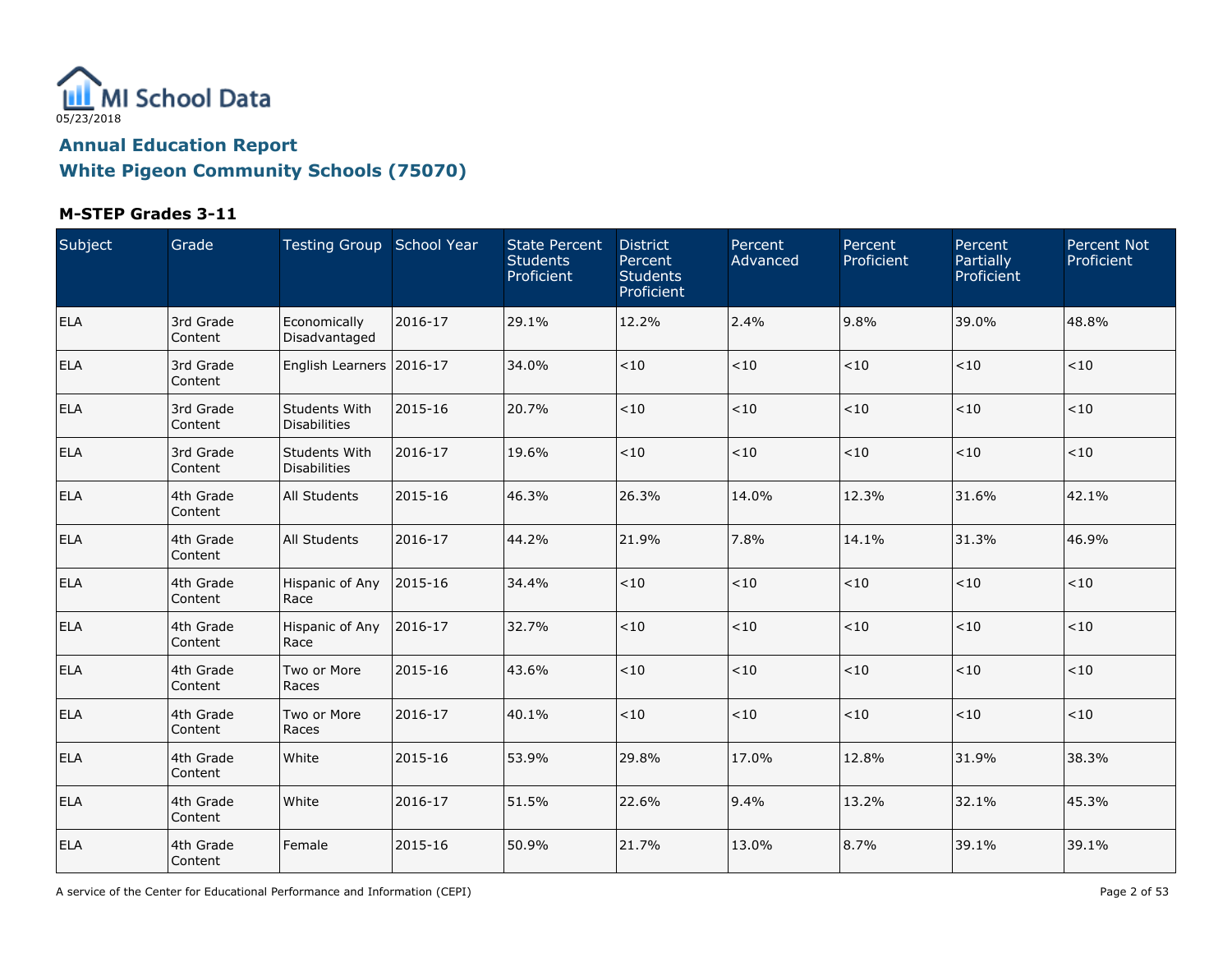

### **M-STEP Grades 3-11**

| Subject    | Grade                | Testing Group School Year            |         | <b>State Percent</b><br><b>Students</b><br>Proficient | <b>District</b><br>Percent<br><b>Students</b><br>Proficient | Percent<br>Advanced | Percent<br>Proficient | Percent<br>Partially<br>Proficient | <b>Percent Not</b><br>Proficient |
|------------|----------------------|--------------------------------------|---------|-------------------------------------------------------|-------------------------------------------------------------|---------------------|-----------------------|------------------------------------|----------------------------------|
| <b>ELA</b> | 4th Grade<br>Content | Female                               | 2016-17 | 48.6%                                                 | 17.2%                                                       | 6.9%                | 10.3%                 | 31.0%                              | 51.7%                            |
| <b>ELA</b> | 4th Grade<br>Content | Male                                 | 2015-16 | 41.8%                                                 | 29.4%                                                       | 14.7%               | 14.7%                 | 26.5%                              | 44.1%                            |
| ELA        | 4th Grade<br>Content | Male                                 | 2016-17 | 39.9%                                                 | 25.7%                                                       | 8.6%                | 17.1%                 | 31.4%                              | 42.9%                            |
| <b>ELA</b> | 4th Grade<br>Content | Economically<br>Disadvantaged        | 2015-16 | 30.8%                                                 | 27.9%                                                       | 16.3%               | 11.6%                 | 34.9%                              | 37.2%                            |
| <b>ELA</b> | 4th Grade<br>Content | Economically<br>Disadvantaged        | 2016-17 | 28.6%                                                 | 14.6%                                                       | 2.4%                | 12.2%                 | 31.7%                              | 53.7%                            |
| ELA        | 4th Grade<br>Content | English Learners 2016-17             |         | 22.9%                                                 | < 10                                                        | $<10$               | $<10$                 | $<10$                              | < 10                             |
| <b>ELA</b> | 4th Grade<br>Content | Students With<br><b>Disabilities</b> | 2015-16 | 17.5%                                                 | < 10                                                        | $<10$               | < 10                  | $<10$                              | < 10                             |
| ELA        | 4th Grade<br>Content | Students With<br><b>Disabilities</b> | 2016-17 | 15.8%                                                 | < 10                                                        | $<10$               | < 10                  | $<10$                              | < 10                             |
| <b>ELA</b> | 5th Grade<br>Content | <b>All Students</b>                  | 2015-16 | 50.6%                                                 | 49.2%                                                       | 18.6%               | 30.5%                 | 23.7%                              | 27.1%                            |
| ELA        | 5th Grade<br>Content | <b>All Students</b>                  | 2016-17 | 51.1%                                                 | 48.1%                                                       | 11.1%               | 37.0%                 | 22.2%                              | 29.6%                            |
| <b>ELA</b> | 5th Grade<br>Content | Hispanic of Any<br>Race              | 2015-16 | 38.4%                                                 | < 10                                                        | $<10$               | $<10$                 | $<10$                              | < 10                             |
| <b>ELA</b> | 5th Grade<br>Content | Hispanic of Any<br>Race              | 2016-17 | 39.4%                                                 | < 10                                                        | $<\!10$             | $<\!10$               | $<10$                              | < 10                             |
| ELA        | 5th Grade<br>Content | Two or More<br>Races                 | 2015-16 | 49.0%                                                 | < 10                                                        | $<\!10$             | < 10                  | $<10$                              | $<10$                            |

A service of the Center for Educational Performance and Information (CEPI) **Page 3 of 53** Page 3 of 53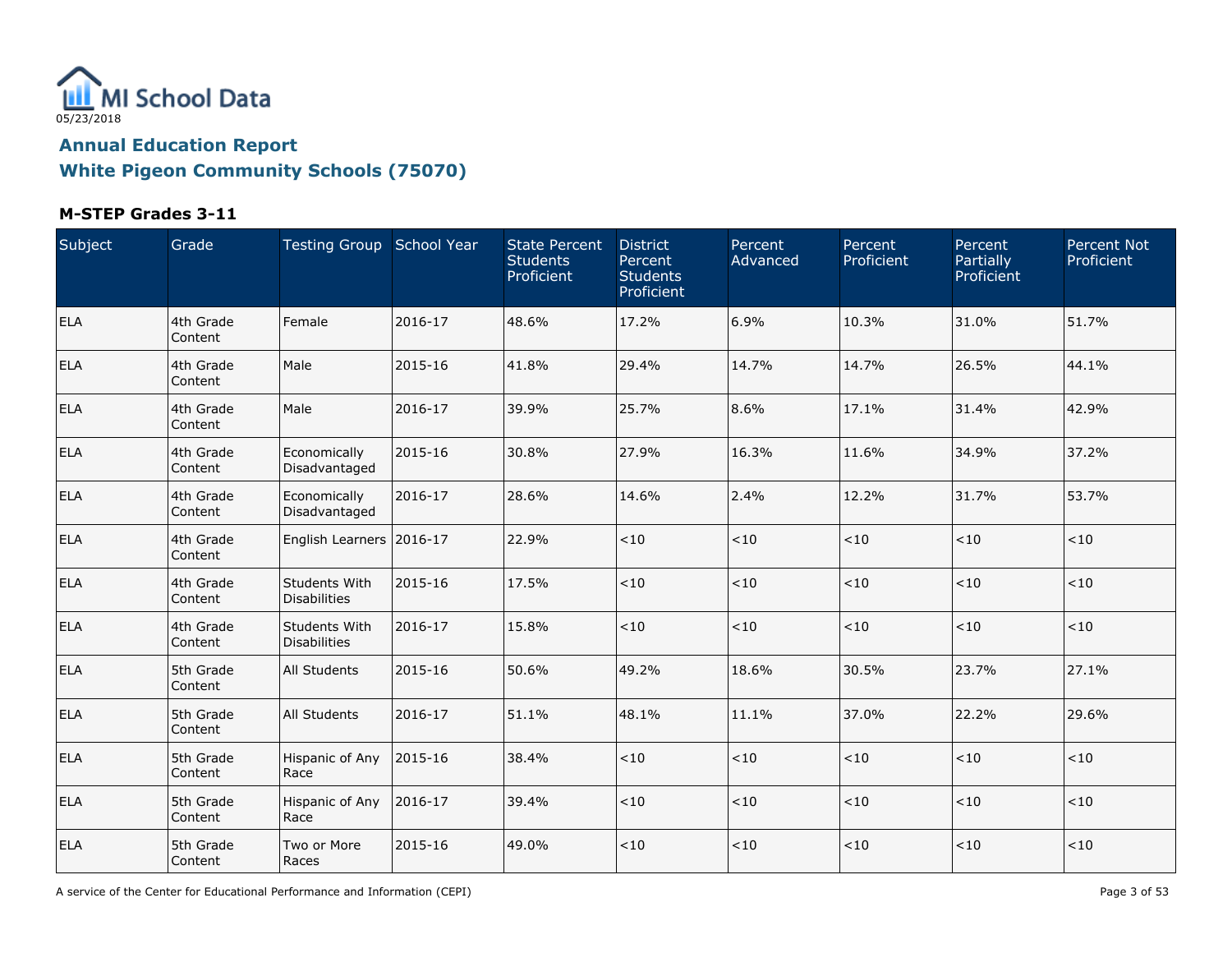

### **M-STEP Grades 3-11**

| Subject    | Grade                | Testing Group School Year                   |         | <b>State Percent</b><br><b>Students</b><br>Proficient | <b>District</b><br>Percent<br><b>Students</b><br>Proficient | Percent<br>Advanced | Percent<br>Proficient | Percent<br>Partially<br>Proficient | <b>Percent Not</b><br>Proficient |
|------------|----------------------|---------------------------------------------|---------|-------------------------------------------------------|-------------------------------------------------------------|---------------------|-----------------------|------------------------------------|----------------------------------|
| ELA        | 5th Grade<br>Content | Two or More<br>Races                        | 2016-17 | 48.2%                                                 | < 10                                                        | $<\!10$             | < 10                  | $<10$                              | < 10                             |
| <b>ELA</b> | 5th Grade<br>Content | White                                       | 2015-16 | 58.1%                                                 | 56.0%                                                       | 22.0%               | 34.0%                 | 18.0%                              | 26.0%                            |
| ELA        | 5th Grade<br>Content | White                                       | 2016-17 | 58.6%                                                 | 46.7%                                                       | 13.3%               | 33.3%                 | 26.7%                              | 26.7%                            |
| ELA        | 5th Grade<br>Content | Female                                      | 2015-16 | 55.8%                                                 | 64.5%                                                       | 22.6%               | 41.9%                 | 16.1%                              | 19.4%                            |
| ELA        | 5th Grade<br>Content | Female                                      | 2016-17 | 56.0%                                                 | 50.0%                                                       | 9.1%                | 40.9%                 | 22.7%                              | 27.3%                            |
| ELA        | 5th Grade<br>Content | Male                                        | 2015-16 | 45.5%                                                 | 32.1%                                                       | 14.3%               | 17.9%                 | 32.1%                              | 35.7%                            |
| ELA        | 5th Grade<br>Content | Male                                        | 2016-17 | 46.2%                                                 | 46.9%                                                       | 12.5%               | 34.4%                 | 21.9%                              | 31.3%                            |
| <b>ELA</b> | 5th Grade<br>Content | Economically<br>Disadvantaged               | 2015-16 | 34.4%                                                 | 39.5%                                                       | 9.3%                | 30.2%                 | 25.6%                              | 34.9%                            |
| <b>ELA</b> | 5th Grade<br>Content | Economically<br>Disadvantaged               | 2016-17 | 35.3%                                                 | 50.0%                                                       | 15.8%               | 34.2%                 | 21.1%                              | 28.9%                            |
| ELA        | 5th Grade<br>Content | English Learners 2015-16                    |         | 23.1%                                                 | < 10                                                        | ~10                 | < 10                  | < 10                               | < 10                             |
| <b>ELA</b> | 5th Grade<br>Content | <b>Students With</b><br><b>Disabilities</b> | 2016-17 | 16.7%                                                 | < 10                                                        | $<10$               | < 10                  | $<10$                              | < 10                             |
| <b>ELA</b> | 6th Grade<br>Content | <b>All Students</b>                         | 2015-16 | 45.0%                                                 | 40.0%                                                       | 5.5%                | 34.5%                 | 40.0%                              | 20.0%                            |
| <b>ELA</b> | 6th Grade<br>Content | <b>All Students</b>                         | 2016-17 | 43.6%                                                 | 45.6%                                                       | 17.5%               | 28.1%                 | 31.6%                              | 22.8%                            |

A service of the Center for Educational Performance and Information (CEPI) Page 4 of 53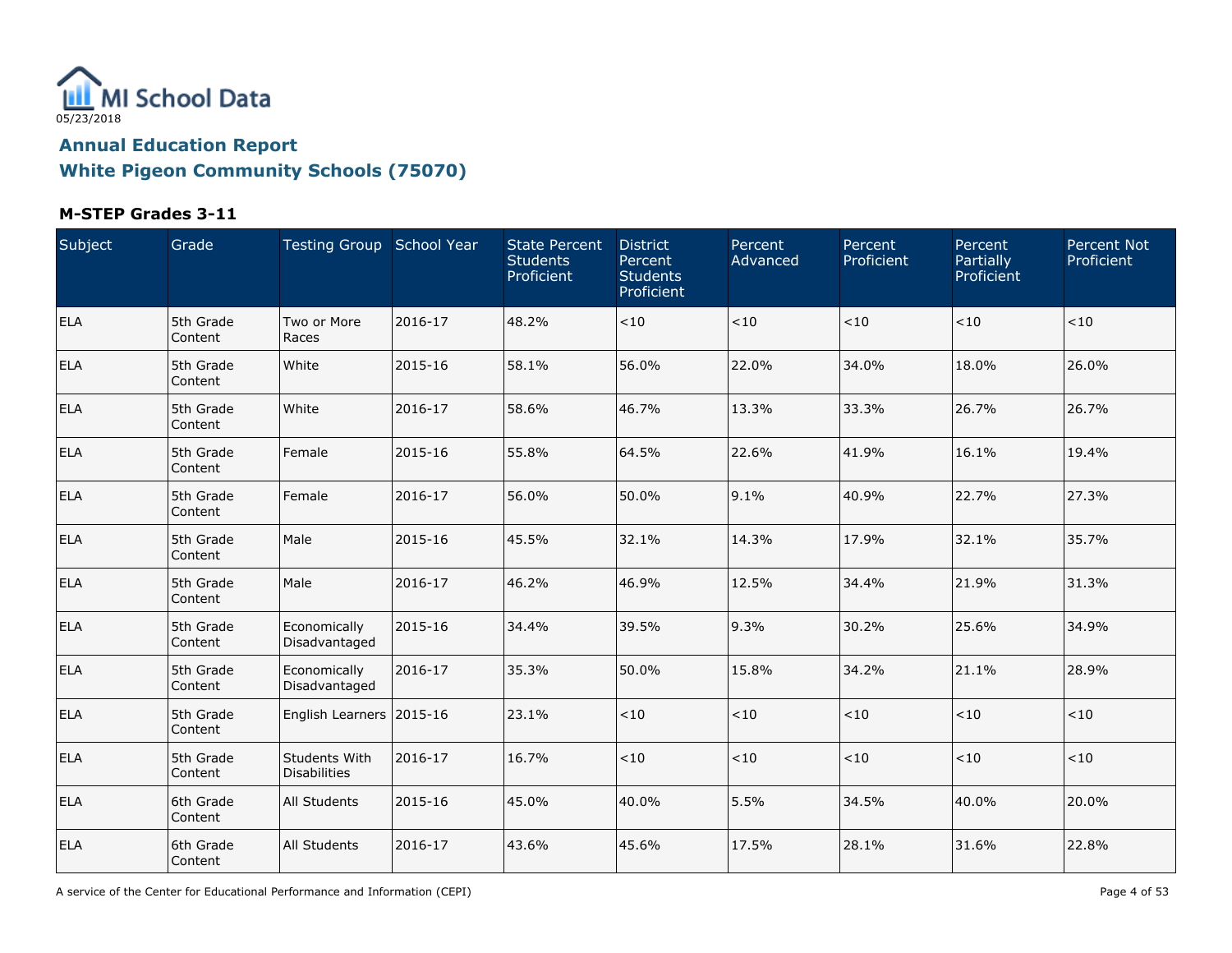

### **M-STEP Grades 3-11**

| Subject    | Grade                | Testing Group School Year            |         | <b>State Percent</b><br><b>Students</b><br>Proficient | <b>District</b><br>Percent<br><b>Students</b><br>Proficient | Percent<br>Advanced | Percent<br>Proficient | Percent<br>Partially<br>Proficient | <b>Percent Not</b><br>Proficient |
|------------|----------------------|--------------------------------------|---------|-------------------------------------------------------|-------------------------------------------------------------|---------------------|-----------------------|------------------------------------|----------------------------------|
| <b>ELA</b> | 6th Grade<br>Content | Hispanic of Any<br>Race              | 2015-16 | 31.7%                                                 | < 10                                                        | ~10                 | < 10                  | < 10                               | < 10                             |
| <b>ELA</b> | 6th Grade<br>Content | Hispanic of Any<br>Race              | 2016-17 | 31.6%                                                 | < 10                                                        | ~10                 | < 10                  | < 10                               | < 10                             |
| ELA        | 6th Grade<br>Content | Two or More<br>Races                 | 2015-16 | 42.1%                                                 | < 10                                                        | $<10$               | $<10$                 | < 10                               | < 10                             |
| <b>ELA</b> | 6th Grade<br>Content | Two or More<br>Races                 | 2016-17 | 40.4%                                                 | < 10                                                        | $<10$               | $<10$                 | < 10                               | < 10                             |
| <b>ELA</b> | 6th Grade<br>Content | White                                | 2015-16 | 51.9%                                                 | 38.8%                                                       | 4.1%                | 34.7%                 | 40.8%                              | 20.4%                            |
| <b>ELA</b> | 6th Grade<br>Content | White                                | 2016-17 | 50.3%                                                 | 50.0%                                                       | 20.0%               | 30.0%                 | 26.0%                              | 24.0%                            |
| <b>ELA</b> | 6th Grade<br>Content | Female                               | 2015-16 | 49.8%                                                 | 43.5%                                                       | 8.7%                | 34.8%                 | 39.1%                              | 17.4%                            |
| ELA        | 6th Grade<br>Content | Female                               | 2016-17 | 48.7%                                                 | 55.2%                                                       | 20.7%               | 34.5%                 | 34.5%                              | 10.3%                            |
| <b>ELA</b> | 6th Grade<br>Content | Male                                 | 2015-16 | 40.4%                                                 | 37.5%                                                       | 3.1%                | 34.4%                 | 40.6%                              | 21.9%                            |
| ELA        | 6th Grade<br>Content | Male                                 | 2016-17 | 38.7%                                                 | 35.7%                                                       | 14.3%               | 21.4%                 | 28.6%                              | 35.7%                            |
| <b>ELA</b> | 6th Grade<br>Content | Economically<br>Disadvantaged        | 2015-16 | 28.3%                                                 | 37.5%                                                       | 7.5%                | 30.0%                 | 37.5%                              | 25.0%                            |
| <b>ELA</b> | 6th Grade<br>Content | Economically<br>Disadvantaged        | 2016-17 | 27.1%                                                 | 34.2%                                                       | 2.6%                | 31.6%                 | 39.5%                              | 26.3%                            |
| ELA        | 6th Grade<br>Content | Students With<br><b>Disabilities</b> | 2015-16 | 10.8%                                                 | < 10                                                        | $<\!10$             | < 10                  | $<10$                              | $<\!10$                          |

A service of the Center for Educational Performance and Information (CEPI) Page 5 of 53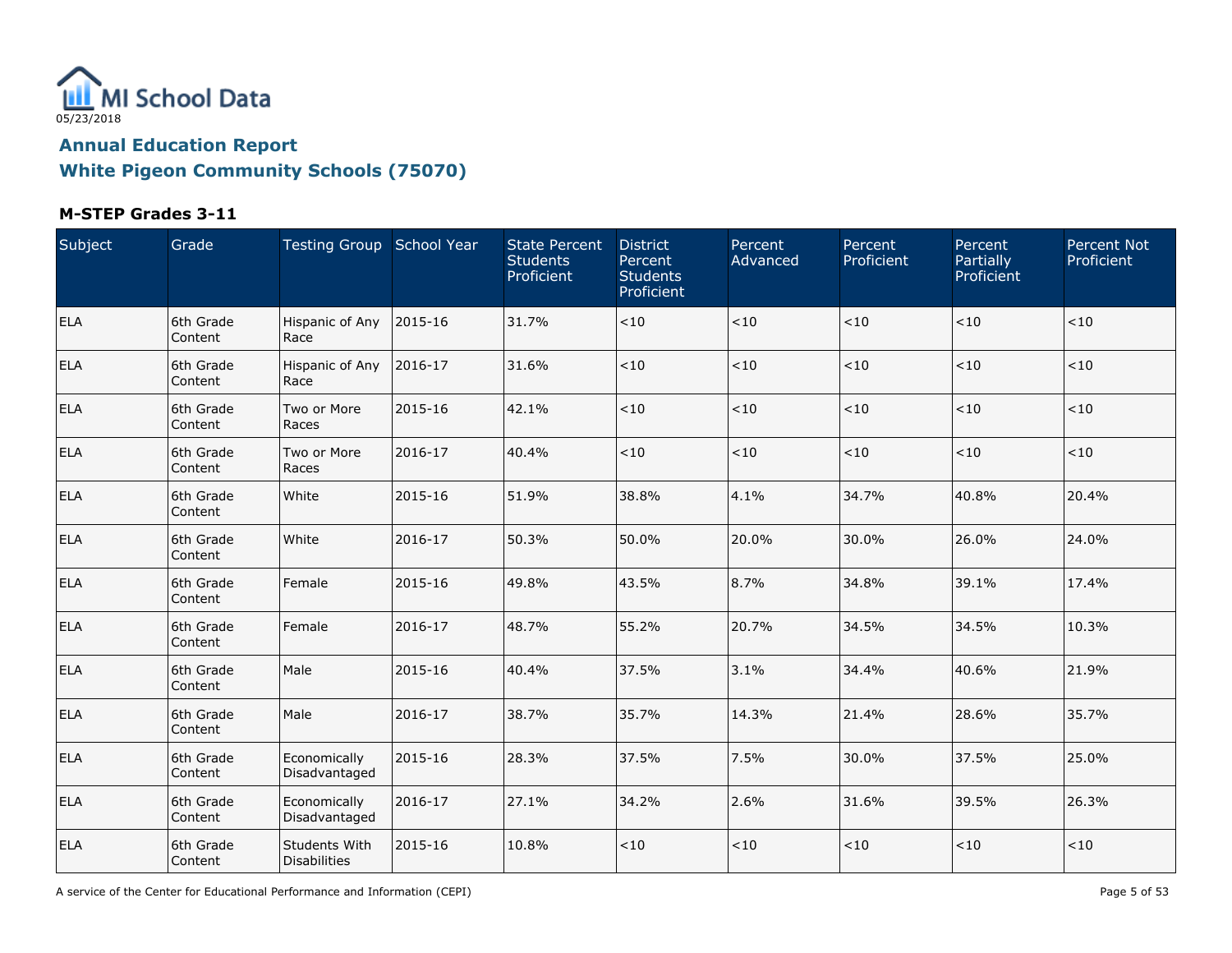

### **M-STEP Grades 3-11**

| Subject    | Grade                | Testing Group School Year            |         | <b>State Percent</b><br><b>Students</b><br>Proficient | <b>District</b><br>Percent<br><b>Students</b><br>Proficient | Percent<br>Advanced | Percent<br>Proficient | Percent<br>Partially<br>Proficient | <b>Percent Not</b><br>Proficient |
|------------|----------------------|--------------------------------------|---------|-------------------------------------------------------|-------------------------------------------------------------|---------------------|-----------------------|------------------------------------|----------------------------------|
| ELA        | 6th Grade<br>Content | Students With<br><b>Disabilities</b> | 2016-17 | 10.9%                                                 | < 10                                                        | $<\!10$             | < 10                  | $<10$                              | < 10                             |
| <b>ELA</b> | 7th Grade<br>Content | All Students                         | 2015-16 | 47.1%                                                 | 59.1%                                                       | 13.6%               | 45.5%                 | 28.8%                              | 12.1%                            |
| <b>ELA</b> | 7th Grade<br>Content | All Students                         | 2016-17 | 44.8%                                                 | 33.9%                                                       | 3.6%                | 30.4%                 | 39.3%                              | 26.8%                            |
| <b>ELA</b> | 7th Grade<br>Content | Asian                                | 2015-16 | 71.6%                                                 | $<10$                                                       | $<10$               | $<\!10$               | $<10$                              | < 10                             |
| ELA        | 7th Grade<br>Content | Hispanic of Any<br>Race              | 2015-16 | 35.3%                                                 | $<10$                                                       | $<10$               | $<\!10$               | $<10$                              | < 10                             |
| <b>ELA</b> | 7th Grade<br>Content | Hispanic of Any<br>Race              | 2016-17 | 32.2%                                                 | < 10                                                        | $<10$               | $<\!10$               | $<10$                              | $<10$                            |
| <b>ELA</b> | 7th Grade<br>Content | Two or More<br>Races                 | 2015-16 | 44.5%                                                 | < 10                                                        | $<10$               | < 10                  | $<10$                              | $<10$                            |
| <b>ELA</b> | 7th Grade<br>Content | Two or More<br>Races                 | 2016-17 | 42.8%                                                 | < 10                                                        | $<10$               | < 10                  | $<10$                              | < 10                             |
| ELA        | 7th Grade<br>Content | White                                | 2015-16 | 53.7%                                                 | 58.9%                                                       | 14.3%               | 44.6%                 | 28.6%                              | 12.5%                            |
| ELA        | 7th Grade<br>Content | White                                | 2016-17 | 51.0%                                                 | 33.3%                                                       | 2.0%                | 31.4%                 | 39.2%                              | 27.5%                            |
| ELA        | 7th Grade<br>Content | Female                               | 2015-16 | 53.8%                                                 | 75.0%                                                       | 21.9%               | 53.1%                 | 21.9%                              | 3.1%                             |
| <b>ELA</b> | 7th Grade<br>Content | Female                               | 2016-17 | 50.9%                                                 | 37.0%                                                       | 7.4%                | 29.6%                 | 40.7%                              | 22.2%                            |
| ELA        | 7th Grade<br>Content | Male                                 | 2015-16 | 40.6%                                                 | 44.1%                                                       | 5.9%                | 38.2%                 | 35.3%                              | 20.6%                            |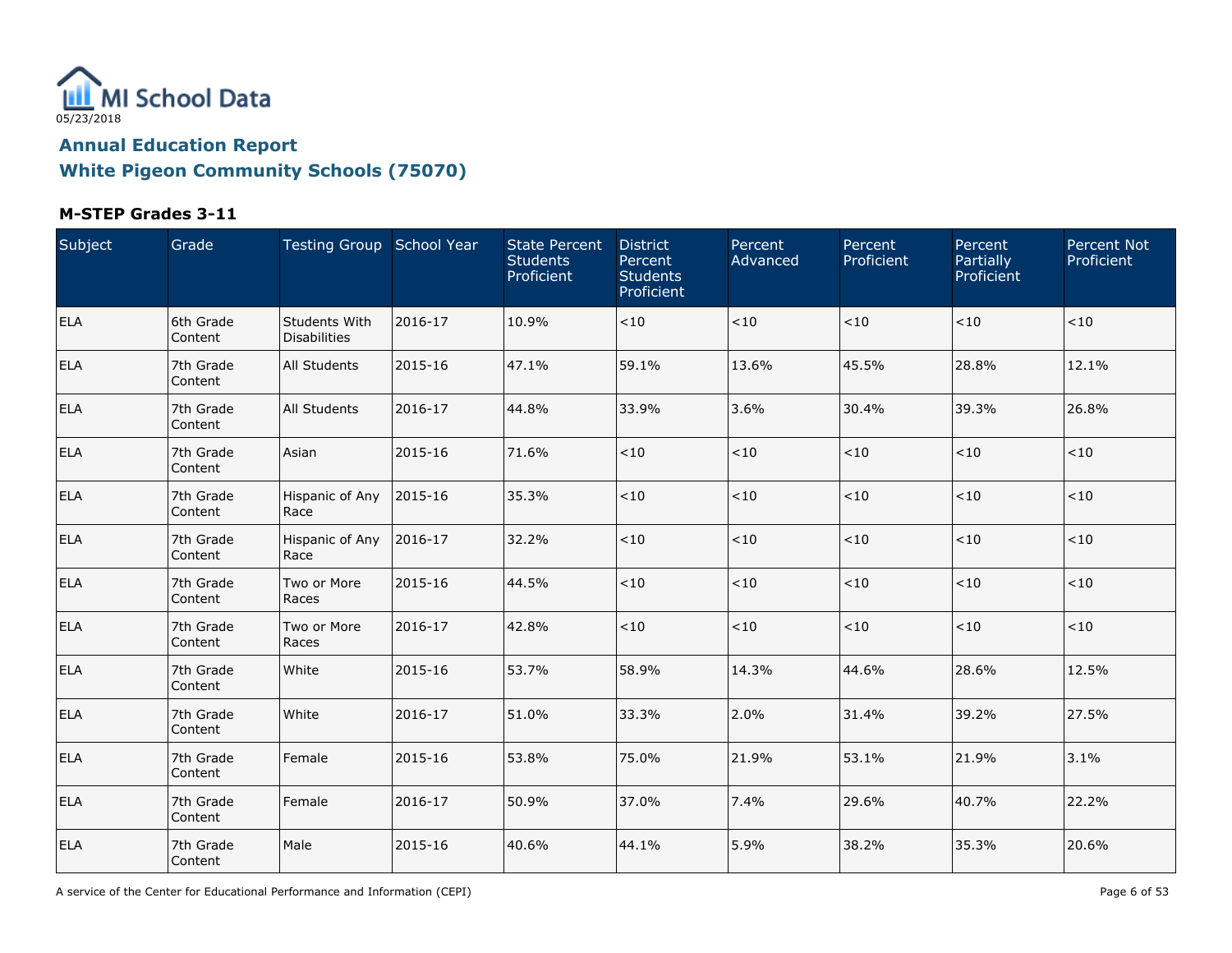

### **M-STEP Grades 3-11**

| Subject    | Grade                  | Testing Group School Year            |         | <b>State Percent</b><br><b>Students</b><br>Proficient | <b>District</b><br>Percent<br><b>Students</b><br>Proficient | Percent<br>Advanced | Percent<br>Proficient | Percent<br>Partially<br>Proficient | <b>Percent Not</b><br>Proficient |
|------------|------------------------|--------------------------------------|---------|-------------------------------------------------------|-------------------------------------------------------------|---------------------|-----------------------|------------------------------------|----------------------------------|
| <b>ELA</b> | 7th Grade<br>Content   | Male                                 | 2016-17 | 39.1%                                                 | 31.0%                                                       | 0.0%                | 31.0%                 | 37.9%                              | 31.0%                            |
| <b>ELA</b> | 7th Grade<br>Content   | Economically<br>Disadvantaged        | 2015-16 | 30.7%                                                 | 56.0%                                                       | 10.0%               | 46.0%                 | 28.0%                              | 16.0%                            |
| <b>ELA</b> | 7th Grade<br>l Content | Economically<br>Disadvantaged        | 2016-17 | 28.4%                                                 | 31.6%                                                       | 2.6%                | 28.9%                 | 39.5%                              | 28.9%                            |
| <b>ELA</b> | 7th Grade<br>Content   | Students With<br>Disabilities        | 2015-16 | 11.1%                                                 | < 10                                                        | $<\!10$             | $<10$                 | < 10                               | < 10                             |
| <b>ELA</b> | 7th Grade<br>Content   | Students With<br><b>Disabilities</b> | 2016-17 | 10.5%                                                 | <10                                                         | $<\!10$             | $<10$                 | < 10                               | < 10                             |
| <b>ELA</b> | 8th Grade<br>Content   | <b>All Students</b>                  | 2015-16 | 48.9%                                                 | 58.6%                                                       | 8.6%                | 50.0%                 | 22.4%                              | 19.0%                            |
| <b>ELA</b> | 8th Grade<br>Content   | <b>All Students</b>                  | 2016-17 | 48.0%                                                 | 54.5%                                                       | 13.6%               | 40.9%                 | 28.8%                              | 16.7%                            |
| <b>ELA</b> | 8th Grade<br>Content   | Asian                                | 2016-17 | 73.0%                                                 | < 10                                                        | $<10$               | < 10                  | < 10                               | < 10                             |
| <b>ELA</b> | 8th Grade<br>Content   | Hispanic of Any<br>Race              | 2015-16 | 35.2%                                                 | < 10                                                        | $<\!10$             | < 10                  | < 10                               | < 10                             |
| <b>ELA</b> | 8th Grade<br>Content   | Hispanic of Any<br>Race              | 2016-17 | 36.9%                                                 | < 10                                                        | $<10$               | < 10                  | < 10                               | < 10                             |
| <b>ELA</b> | 8th Grade<br>Content   | Two or More<br>Races                 | 2015-16 | 47.8%                                                 | < 10                                                        | $<\!10$             | $<\!10$               | < 10                               | $<\!10$                          |
| <b>ELA</b> | 8th Grade<br>Content   | Two or More<br>Races                 | 2016-17 | 45.6%                                                 | < 10                                                        | $<\!10$             | $<\!10$               | < 10                               | < 10                             |
| <b>ELA</b> | 8th Grade<br>Content   | White                                | 2015-16 | 55.2%                                                 | 61.5%                                                       | 9.6%                | 51.9%                 | 21.2%                              | 17.3%                            |

A service of the Center for Educational Performance and Information (CEPI) And Society and Society and Society Page 7 of 53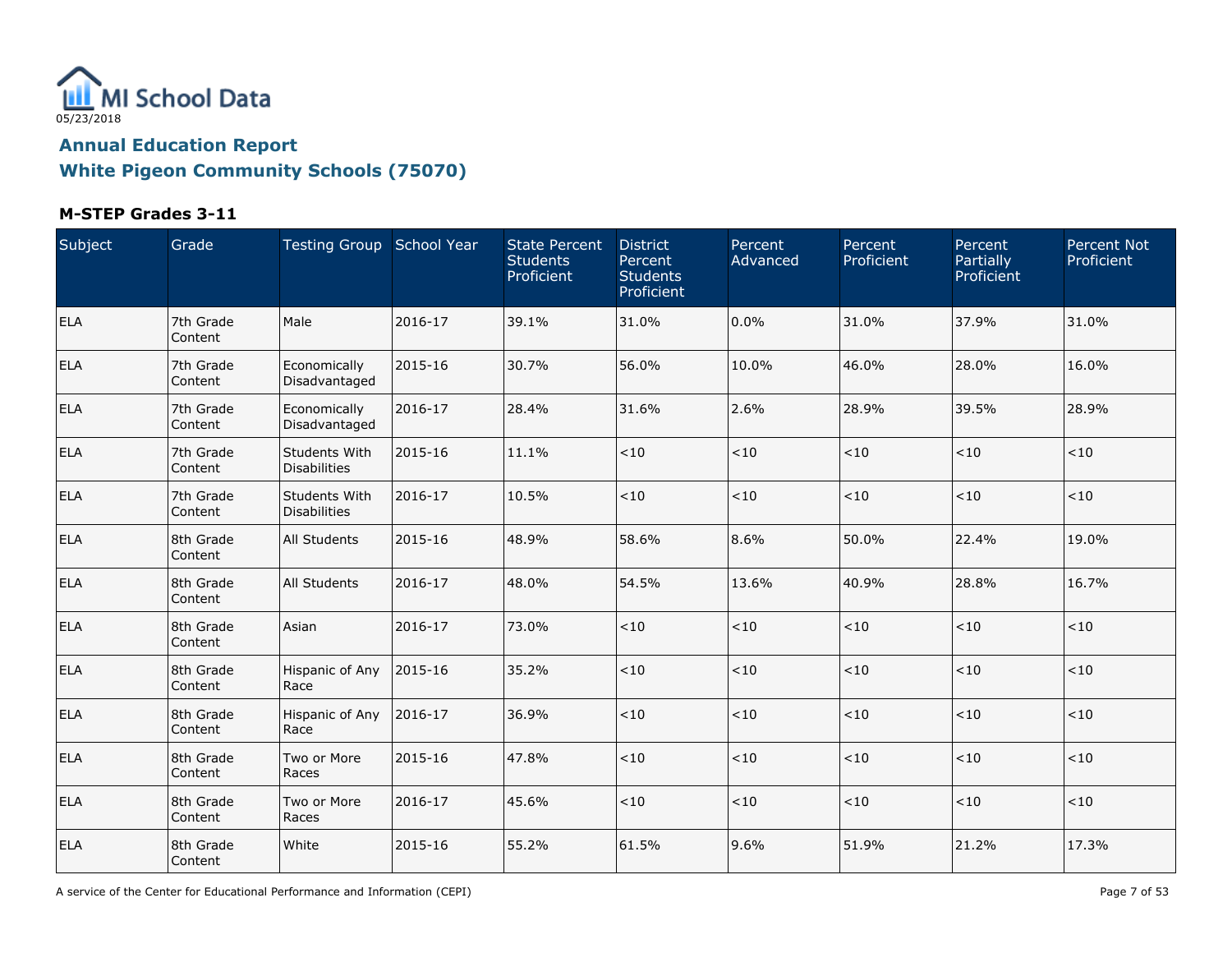

### **M-STEP Grades 3-11**

| Subject     | Grade                | Testing Group School Year            |         | <b>State Percent</b><br><b>Students</b><br>Proficient | <b>District</b><br>Percent<br><b>Students</b><br>Proficient | Percent<br>Advanced | Percent<br>Proficient | Percent<br>Partially<br>Proficient | <b>Percent Not</b><br>Proficient |
|-------------|----------------------|--------------------------------------|---------|-------------------------------------------------------|-------------------------------------------------------------|---------------------|-----------------------|------------------------------------|----------------------------------|
| <b>ELA</b>  | 8th Grade<br>Content | White                                | 2016-17 | 53.9%                                                 | 52.5%                                                       | 15.3%               | 37.3%                 | 28.8%                              | 18.6%                            |
| <b>ELA</b>  | 8th Grade<br>Content | Female                               | 2015-16 | 54.9%                                                 | 60.6%                                                       | 12.1%               | 48.5%                 | 24.2%                              | 15.2%                            |
| <b>ELA</b>  | 8th Grade<br>Content | Female                               | 2016-17 | 54.9%                                                 | 66.7%                                                       | 15.2%               | 51.5%                 | 18.2%                              | 15.2%                            |
| <b>ELA</b>  | 8th Grade<br>Content | Male                                 | 2015-16 | 43.0%                                                 | 56.0%                                                       | 4.0%                | 52.0%                 | 20.0%                              | 24.0%                            |
| <b>ELA</b>  | 8th Grade<br>Content | Male                                 | 2016-17 | 41.4%                                                 | 42.4%                                                       | 12.1%               | 30.3%                 | 39.4%                              | 18.2%                            |
| <b>ELA</b>  | 8th Grade<br>Content | Economically<br>Disadvantaged        | 2015-16 | 32.5%                                                 | 46.5%                                                       | 2.3%                | 44.2%                 | 27.9%                              | 25.6%                            |
| <b>ELA</b>  | 8th Grade<br>Content | Economically<br>Disadvantaged        | 2016-17 | 31.8%                                                 | 53.1%                                                       | 10.2%               | 42.9%                 | 28.6%                              | 18.4%                            |
| <b>ELA</b>  | 8th Grade<br>Content | English Learners 2015-16             |         | 17.3%                                                 | < 10                                                        | $<10$               | < 10                  | < 10                               | < 10                             |
| <b>ELA</b>  | 8th Grade<br>Content | Students With<br><b>Disabilities</b> | 2015-16 | 10.6%                                                 | < 10                                                        | $<\!10$             | < 10                  | < 10                               | < 10                             |
| <b>ELA</b>  | 8th Grade<br>Content | Students With<br>Disabilities        | 2016-17 | 10.6%                                                 | < 10                                                        | $<10$               | < 10                  | < 10                               | < 10                             |
| Mathematics | 3rd Grade<br>Content | <b>All Students</b>                  | 2015-16 | 45.2%                                                 | 20.0%                                                       | 5.0%                | 15.0%                 | 33.3%                              | 46.7%                            |
| Mathematics | 3rd Grade<br>Content | <b>All Students</b>                  | 2016-17 | 46.8%                                                 | 22.7%                                                       | 3.0%                | 19.7%                 | 22.7%                              | 54.5%                            |
| Mathematics | 3rd Grade<br>Content | Hispanic of Any<br>Race              | 2015-16 | 31.6%                                                 | < 10                                                        | $<10$               | < 10                  | < 10                               | $<\!10$                          |

A service of the Center for Educational Performance and Information (CEPI) Page 8 of 53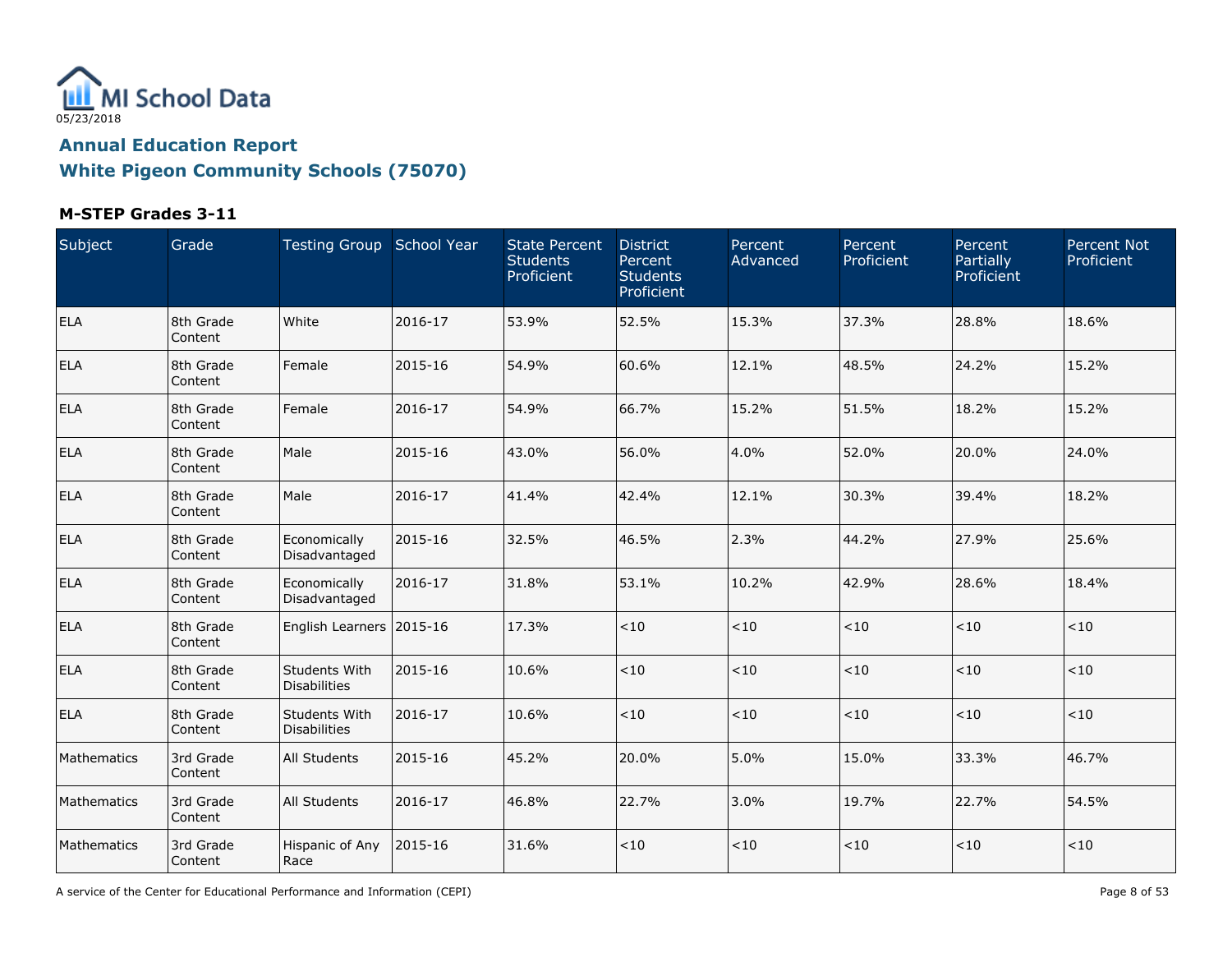

#### **M-STEP Grades 3-11**

| Subject     | Grade                | Testing Group School Year            |         | <b>State Percent</b><br><b>Students</b><br>Proficient | <b>District</b><br>Percent<br><b>Students</b><br>Proficient | Percent<br>Advanced | Percent<br>Proficient | Percent<br>Partially<br>Proficient | <b>Percent Not</b><br>Proficient |
|-------------|----------------------|--------------------------------------|---------|-------------------------------------------------------|-------------------------------------------------------------|---------------------|-----------------------|------------------------------------|----------------------------------|
| Mathematics | 3rd Grade<br>Content | Hispanic of Any<br>Race              | 2016-17 | 33.6%                                                 | < 10                                                        | $<10$               | < 10                  | < 10                               | < 10                             |
| Mathematics | 3rd Grade<br>Content | Two or More<br>Races                 | 2015-16 | 40.8%                                                 | < 10                                                        | $<10$               | $<10$                 | < 10                               | < 10                             |
| Mathematics | 3rd Grade<br>Content | Two or More<br>Races                 | 2016-17 | 41.8%                                                 | < 10                                                        | $<10$               | $<10$                 | < 10                               | < 10                             |
| Mathematics | 3rd Grade<br>Content | White                                | 2015-16 | 53.2%                                                 | 24.0%                                                       | 6.0%                | 18.0%                 | 28.0%                              | 48.0%                            |
| Mathematics | 3rd Grade<br>Content | White                                | 2016-17 | 54.8%                                                 | 21.8%                                                       | 3.6%                | 18.2%                 | 25.5%                              | 52.7%                            |
| Mathematics | 3rd Grade<br>Content | Female                               | 2015-16 | 43.7%                                                 | 17.2%                                                       | 3.4%                | 13.8%                 | 27.6%                              | 55.2%                            |
| Mathematics | 3rd Grade<br>Content | Female                               | 2016-17 | 45.0%                                                 | 23.5%                                                       | 2.9%                | 20.6%                 | 29.4%                              | 47.1%                            |
| Mathematics | 3rd Grade<br>Content | Male                                 | 2015-16 | 46.6%                                                 | 22.6%                                                       | 6.5%                | 16.1%                 | 38.7%                              | 38.7%                            |
| Mathematics | 3rd Grade<br>Content | Male                                 | 2016-17 | 48.5%                                                 | 21.9%                                                       | 3.1%                | 18.8%                 | 15.6%                              | 62.5%                            |
| Mathematics | 3rd Grade<br>Content | Economically<br>Disadvantaged        | 2015-16 | 30.1%                                                 | 9.8%                                                        | $0.0\%$             | 9.8%                  | 41.5%                              | 48.8%                            |
| Mathematics | 3rd Grade<br>Content | Economically<br>Disadvantaged        | 2016-17 | 31.5%                                                 | 9.8%                                                        | 0.0%                | 9.8%                  | 26.8%                              | 63.4%                            |
| Mathematics | 3rd Grade<br>Content | English Learners 2016-17             |         | 41.7%                                                 | < 10                                                        | $<\!10$             | $<\!10$               | < 10                               | < 10                             |
| Mathematics | 3rd Grade<br>Content | <b>Students With</b><br>Disabilities | 2015-16 | 21.4%                                                 | < 10                                                        | $<\!10$             | < 10                  | < 10                               | < 10                             |

A service of the Center for Educational Performance and Information (CEPI) And Society and Society and Society Page 9 of 53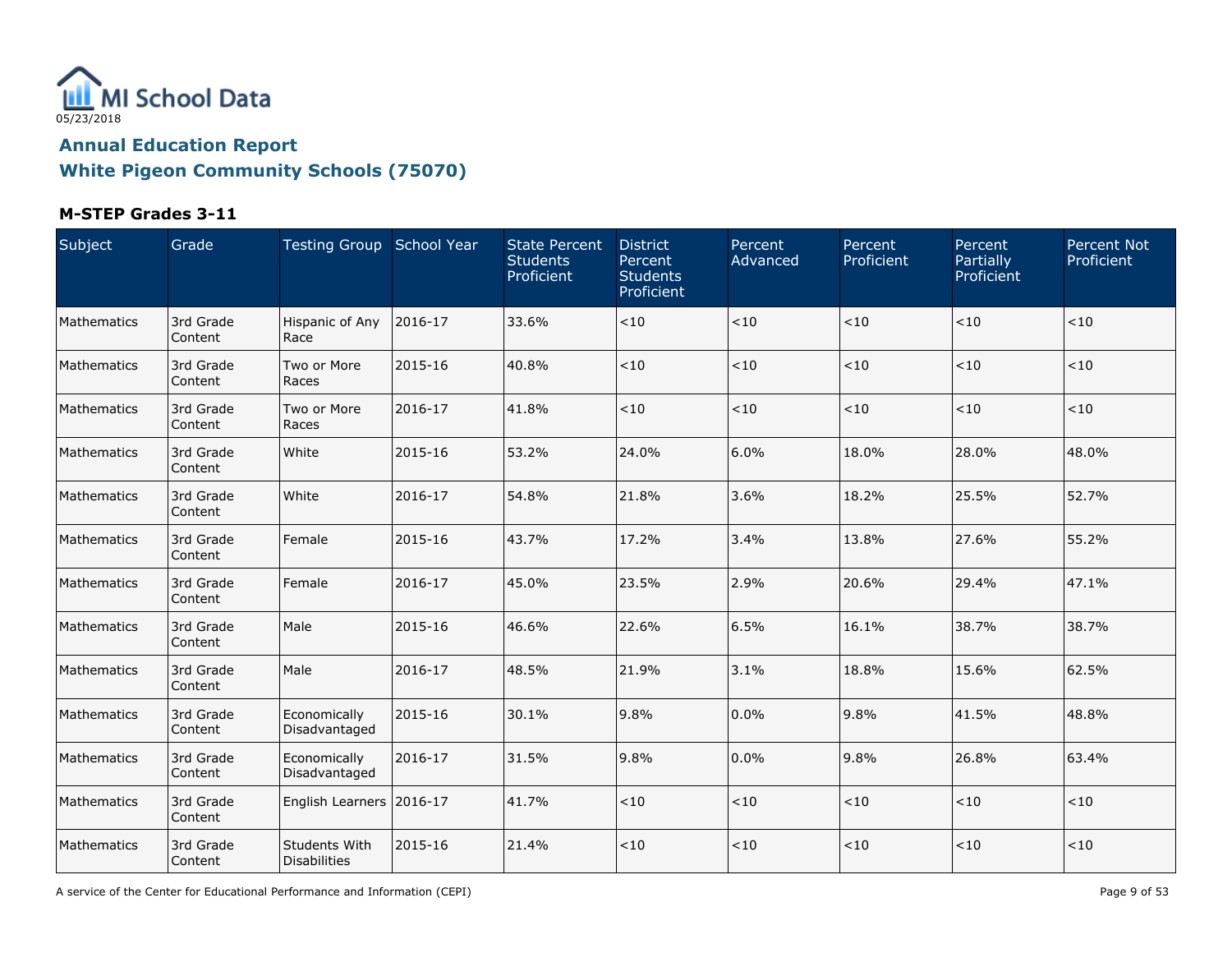

#### **M-STEP Grades 3-11**

| <b>Subject</b> | Grade                | Testing Group School Year            |         | <b>State Percent</b><br><b>Students</b><br><b>Proficient</b> | <b>District</b><br>Percent<br><b>Students</b><br>Proficient | Percent<br>Advanced | Percent<br>Proficient | Percent<br>Partially<br>Proficient | <b>Percent Not</b><br>Proficient |
|----------------|----------------------|--------------------------------------|---------|--------------------------------------------------------------|-------------------------------------------------------------|---------------------|-----------------------|------------------------------------|----------------------------------|
| Mathematics    | 3rd Grade<br>Content | Students With<br><b>Disabilities</b> | 2016-17 | 23.4%                                                        | < 10                                                        | $<\!10$             | < 10                  | < 10                               | < 10                             |
| Mathematics    | 4th Grade<br>Content | All Students                         | 2015-16 | 44.0%                                                        | 39.3%                                                       | 7.1%                | 32.1%                 | 33.9%                              | 26.8%                            |
| Mathematics    | 4th Grade<br>Content | All Students                         | 2016-17 | 42.0%                                                        | 35.9%                                                       | 6.3%                | 29.7%                 | 40.6%                              | 23.4%                            |
| Mathematics    | 4th Grade<br>Content | Hispanic of Any<br>Race              | 2015-16 | 30.6%                                                        | $<10$                                                       | $<10$               | < 10                  | < 10                               | < 10                             |
| Mathematics    | 4th Grade<br>Content | Hispanic of Any<br>Race              | 2016-17 | 29.1%                                                        | $<10$                                                       | $<\!10$             | $<\!10$               | < 10                               | < 10                             |
| Mathematics    | 4th Grade<br>Content | Two or More<br>Races                 | 2015-16 | 39.1%                                                        | < 10                                                        | $<\!10$             | $<\!10$               | < 10                               | < 10                             |
| Mathematics    | 4th Grade<br>Content | Two or More<br>Races                 | 2016-17 | 36.4%                                                        | < 10                                                        | $<10$               | $<10$                 | $<10$                              | < 10                             |
| Mathematics    | 4th Grade<br>Content | White                                | 2015-16 | 52.3%                                                        | 39.1%                                                       | 8.7%                | 30.4%                 | 32.6%                              | 28.3%                            |
| Mathematics    | 4th Grade<br>Content | White                                | 2016-17 | 49.7%                                                        | 37.7%                                                       | 7.5%                | 30.2%                 | 39.6%                              | 22.6%                            |
| Mathematics    | 4th Grade<br>Content | Female                               | 2015-16 | 42.1%                                                        | 31.8%                                                       | 9.1%                | 22.7%                 | 36.4%                              | 31.8%                            |
| Mathematics    | 4th Grade<br>Content | Female                               | 2016-17 | 39.6%                                                        | 31.0%                                                       | 3.4%                | 27.6%                 | 34.5%                              | 34.5%                            |
| Mathematics    | 4th Grade<br>Content | Male                                 | 2015-16 | 45.8%                                                        | 44.1%                                                       | 5.9%                | 38.2%                 | 32.4%                              | 23.5%                            |
| Mathematics    | 4th Grade<br>Content | Male                                 | 2016-17 | 44.2%                                                        | 40.0%                                                       | 8.6%                | 31.4%                 | 45.7%                              | 14.3%                            |

A service of the Center for Educational Performance and Information (CEPI) **Page 10** of 53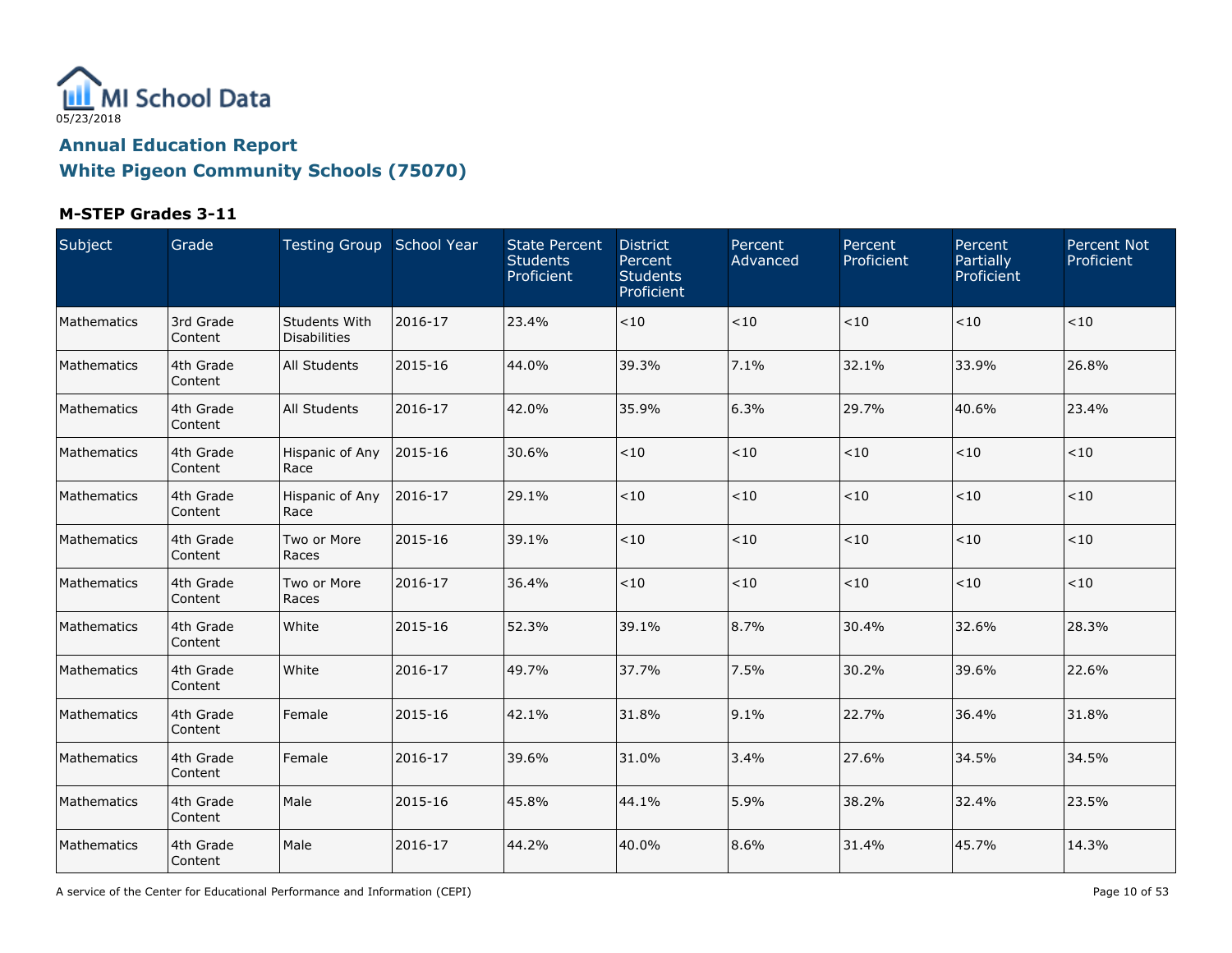

#### **M-STEP Grades 3-11**

| Subject            | Grade                | Testing Group School Year            |         | <b>State Percent</b><br><b>Students</b><br>Proficient | <b>District</b><br>Percent<br><b>Students</b><br>Proficient | Percent<br>Advanced | Percent<br>Proficient | Percent<br>Partially<br>Proficient | Percent Not<br>Proficient |
|--------------------|----------------------|--------------------------------------|---------|-------------------------------------------------------|-------------------------------------------------------------|---------------------|-----------------------|------------------------------------|---------------------------|
| Mathematics        | 4th Grade<br>Content | Economically<br>Disadvantaged        | 2015-16 | 27.9%                                                 | 38.1%                                                       | 7.1%                | 31.0%                 | 38.1%                              | 23.8%                     |
| Mathematics        | 4th Grade<br>Content | Economically<br>Disadvantaged        | 2016-17 | 25.8%                                                 | 19.5%                                                       | 0.0%                | 19.5%                 | 53.7%                              | 26.8%                     |
| Mathematics        | 4th Grade<br>Content | English Learners 2016-17             |         | 25.5%                                                 | < 10                                                        | $<10$               | < 10                  | $<\!10$                            | < 10                      |
| Mathematics        | 4th Grade<br>Content | Students With<br><b>Disabilities</b> | 2015-16 | 19.2%                                                 | < 10                                                        | < 10                | $<\!10$               | $<\!10$                            | $<10$                     |
| <b>Mathematics</b> | 4th Grade<br>Content | Students With<br><b>Disabilities</b> | 2016-17 | 16.7%                                                 | < 10                                                        | < 10                | $<10$                 | ~10                                | < 10                      |
| Mathematics        | 5th Grade<br>Content | All Students                         | 2015-16 | 33.8%                                                 | 31.0%                                                       | 12.1%               | 19.0%                 | 37.9%                              | 31.0%                     |
| Mathematics        | 5th Grade<br>Content | All Students                         | 2016-17 | 35.0%                                                 | 33.3%                                                       | 9.3%                | 24.1%                 | 35.2%                              | 31.5%                     |
| Mathematics        | 5th Grade<br>Content | Hispanic of Any<br>Race              | 2015-16 | 19.2%                                                 | < 10                                                        | $<10$               | < 10                  | $<\!10$                            | < 10                      |
| Mathematics        | 5th Grade<br>Content | Hispanic of Any<br>Race              | 2016-17 | 20.8%                                                 | < 10                                                        | < 10                | $<10$                 | $<10$                              | < 10                      |
| Mathematics        | 5th Grade<br>Content | Two or More<br>Races                 | 2015-16 | 30.0%                                                 | < 10                                                        | < 10                | < 10                  | $<\!10$                            | < 10                      |
| Mathematics        | 5th Grade<br>Content | Two or More<br>Races                 | 2016-17 | 29.5%                                                 | < 10                                                        | $<10$               | < 10                  | $<10$                              | < 10                      |
| Mathematics        | 5th Grade<br>Content | White                                | 2015-16 | 41.0%                                                 | 34.7%                                                       | 14.3%               | 20.4%                 | 34.7%                              | 30.6%                     |
| Mathematics        | 5th Grade<br>Content | White                                | 2016-17 | 42.4%                                                 | 37.8%                                                       | 11.1%               | 26.7%                 | 31.1%                              | 31.1%                     |

A service of the Center for Educational Performance and Information (CEPI) **Page 11** of 53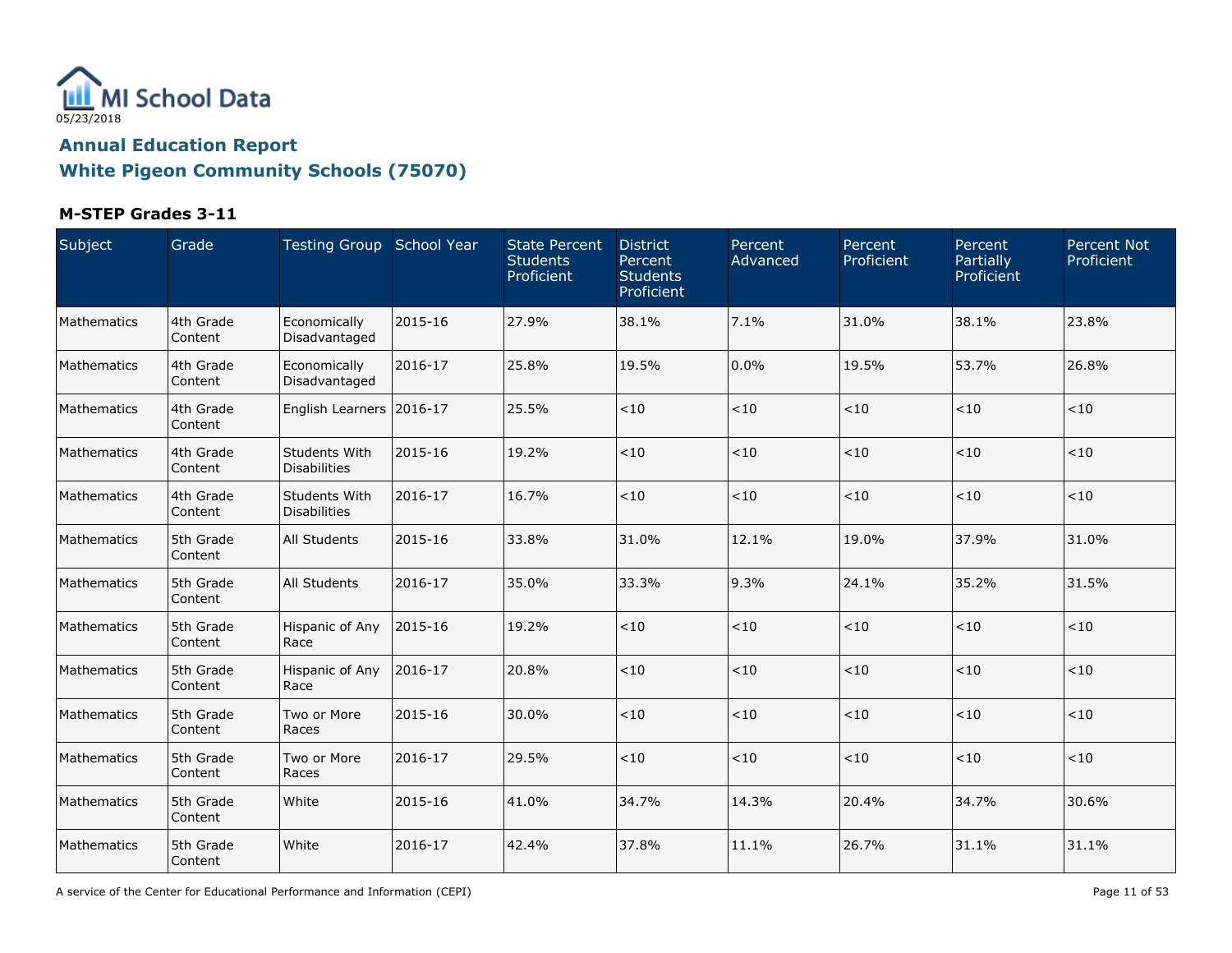

### **M-STEP Grades 3-11**

| Subject     | Grade                | Testing Group School Year            |         | <b>State Percent</b><br><b>Students</b><br>Proficient | <b>District</b><br>Percent<br><b>Students</b><br>Proficient | Percent<br>Advanced | Percent<br>Proficient | Percent<br>Partially<br>Proficient | <b>Percent Not</b><br>Proficient |
|-------------|----------------------|--------------------------------------|---------|-------------------------------------------------------|-------------------------------------------------------------|---------------------|-----------------------|------------------------------------|----------------------------------|
| Mathematics | 5th Grade<br>Content | Female                               | 2015-16 | 31.7%                                                 | 32.3%                                                       | 12.9%               | 19.4%                 | 38.7%                              | 29.0%                            |
| Mathematics | 5th Grade<br>Content | Female                               | 2016-17 | 32.6%                                                 | 22.7%                                                       | 9.1%                | 13.6%                 | 45.5%                              | 31.8%                            |
| Mathematics | 5th Grade<br>Content | Male                                 | 2015-16 | 35.8%                                                 | 29.6%                                                       | 11.1%               | 18.5%                 | 37.0%                              | 33.3%                            |
| Mathematics | 5th Grade<br>Content | Male                                 | 2016-17 | 37.4%                                                 | 40.6%                                                       | 9.4%                | 31.3%                 | 28.1%                              | 31.3%                            |
| Mathematics | 5th Grade<br>Content | Economically<br>Disadvantaged        | 2015-16 | 17.7%                                                 | 19.0%                                                       | 4.8%                | 14.3%                 | 45.2%                              | 35.7%                            |
| Mathematics | 5th Grade<br>Content | Economically<br>Disadvantaged        | 2016-17 | 18.8%                                                 | 39.5%                                                       | 10.5%               | 28.9%                 | 26.3%                              | 34.2%                            |
| Mathematics | 5th Grade<br>Content | English Learners 2015-16             |         | 12.8%                                                 | < 10                                                        | $<10$               | < 10                  | $<10$                              | < 10                             |
| Mathematics | 5th Grade<br>Content | Students With<br><b>Disabilities</b> | 2016-17 | 11.0%                                                 | <10                                                         | $<10$               | < 10                  | $<10$                              | < 10                             |
| Mathematics | 6th Grade<br>Content | All Students                         | 2015-16 | 32.8%                                                 | 16.4%                                                       | 3.6%                | 12.7%                 | 47.3%                              | 36.4%                            |
| Mathematics | 6th Grade<br>Content | All Students                         | 2016-17 | 34.2%                                                 | 24.6%                                                       | 10.5%               | 14.0%                 | 47.4%                              | 28.1%                            |
| Mathematics | 6th Grade<br>Content | Hispanic of Any<br>Race              | 2015-16 | 18.8%                                                 | < 10                                                        | < 10                | < 10                  | $<10$                              | < 10                             |
| Mathematics | 6th Grade<br>Content | <b>Hispanic of Any</b><br>Race       | 2016-17 | 20.5%                                                 | < 10                                                        | $<10$               | < 10                  | $<10$                              | < 10                             |
| Mathematics | 6th Grade<br>Content | Two or More<br>Races                 | 2015-16 | 29.1%                                                 | < 10                                                        | $<10$               | < 10                  | < 10                               | $<10$                            |

A service of the Center for Educational Performance and Information (CEPI) **Page 12 of 53** Page 12 of 53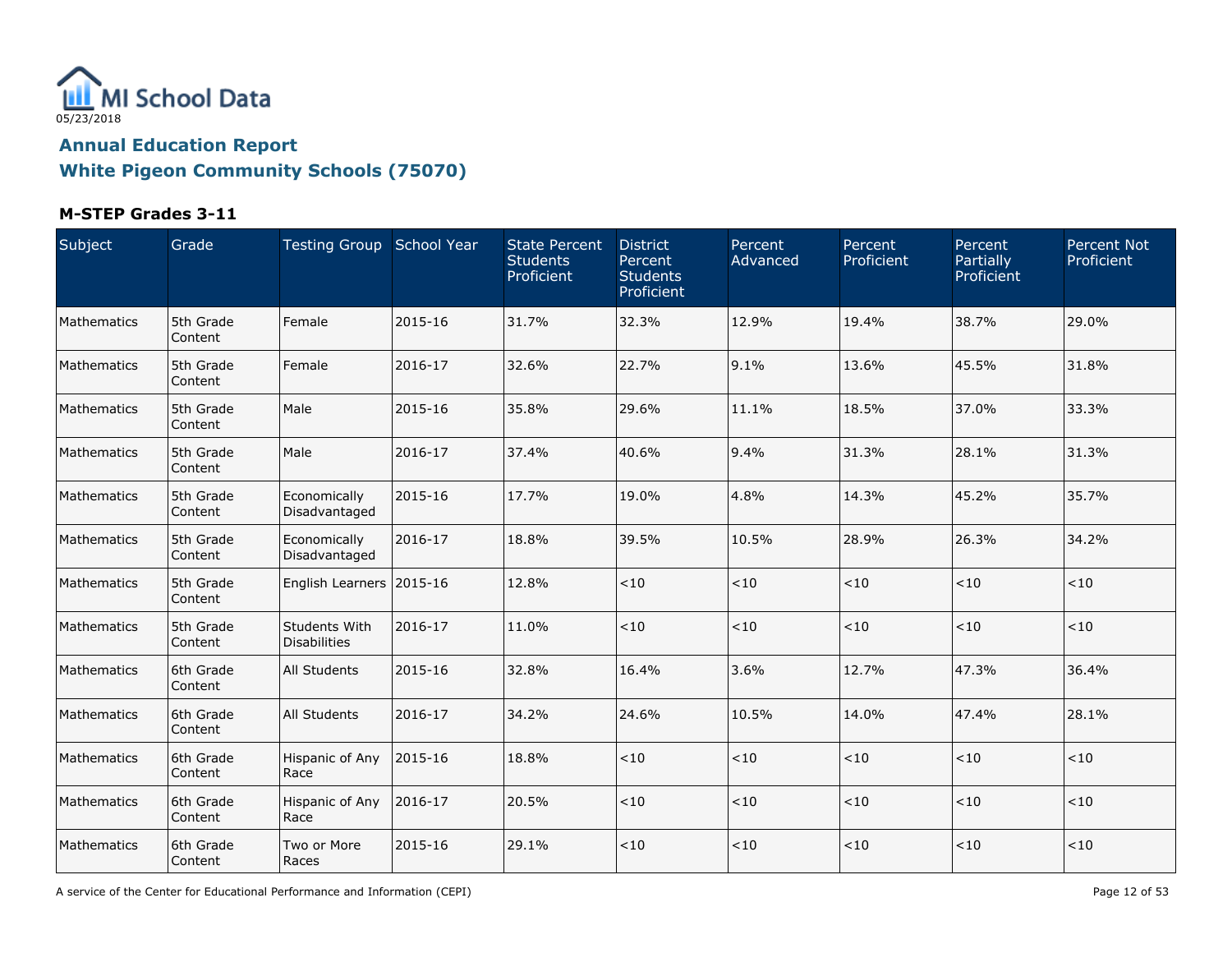

#### **M-STEP Grades 3-11**

| Subject     | Grade                | Testing Group School Year            |         | <b>State Percent</b><br><b>Students</b><br>Proficient | <b>District</b><br>Percent<br><b>Students</b><br>Proficient | Percent<br>Advanced | Percent<br>Proficient | Percent<br>Partially<br>Proficient | <b>Percent Not</b><br>Proficient |
|-------------|----------------------|--------------------------------------|---------|-------------------------------------------------------|-------------------------------------------------------------|---------------------|-----------------------|------------------------------------|----------------------------------|
| Mathematics | 6th Grade<br>Content | Two or More<br>Races                 | 2016-17 | 29.6%                                                 | < 10                                                        | $<10$               | < 10                  | $<10$                              | < 10                             |
| Mathematics | 6th Grade<br>Content | White                                | 2015-16 | 39.2%                                                 | 16.3%                                                       | 4.1%                | 12.2%                 | 49.0%                              | 34.7%                            |
| Mathematics | 6th Grade<br>Content | White                                | 2016-17 | 41.0%                                                 | 28.0%                                                       | 12.0%               | 16.0%                 | 46.0%                              | 26.0%                            |
| Mathematics | 6th Grade<br>Content | Female                               | 2015-16 | 31.4%                                                 | 13.0%                                                       | 4.3%                | 8.7%                  | 47.8%                              | 39.1%                            |
| Mathematics | 6th Grade<br>Content | Female                               | 2016-17 | 33.1%                                                 | 20.7%                                                       | 10.3%               | 10.3%                 | 58.6%                              | 20.7%                            |
| Mathematics | 6th Grade<br>Content | Male                                 | 2015-16 | 34.1%                                                 | 18.8%                                                       | 3.1%                | 15.6%                 | 46.9%                              | 34.4%                            |
| Mathematics | 6th Grade<br>Content | Male                                 | 2016-17 | 35.2%                                                 | 28.6%                                                       | 10.7%               | 17.9%                 | 35.7%                              | 35.7%                            |
| Mathematics | 6th Grade<br>Content | Economically<br>Disadvantaged        | 2015-16 | 16.8%                                                 | 12.5%                                                       | 0.0%                | 12.5%                 | 47.5%                              | 40.0%                            |
| Mathematics | 6th Grade<br>Content | Economically<br>Disadvantaged        | 2016-17 | 18.0%                                                 | 13.2%                                                       | 2.6%                | 10.5%                 | 50.0%                              | 36.8%                            |
| Mathematics | 6th Grade<br>Content | Students With<br><b>Disabilities</b> | 2015-16 | 7.2%                                                  | < 10                                                        | < 10                | < 10                  | $<10$                              | < 10                             |
| Mathematics | 6th Grade<br>Content | Students With<br>Disabilities        | 2016-17 | 8.1%                                                  | <10                                                         | $<10$               | < 10                  | < 10                               | $<10$                            |
| Mathematics | 7th Grade<br>Content | <b>All Students</b>                  | 2015-16 | 35.3%                                                 | 43.9%                                                       | 12.1%               | 31.8%                 | 27.3%                              | 28.8%                            |
| Mathematics | 7th Grade<br>Content | All Students                         | 2016-17 | 36.2%                                                 | 36.4%                                                       | 10.9%               | 25.5%                 | 30.9%                              | 32.7%                            |

A service of the Center for Educational Performance and Information (CEPI) **Page 13 of 53** Page 13 of 53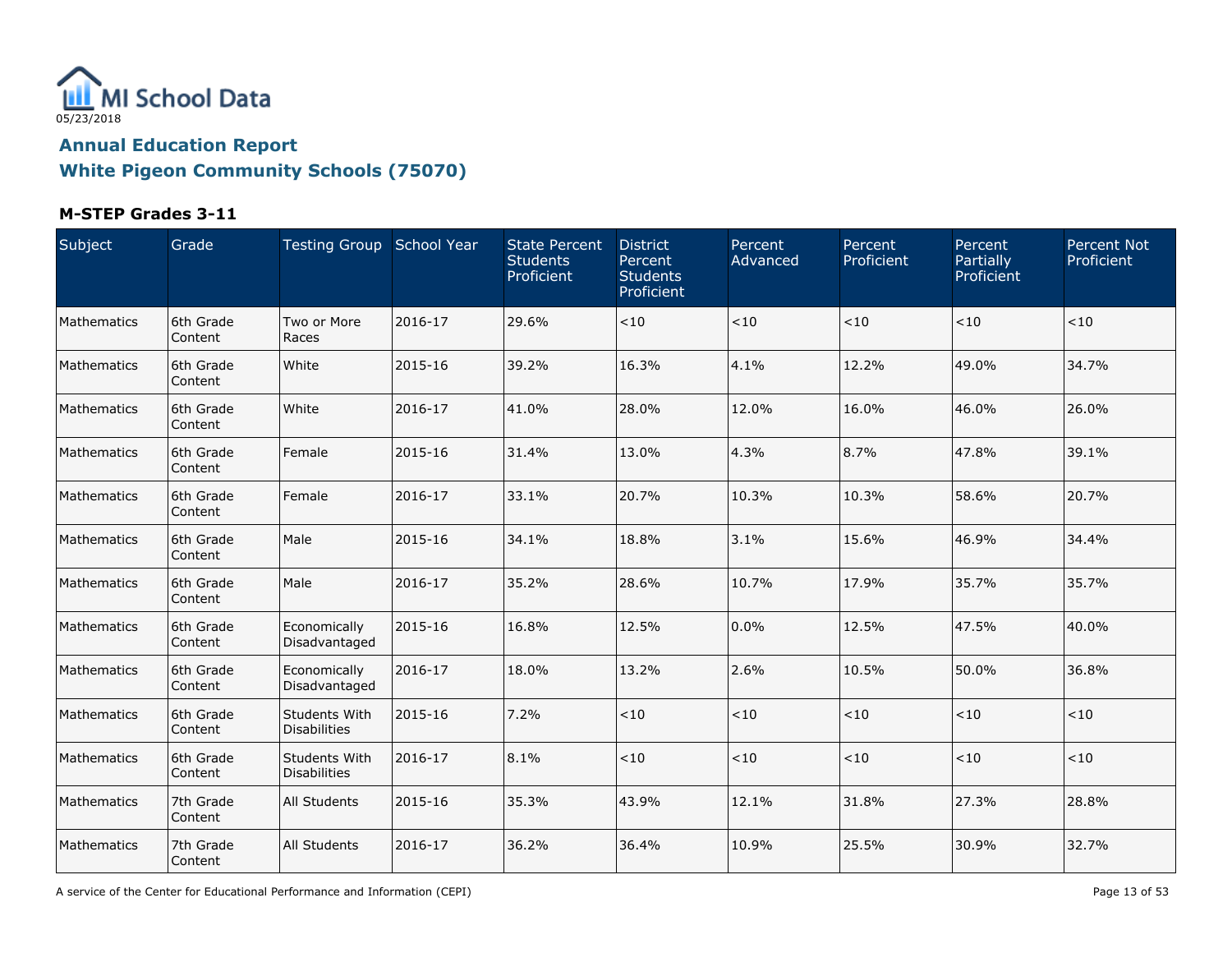

### **M-STEP Grades 3-11**

| Subject     | Grade                | Testing Group School Year     |         | <b>State Percent</b><br><b>Students</b><br>Proficient | <b>District</b><br>Percent<br><b>Students</b><br>Proficient | Percent<br>Advanced | Percent<br>Proficient | Percent<br>Partially<br>Proficient | <b>Percent Not</b><br>Proficient |
|-------------|----------------------|-------------------------------|---------|-------------------------------------------------------|-------------------------------------------------------------|---------------------|-----------------------|------------------------------------|----------------------------------|
| Mathematics | 7th Grade<br>Content | Asian                         | 2015-16 | 68.1%                                                 | < 10                                                        | $<10$               | < 10                  | < 10                               | < 10                             |
| Mathematics | 7th Grade<br>Content | Hispanic of Any<br>Race       | 2015-16 | 20.7%                                                 | < 10                                                        | $<10$               | $<10$                 | < 10                               | < 10                             |
| Mathematics | 7th Grade<br>Content | Hispanic of Any<br>Race       | 2016-17 | 21.2%                                                 | < 10                                                        | $<10$               | $<10$                 | < 10                               | < 10                             |
| Mathematics | 7th Grade<br>Content | Two or More<br>Races          | 2015-16 | 31.7%                                                 | < 10                                                        | $<\!10$             | $<10$                 | < 10                               | < 10                             |
| Mathematics | 7th Grade<br>Content | Two or More<br>Races          | 2016-17 | 31.9%                                                 | < 10                                                        | $<10$               | $<10$                 | < 10                               | < 10                             |
| Mathematics | 7th Grade<br>Content | White                         | 2015-16 | 41.6%                                                 | 42.9%                                                       | 12.5%               | 30.4%                 | 26.8%                              | 30.4%                            |
| Mathematics | 7th Grade<br>Content | White                         | 2016-17 | 42.9%                                                 | 36.0%                                                       | 12.0%               | 24.0%                 | 30.0%                              | 34.0%                            |
| Mathematics | 7th Grade<br>Content | Female                        | 2015-16 | 34.5%                                                 | 53.1%                                                       | 12.5%               | 40.6%                 | 18.8%                              | 28.1%                            |
| Mathematics | 7th Grade<br>Content | Female                        | 2016-17 | 35.1%                                                 | 29.6%                                                       | 7.4%                | 22.2%                 | 37.0%                              | 33.3%                            |
| Mathematics | 7th Grade<br>Content | Male                          | 2015-16 | 36.1%                                                 | 35.3%                                                       | 11.8%               | 23.5%                 | 35.3%                              | 29.4%                            |
| Mathematics | 7th Grade<br>Content | Male                          | 2016-17 | 37.3%                                                 | 42.9%                                                       | 14.3%               | 28.6%                 | 25.0%                              | 32.1%                            |
| Mathematics | 7th Grade<br>Content | Economically<br>Disadvantaged | 2015-16 | 18.7%                                                 | 32.0%                                                       | 12.0%               | 20.0%                 | 32.0%                              | 36.0%                            |
| Mathematics | 7th Grade<br>Content | Economically<br>Disadvantaged | 2016-17 | 19.0%                                                 | 31.6%                                                       | 7.9%                | 23.7%                 | 31.6%                              | 36.8%                            |

A service of the Center for Educational Performance and Information (CEPI) **Page 14 of 53** Page 14 of 53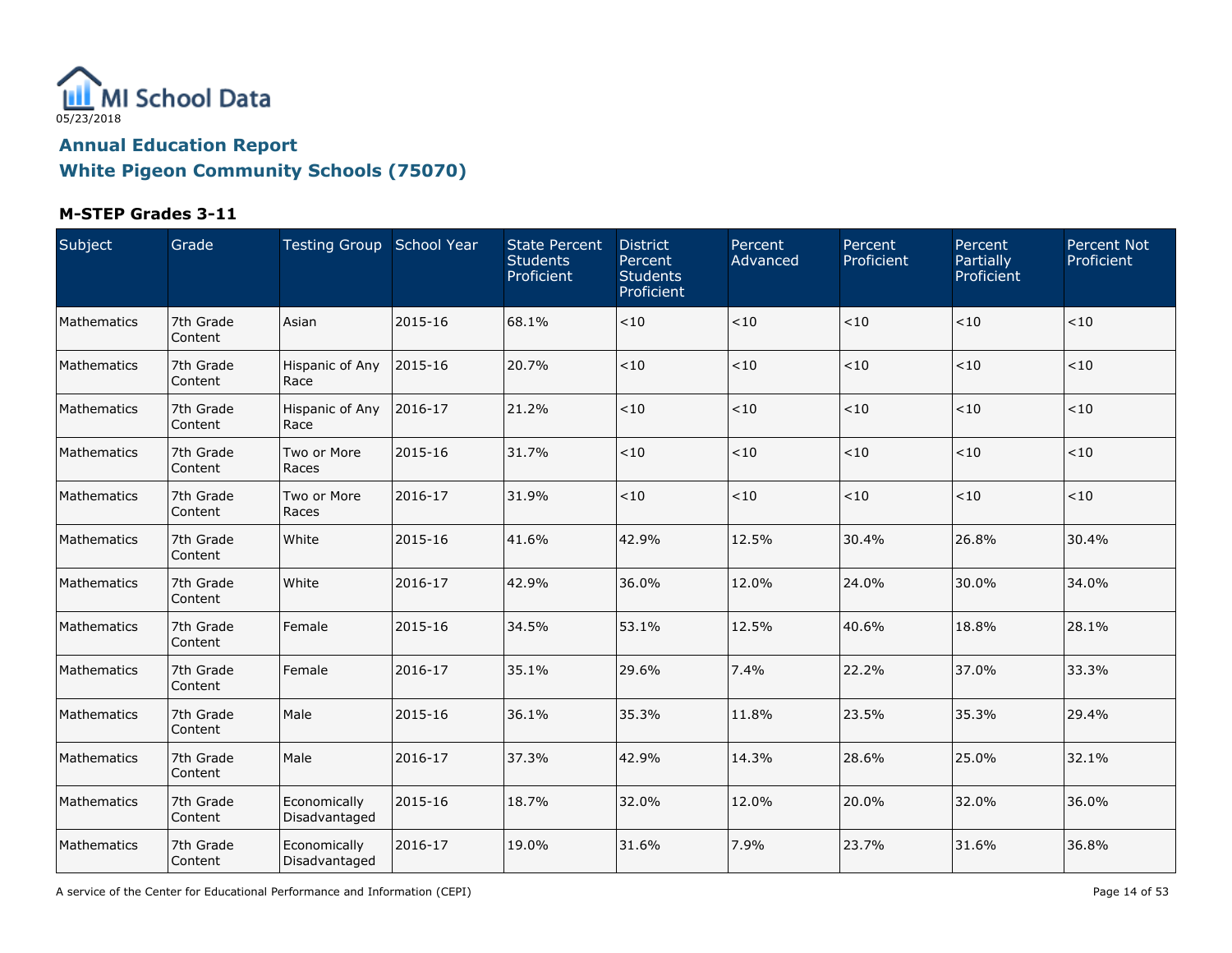

### **M-STEP Grades 3-11**

| Subject     | Grade                | Testing Group School Year            |         | <b>State Percent</b><br><b>Students</b><br>Proficient | <b>District</b><br>Percent<br><b>Students</b><br>Proficient | Percent<br>Advanced | Percent<br>Proficient | Percent<br>Partially<br>Proficient | Percent Not<br>Proficient |
|-------------|----------------------|--------------------------------------|---------|-------------------------------------------------------|-------------------------------------------------------------|---------------------|-----------------------|------------------------------------|---------------------------|
| Mathematics | 7th Grade<br>Content | Students With<br><b>Disabilities</b> | 2015-16 | 7.7%                                                  | < 10                                                        | $<10$               | < 10                  | $<10$                              | < 10                      |
| Mathematics | 7th Grade<br>Content | Students With<br><b>Disabilities</b> | 2016-17 | 7.5%                                                  | < 10                                                        | < 10                | < 10                  | $<10$                              | < 10                      |
| Mathematics | 8th Grade<br>Content | <b>All Students</b>                  | 2015-16 | 32.7%                                                 | 37.9%                                                       | 20.7%               | 17.2%                 | 27.6%                              | 34.5%                     |
| Mathematics | 8th Grade<br>Content | <b>All Students</b>                  | 2016-17 | 33.5%                                                 | 36.4%                                                       | 18.2%               | 18.2%                 | 42.4%                              | 21.2%                     |
| Mathematics | 8th Grade<br>Content | Asian                                | 2016-17 | 67.0%                                                 | < 10                                                        | < 10                | < 10                  | $<\!10$                            | $<\!10$                   |
| Mathematics | 8th Grade<br>Content | Hispanic of Any<br>Race              | 2015-16 | 18.6%                                                 | < 10                                                        | $<10$               | $<\!10$               | $<\!10$                            | $<\!10$                   |
| Mathematics | 8th Grade<br>Content | Hispanic of Any<br>Race              | 2016-17 | 19.5%                                                 | < 10                                                        | < 10                | < 10                  | $<10$                              | < 10                      |
| Mathematics | 8th Grade<br>Content | Two or More<br>Races                 | 2015-16 | 29.8%                                                 | < 10                                                        | $<10$               | < 10                  | $<10$                              | < 10                      |
| Mathematics | 8th Grade<br>Content | Two or More<br>Races                 | 2016-17 | 28.9%                                                 | < 10                                                        | $<10$               | < 10                  | $<10$                              | < 10                      |
| Mathematics | 8th Grade<br>Content | White                                | 2015-16 | 38.3%                                                 | 38.5%                                                       | 21.2%               | 17.3%                 | 30.8%                              | 30.8%                     |
| Mathematics | 8th Grade<br>Content | White                                | 2016-17 | 39.2%                                                 | 32.2%                                                       | 16.9%               | 15.3%                 | 44.1%                              | 23.7%                     |
| Mathematics | 8th Grade<br>Content | Female                               | 2015-16 | 34.1%                                                 | 48.5%                                                       | 27.3%               | 21.2%                 | 18.2%                              | 33.3%                     |
| Mathematics | 8th Grade<br>Content | Female                               | 2016-17 | 35.2%                                                 | 39.4%                                                       | 21.2%               | 18.2%                 | 39.4%                              | 21.2%                     |

A service of the Center for Educational Performance and Information (CEPI) **Page 15** of 53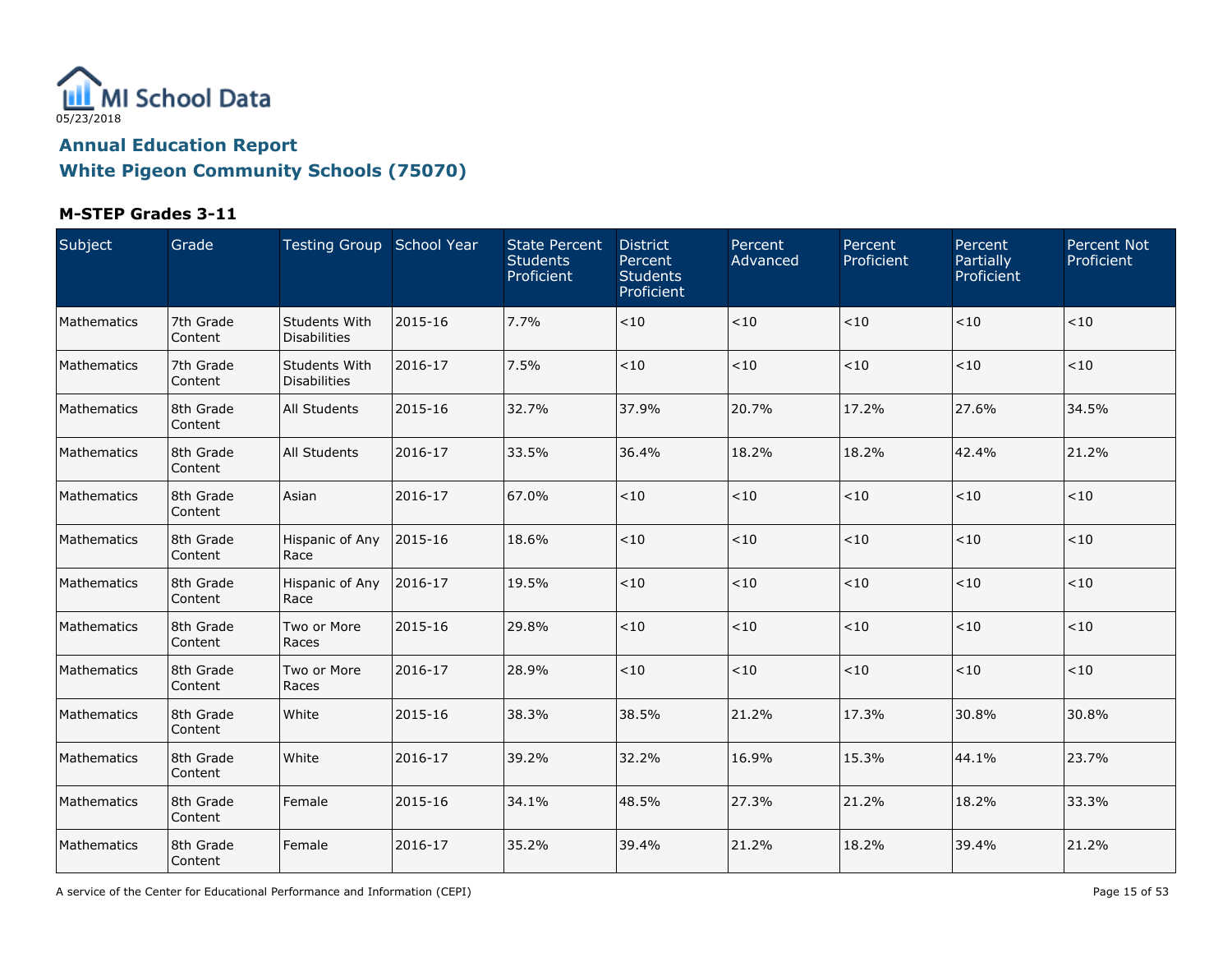

### **M-STEP Grades 3-11**

| Subject     | Grade                | Testing Group School Year            |         | <b>State Percent</b><br><b>Students</b><br>Proficient | <b>District</b><br>Percent<br><b>Students</b><br>Proficient | Percent<br>Advanced | Percent<br>Proficient | Percent<br>Partially<br>Proficient | <b>Percent Not</b><br>Proficient |
|-------------|----------------------|--------------------------------------|---------|-------------------------------------------------------|-------------------------------------------------------------|---------------------|-----------------------|------------------------------------|----------------------------------|
| Mathematics | 8th Grade<br>Content | Male                                 | 2015-16 | 31.4%                                                 | 24.0%                                                       | 12.0%               | 12.0%                 | 40.0%                              | 36.0%                            |
| Mathematics | 8th Grade<br>Content | Male                                 | 2016-17 | 31.8%                                                 | 33.3%                                                       | 15.2%               | 18.2%                 | 45.5%                              | 21.2%                            |
| Mathematics | 8th Grade<br>Content | Economically<br>Disadvantaged        | 2015-16 | 16.7%                                                 | 32.6%                                                       | 14.0%               | 18.6%                 | 25.6%                              | 41.9%                            |
| Mathematics | 8th Grade<br>Content | Economically<br>Disadvantaged        | 2016-17 | 16.9%                                                 | 30.6%                                                       | 14.3%               | 16.3%                 | 42.9%                              | 26.5%                            |
| Mathematics | 8th Grade<br>Content | English Learners 2015-16             |         | 11.8%                                                 | < 10                                                        | < 10                | < 10                  | $<\!10$                            | < 10                             |
| Mathematics | 8th Grade<br>Content | Students With<br><b>Disabilities</b> | 2015-16 | 5.3%                                                  | < 10                                                        | $<10$               | $<\!10$               | $<\!10$                            | < 10                             |
| Mathematics | 8th Grade<br>Content | Students With<br><b>Disabilities</b> | 2016-17 | 5.6%                                                  | < 10                                                        | < 10                | < 10                  | $<10$                              | < 10                             |
| Science     | 4th Grade<br>Content | <b>All Students</b>                  | 2015-16 | 14.7%                                                 | 7.1%                                                        | 3.6%                | 3.6%                  | 28.6%                              | 64.3%                            |
| Science     | 4th Grade<br>Content | <b>All Students</b>                  | 2016-17 | 14.6%                                                 | 6.3%                                                        | 3.1%                | 3.1%                  | 20.3%                              | 73.4%                            |
| Science     | 4th Grade<br>Content | Hispanic of Any<br>Race              | 2015-16 | 6.6%                                                  | < 10                                                        | < 10                | < 10                  | $<10$                              | < 10                             |
| Science     | 4th Grade<br>Content | Hispanic of Any<br>Race              | 2016-17 | 6.7%                                                  | < 10                                                        | $<10$               | $<10$                 | $<10$                              | $<10$                            |
| Science     | 4th Grade<br>Content | Two or More<br>Races                 | 2015-16 | 12.5%                                                 | < 10                                                        | $<10$               | $<10$                 | $<\!10$                            | $<10$                            |
| Science     | 4th Grade<br>Content | Two or More<br>Races                 | 2016-17 | 13.0%                                                 | < 10                                                        | $<10$               | < 10                  | $<10$                              | $<\!10$                          |

A service of the Center for Educational Performance and Information (CEPI) **Page 16 of 53** Page 16 of 53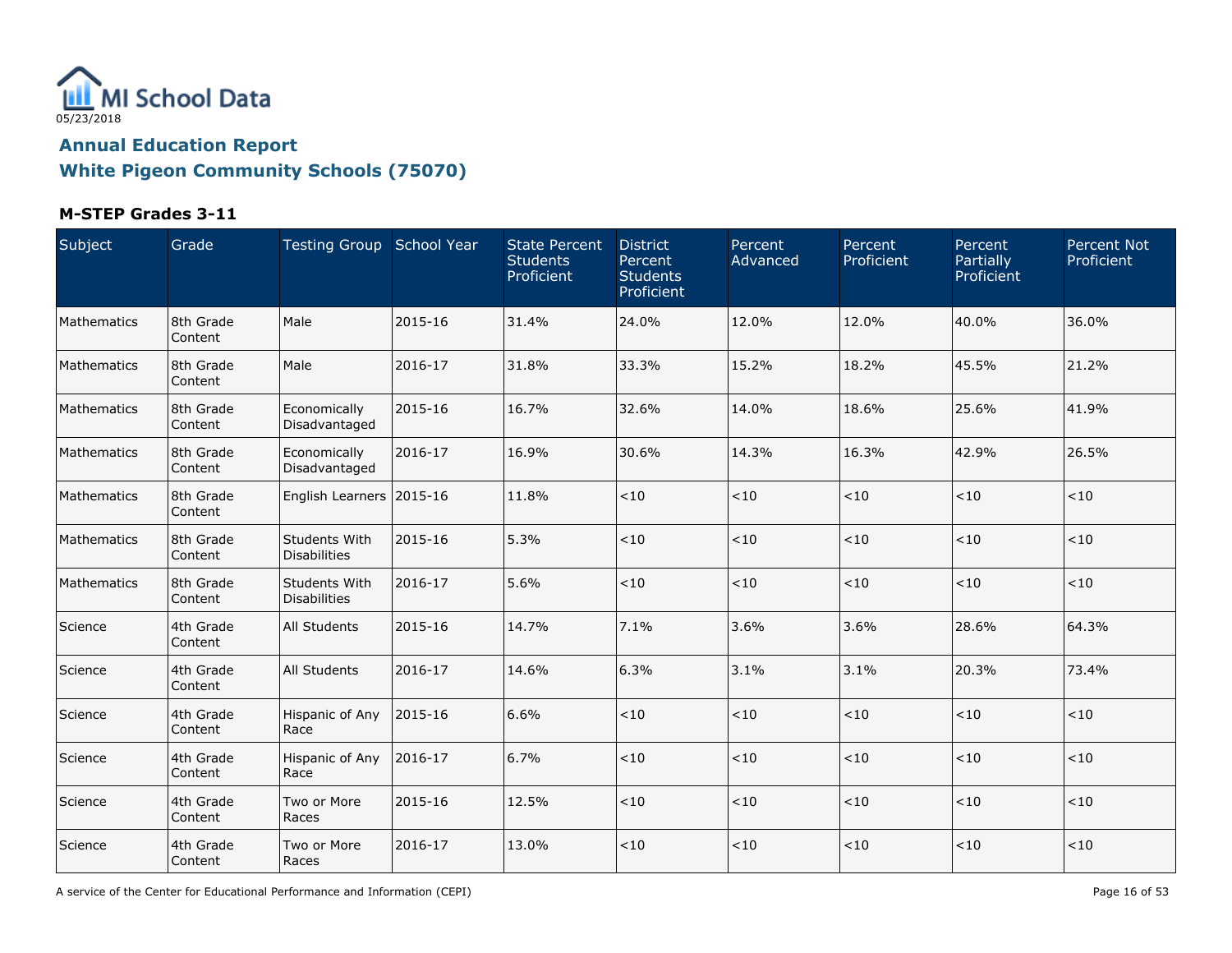

### **M-STEP Grades 3-11**

| Subject | Grade                | Testing Group School Year            |         | <b>State Percent</b><br><b>Students</b><br>Proficient | <b>District</b><br>Percent<br><b>Students</b><br>Proficient | Percent<br>Advanced | Percent<br>Proficient | Percent<br>Partially<br>Proficient | <b>Percent Not</b><br>Proficient |
|---------|----------------------|--------------------------------------|---------|-------------------------------------------------------|-------------------------------------------------------------|---------------------|-----------------------|------------------------------------|----------------------------------|
| Science | 4th Grade<br>Content | White                                | 2015-16 | 18.4%                                                 | 8.7%                                                        | 4.3%                | 4.3%                  | 28.3%                              | 63.0%                            |
| Science | 4th Grade<br>Content | White                                | 2016-17 | 18.2%                                                 | 7.5%                                                        | 3.8%                | 3.8%                  | 24.5%                              | 67.9%                            |
| Science | 4th Grade<br>Content | Female                               | 2015-16 | 13.0%                                                 | 4.5%                                                        | 0.0%                | 4.5%                  | 22.7%                              | 72.7%                            |
| Science | 4th Grade<br>Content | Female                               | 2016-17 | 12.6%                                                 | 3.4%                                                        | 0.0%                | 3.4%                  | 13.8%                              | 82.8%                            |
| Science | 4th Grade<br>Content | Male                                 | 2015-16 | 16.4%                                                 | 8.8%                                                        | 5.9%                | 2.9%                  | 32.4%                              | 58.8%                            |
| Science | 4th Grade<br>Content | Male                                 | 2016-17 | 16.5%                                                 | 8.6%                                                        | 5.7%                | 2.9%                  | 25.7%                              | 65.7%                            |
| Science | 4th Grade<br>Content | Economically<br>Disadvantaged        | 2015-16 | 6.6%                                                  | 7.1%                                                        | 4.8%                | 2.4%                  | 31.0%                              | 61.9%                            |
| Science | 4th Grade<br>Content | Economically<br>Disadvantaged        | 2016-17 | 6.8%                                                  | 2.4%                                                        | 0.0%                | 2.4%                  | 19.5%                              | 78.0%                            |
| Science | 4th Grade<br>Content | English Learners 2016-17             |         | 4.3%                                                  | < 10                                                        | $<10$               | < 10                  | $<10$                              | < 10                             |
| Science | 4th Grade<br>Content | Students With<br><b>Disabilities</b> | 2015-16 | 5.3%                                                  | < 10                                                        | < 10                | < 10                  | $<10$                              | < 10                             |
| Science | 4th Grade<br>Content | Students With<br>Disabilities        | 2016-17 | 5.3%                                                  | < 10                                                        | $<10$               | < 10                  | $<10$                              | $<10$                            |
| Science | 7th Grade<br>Content | <b>All Students</b>                  | 2015-16 | 23.9%                                                 | 22.7%                                                       | 6.1%                | 16.7%                 | 24.2%                              | 53.0%                            |
| Science | 7th Grade<br>Content | All Students                         | 2016-17 | 22.7%                                                 | 17.9%                                                       | 3.6%                | 14.3%                 | 21.4%                              | 60.7%                            |

A service of the Center for Educational Performance and Information (CEPI) **Page 17** of 53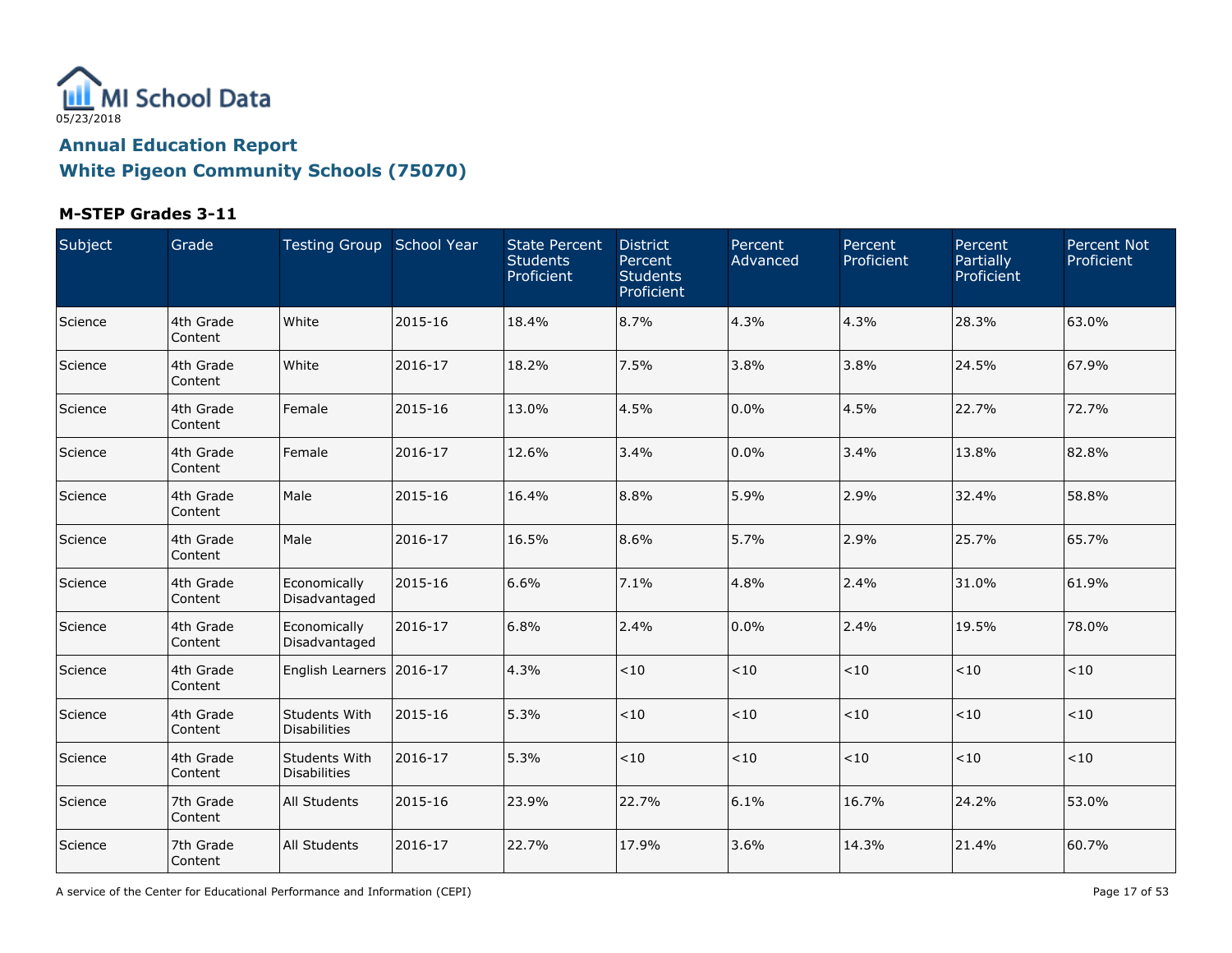

### **M-STEP Grades 3-11**

| Subject | Grade                | Testing Group School Year     |         | <b>State Percent</b><br><b>Students</b><br><b>Proficient</b> | <b>District</b><br>Percent<br><b>Students</b><br>Proficient | Percent<br>Advanced | Percent<br>Proficient | Percent<br>Partially<br>Proficient | Percent Not<br>Proficient |
|---------|----------------------|-------------------------------|---------|--------------------------------------------------------------|-------------------------------------------------------------|---------------------|-----------------------|------------------------------------|---------------------------|
| Science | 7th Grade<br>Content | Asian                         | 2015-16 | 41.9%                                                        | < 10                                                        | $<10$               | < 10                  | $<\!10$                            | < 10                      |
| Science | 7th Grade<br>Content | Hispanic of Any<br>Race       | 2015-16 | 12.4%                                                        | < 10                                                        | $<10$               | < 10                  | $<10$                              | $<10$                     |
| Science | 7th Grade<br>Content | Hispanic of Any<br>Race       | 2016-17 | 11.8%                                                        | < 10                                                        | $<10$               | < 10                  | $<\!10$                            | < 10                      |
| Science | 7th Grade<br>Content | Two or More<br>Races          | 2015-16 | 21.2%                                                        | < 10                                                        | $<10$               | < 10                  | $<10$                              | $<10$                     |
| Science | 7th Grade<br>Content | Two or More<br>Races          | 2016-17 | 21.0%                                                        | < 10                                                        | $<10$               | < 10                  | $<\!10$                            | ~10                       |
| Science | 7th Grade<br>Content | White                         | 2015-16 | 28.9%                                                        | 25.0%                                                       | 7.1%                | 17.9%                 | 23.2%                              | 51.8%                     |
| Science | 7th Grade<br>Content | White                         | 2016-17 | 27.5%                                                        | 17.6%                                                       | 3.9%                | 13.7%                 | 21.6%                              | 60.8%                     |
| Science | 7th Grade<br>Content | Female                        | 2015-16 | 22.6%                                                        | 28.1%                                                       | 3.1%                | 25.0%                 | 18.8%                              | 53.1%                     |
| Science | 7th Grade<br>Content | Female                        | 2016-17 | 21.2%                                                        | 14.8%                                                       | 3.7%                | 11.1%                 | 18.5%                              | 66.7%                     |
| Science | 7th Grade<br>Content | Male                          | 2015-16 | 25.1%                                                        | 17.6%                                                       | 8.8%                | 8.8%                  | 29.4%                              | 52.9%                     |
| Science | 7th Grade<br>Content | Male                          | 2016-17 | 24.3%                                                        | 20.7%                                                       | 3.4%                | 17.2%                 | 24.1%                              | 55.2%                     |
| Science | 7th Grade<br>Content | Economically<br>Disadvantaged | 2015-16 | 11.7%                                                        | 20.0%                                                       | 4.0%                | 16.0%                 | 22.0%                              | 58.0%                     |
| Science | 7th Grade<br>Content | Economically<br>Disadvantaged | 2016-17 | 10.5%                                                        | 15.8%                                                       | 5.3%                | 10.5%                 | 21.1%                              | 63.2%                     |

A service of the Center for Educational Performance and Information (CEPI) **Page 18 of 53** Page 18 of 53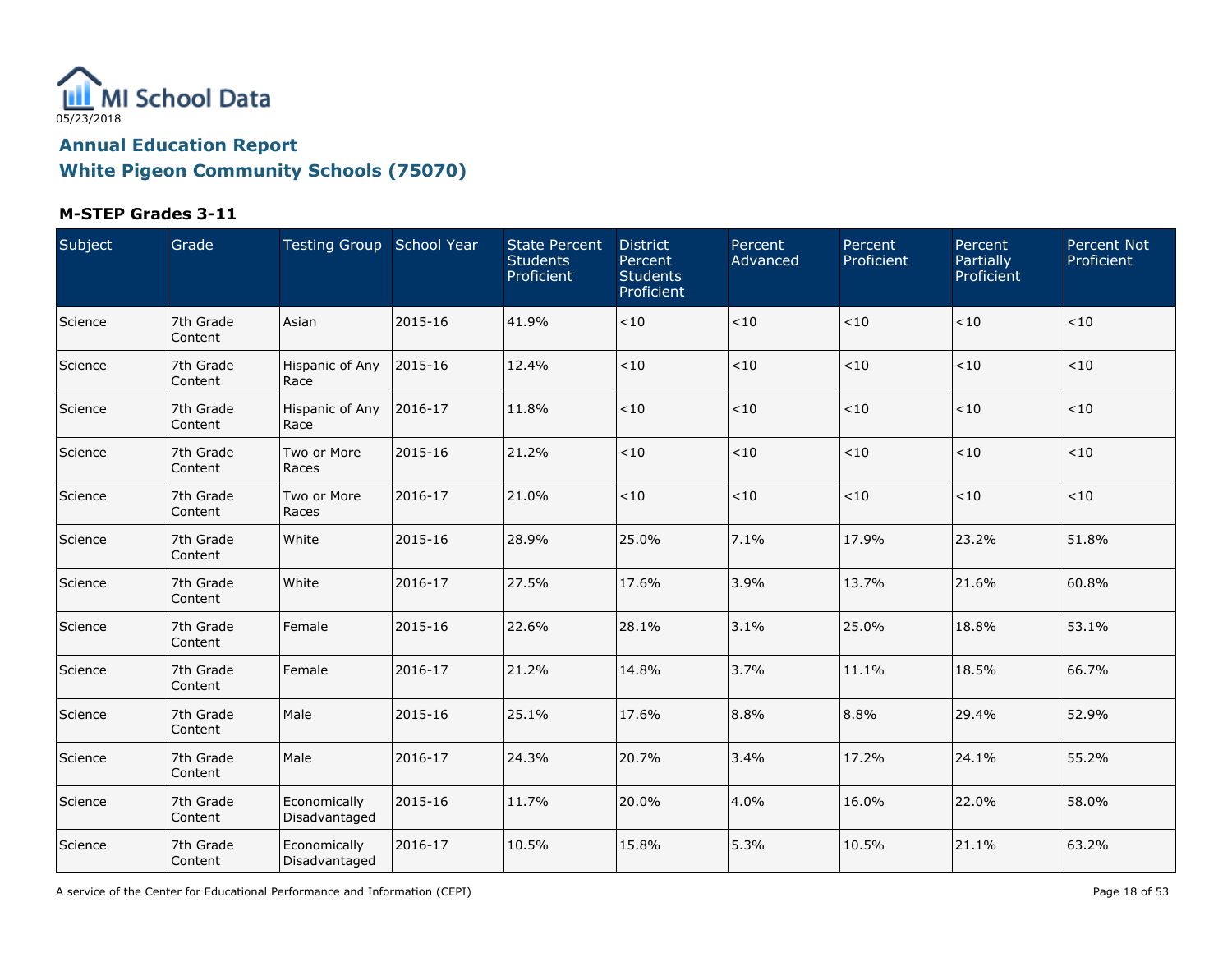

#### **M-STEP Grades 3-11**

| Subject | Grade                 | Testing Group School Year            |         | <b>State Percent</b><br><b>Students</b><br>Proficient | <b>District</b><br>Percent<br><b>Students</b><br>Proficient | Percent<br>Advanced | Percent<br>Proficient | Percent<br>Partially<br>Proficient | <b>Percent Not</b><br>Proficient |
|---------|-----------------------|--------------------------------------|---------|-------------------------------------------------------|-------------------------------------------------------------|---------------------|-----------------------|------------------------------------|----------------------------------|
| Science | 7th Grade<br>Content  | Students With<br><b>Disabilities</b> | 2015-16 | 5.6%                                                  | < 10                                                        | $<\!10$             | < 10                  | < 10                               | < 10                             |
| Science | 7th Grade<br>Content  | Students With<br><b>Disabilities</b> | 2016-17 | 5.2%                                                  | < 10                                                        | $<10$               | < 10                  | < 10                               | < 10                             |
| Science | 11th Grade<br>Content | All Students                         | 2015-16 | 33.0%                                                 | 15.9%                                                       | 2.3%                | 13.6%                 | 50.0%                              | 34.1%                            |
| Science | 11th Grade<br>Content | All Students                         | 2016-17 | 33.6%                                                 | 33.9%                                                       | 6.5%                | 27.4%                 | 38.7%                              | 27.4%                            |
| Science | 11th Grade<br>Content | Hispanic of Any<br>Race              | 2015-16 | 19.9%                                                 | $<10$                                                       | $<10$               | $<\!10$               | < 10                               | < 10                             |
| Science | 11th Grade<br>Content | Hispanic of Any<br>Race              | 2016-17 | 19.8%                                                 | < 10                                                        | $<\!10$             | $<\!10$               | < 10                               | < 10                             |
| Science | 11th Grade<br>Content | Two or More<br>Races                 | 2015-16 | 29.7%                                                 | < 10                                                        | $<10$               | $<10$                 | $<10$                              | < 10                             |
| Science | 11th Grade<br>Content | Two or More<br>Races                 | 2016-17 | 31.5%                                                 | < 10                                                        | $<10$               | < 10                  | < 10                               | < 10                             |
| Science | 11th Grade<br>Content | White                                | 2015-16 | 38.7%                                                 | 17.1%                                                       | 2.4%                | 14.6%                 | 46.3%                              | 36.6%                            |
| Science | 11th Grade<br>Content | White                                | 2016-17 | 39.4%                                                 | 32.7%                                                       | 7.7%                | 25.0%                 | 40.4%                              | 26.9%                            |
| Science | 11th Grade<br>Content | Female                               | 2015-16 | 29.8%                                                 | 8.3%                                                        | 0.0%                | 8.3%                  | 54.2%                              | 37.5%                            |
| Science | 11th Grade<br>Content | Female                               | 2016-17 | 30.9%                                                 | 29.6%                                                       | 11.1%               | 18.5%                 | 37.0%                              | 33.3%                            |
| Science | 11th Grade<br>Content | Male                                 | 2015-16 | 36.3%                                                 | 25.0%                                                       | 5.0%                | 20.0%                 | 45.0%                              | 30.0%                            |

A service of the Center for Educational Performance and Information (CEPI) **Page 19 of 53** Page 19 of 53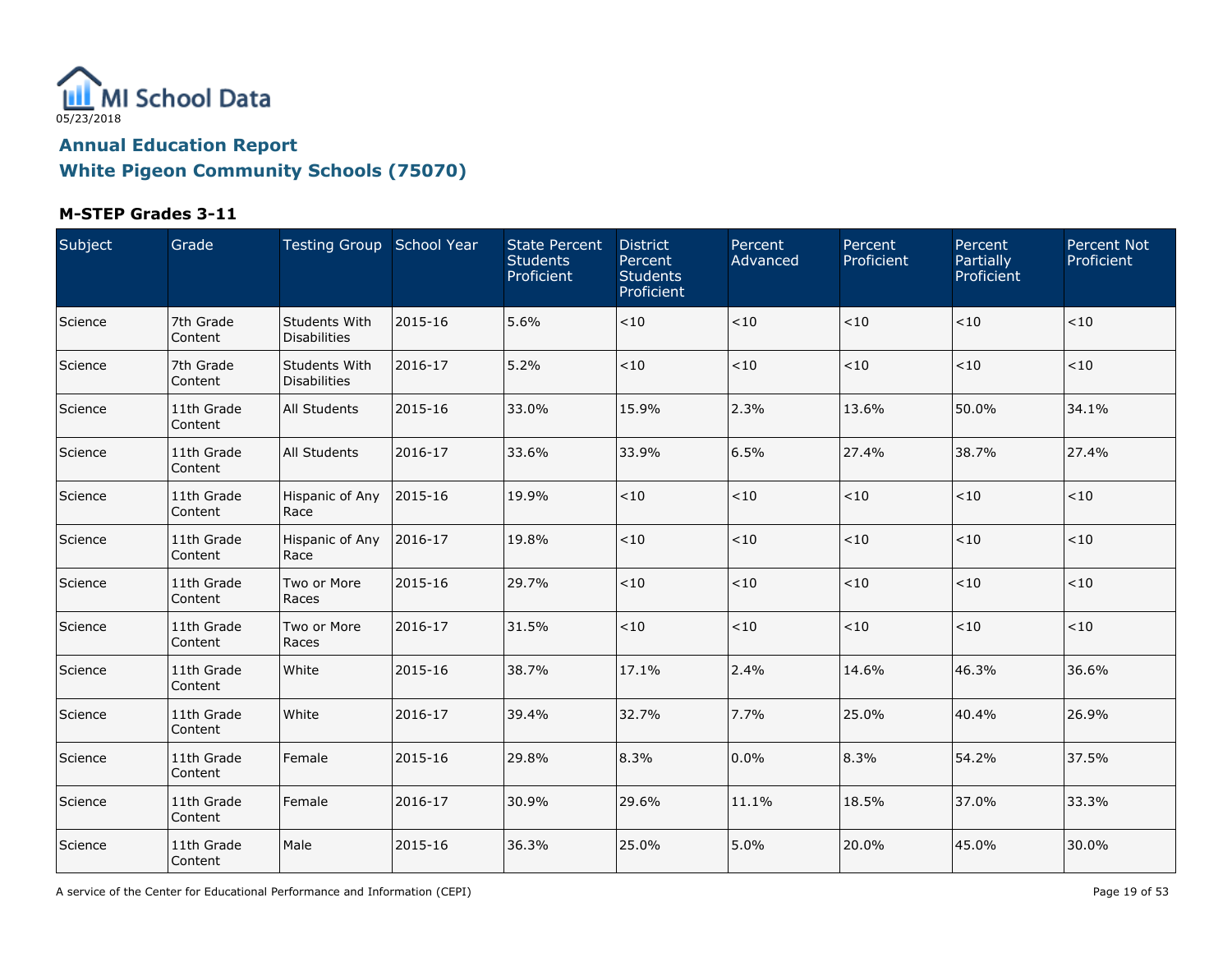

### **M-STEP Grades 3-11**

| Subject        | Grade                 | Testing Group School Year            |         | <b>State Percent</b><br><b>Students</b><br>Proficient | <b>District</b><br>Percent<br><b>Students</b><br>Proficient | Percent<br>Advanced | Percent<br>Proficient | Percent<br>Partially<br>Proficient | <b>Percent Not</b><br>Proficient |
|----------------|-----------------------|--------------------------------------|---------|-------------------------------------------------------|-------------------------------------------------------------|---------------------|-----------------------|------------------------------------|----------------------------------|
| Science        | 11th Grade<br>Content | Male                                 | 2016-17 | 36.3%                                                 | 37.1%                                                       | 2.9%                | 34.3%                 | 40.0%                              | 22.9%                            |
| Science        | 11th Grade<br>Content | Economically<br>Disadvantaged        | 2015-16 | 17.9%                                                 | 8.3%                                                        | 4.2%                | 4.2%                  | 41.7%                              | 50.0%                            |
| Science        | 11th Grade<br>Content | Economically<br>Disadvantaged        | 2016-17 | 17.9%                                                 | 33.3%                                                       | 7.7%                | 25.6%                 | 38.5%                              | 28.2%                            |
| Science        | 11th Grade<br>Content | Students With<br><b>Disabilities</b> | 2015-16 | 7.9%                                                  | < 10                                                        | < 10                | < 10                  | $<\!10$                            | < 10                             |
| Science        | 11th Grade<br>Content | Students With<br><b>Disabilities</b> | 2016-17 | 8.0%                                                  | < 10                                                        | < 10                | < 10                  | $<10$                              | < 10                             |
| Social Studies | 5th Grade<br>Content  | <b>All Students</b>                  | 2015-16 | 18.9%                                                 | 20.7%                                                       | 1.7%                | 19.0%                 | 60.3%                              | 19.0%                            |
| Social Studies | 5th Grade<br>Content  | All Students                         | 2016-17 | 21.6%                                                 | 5.6%                                                        | 0.0%                | 5.6%                  | 72.2%                              | 22.2%                            |
| Social Studies | 5th Grade<br>Content  | Hispanic of Any<br>Race              | 2015-16 | 10.3%                                                 | < 10                                                        | $<10$               | < 10                  | $<10$                              | < 10                             |
| Social Studies | 5th Grade<br>Content  | Hispanic of Any<br>Race              | 2016-17 | 11.4%                                                 | < 10                                                        | $<10$               | < 10                  | $<\!10$                            | $<10$                            |
| Social Studies | 5th Grade<br>Content  | Two or More<br>Races                 | 2015-16 | 17.6%                                                 | < 10                                                        | < 10                | < 10                  | $<\!10$                            | < 10                             |
| Social Studies | 5th Grade<br>Content  | Two or More<br>Races                 | 2016-17 | 18.8%                                                 | < 10                                                        | < 10                | < 10                  | < 10                               | < 10                             |
| Social Studies | 5th Grade<br>Content  | White                                | 2015-16 | 23.0%                                                 | 22.4%                                                       | 2.0%                | 20.4%                 | 59.2%                              | 18.4%                            |
| Social Studies | 5th Grade<br>Content  | White                                | 2016-17 | 26.7%                                                 | 6.7%                                                        | 0.0%                | 6.7%                  | 75.6%                              | 17.8%                            |

A service of the Center for Educational Performance and Information (CEPI) **Page 20 of 53** Page 20 of 53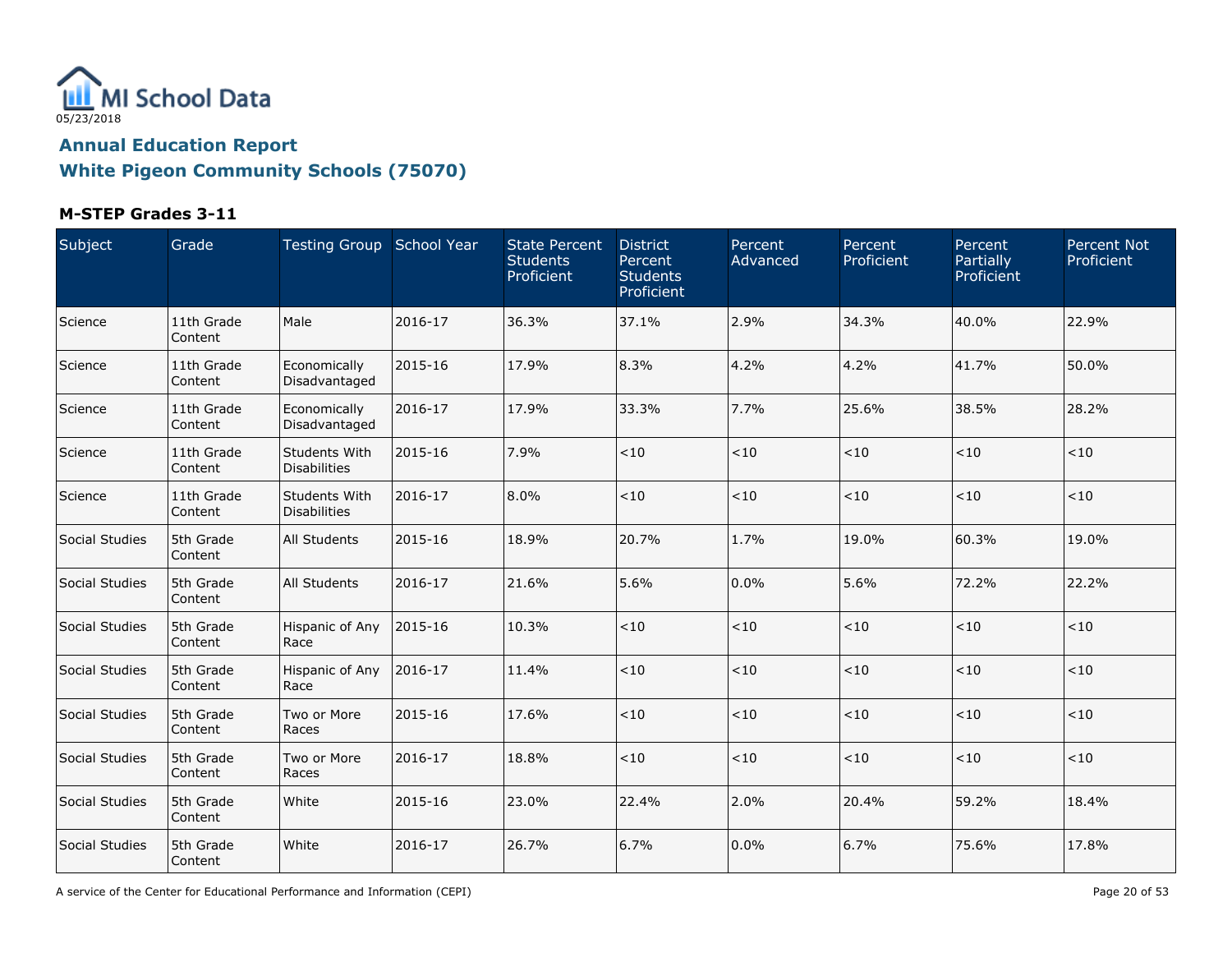

### **M-STEP Grades 3-11**

| Subject        | Grade                | Testing Group School Year            |         | <b>State Percent</b><br><b>Students</b><br>Proficient | <b>District</b><br>Percent<br><b>Students</b><br>Proficient | Percent<br>Advanced | Percent<br>Proficient | Percent<br>Partially<br>Proficient | <b>Percent Not</b><br>Proficient |
|----------------|----------------------|--------------------------------------|---------|-------------------------------------------------------|-------------------------------------------------------------|---------------------|-----------------------|------------------------------------|----------------------------------|
| Social Studies | 5th Grade<br>Content | Female                               | 2015-16 | 16.7%                                                 | 29.0%                                                       | 0.0%                | 29.0%                 | 58.1%                              | 12.9%                            |
| Social Studies | 5th Grade<br>Content | Female                               | 2016-17 | 19.3%                                                 | 0.0%                                                        | 0.0%                | 0.0%                  | 86.4%                              | 13.6%                            |
| Social Studies | 5th Grade<br>Content | Male                                 | 2015-16 | 21.0%                                                 | 11.1%                                                       | 3.7%                | 7.4%                  | 63.0%                              | 25.9%                            |
| Social Studies | 5th Grade<br>Content | Male                                 | 2016-17 | 23.9%                                                 | 9.4%                                                        | 0.0%                | 9.4%                  | 62.5%                              | 28.1%                            |
| Social Studies | 5th Grade<br>Content | Economically<br>Disadvantaged        | 2015-16 | 8.5%                                                  | 7.1%                                                        | 0.0%                | 7.1%                  | 66.7%                              | 26.2%                            |
| Social Studies | 5th Grade<br>Content | Economically<br>Disadvantaged        | 2016-17 | 10.0%                                                 | 7.9%                                                        | 0.0%                | 7.9%                  | 71.1%                              | 21.1%                            |
| Social Studies | 5th Grade<br>Content | English Learners 2015-16             |         | 3.7%                                                  | < 10                                                        | $<10$               | < 10                  | $<\!10$                            | $<10$                            |
| Social Studies | 5th Grade<br>Content | Students With<br><b>Disabilities</b> | 2016-17 | 6.4%                                                  | < 10                                                        | < 10                | < 10                  | < 10                               | < 10                             |
| Social Studies | 8th Grade<br>Content | All Students                         | 2015-16 | 29.3%                                                 | 44.8%                                                       | 8.6%                | 36.2%                 | 39.7%                              | 15.5%                            |
| Social Studies | 8th Grade<br>Content | All Students                         | 2016-17 | 31.4%                                                 | 36.4%                                                       | 10.6%               | 25.8%                 | 47.0%                              | 16.7%                            |
| Social Studies | 8th Grade<br>Content | Asian                                | 2016-17 | 53.4%                                                 | < 10                                                        | < 10                | < 10                  | $<\!10$                            | < 10                             |
| Social Studies | 8th Grade<br>Content | Hispanic of Any<br>Race              | 2015-16 | 18.0%                                                 | < 10                                                        | $<10$               | $<10$                 | $<10$                              | < 10                             |
| Social Studies | 8th Grade<br>Content | Hispanic of Any<br>Race              | 2016-17 | 19.3%                                                 | < 10                                                        | $<10$               | < 10                  | $<10$                              | $<\!10$                          |

A service of the Center for Educational Performance and Information (CEPI) **Page 21 of 53** Page 21 of 53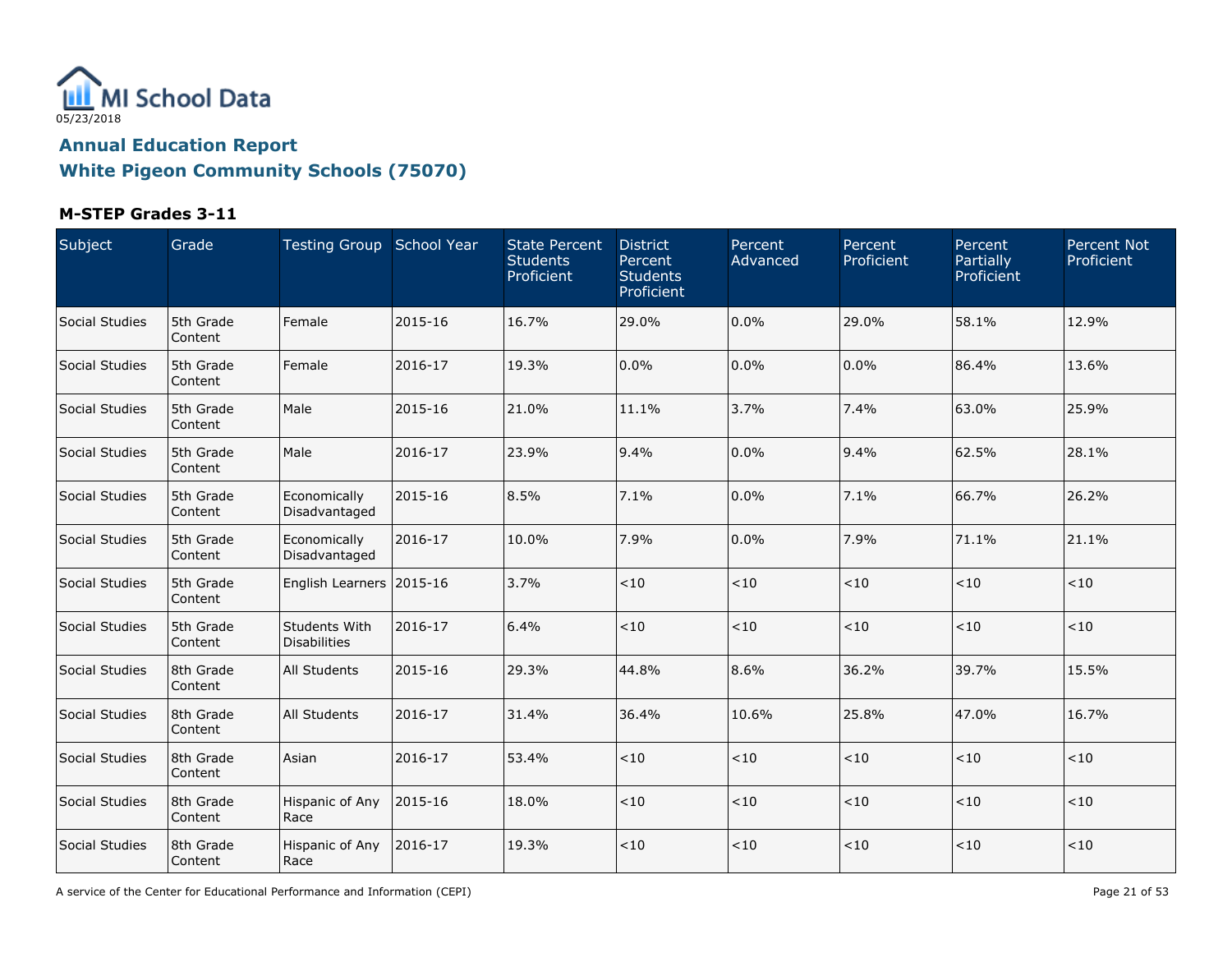

#### **M-STEP Grades 3-11**

| Subject        | Grade                | Testing Group School Year            |         | <b>State Percent</b><br><b>Students</b><br>Proficient | <b>District</b><br>Percent<br><b>Students</b><br>Proficient | Percent<br>Advanced | Percent<br>Proficient | Percent<br>Partially<br>Proficient | <b>Percent Not</b><br>Proficient |
|----------------|----------------------|--------------------------------------|---------|-------------------------------------------------------|-------------------------------------------------------------|---------------------|-----------------------|------------------------------------|----------------------------------|
| Social Studies | 8th Grade<br>Content | Two or More<br>Races                 | 2015-16 | 28.7%                                                 | < 10                                                        | < 10                | < 10                  | < 10                               | < 10                             |
| Social Studies | 8th Grade<br>Content | Two or More<br>Races                 | 2016-17 | 28.4%                                                 | < 10                                                        | < 10                | < 10                  | $<10$                              | < 10                             |
| Social Studies | 8th Grade<br>Content | White                                | 2015-16 | 34.3%                                                 | 48.1%                                                       | 9.6%                | 38.5%                 | 36.5%                              | 15.4%                            |
| Social Studies | 8th Grade<br>Content | White                                | 2016-17 | 37.1%                                                 | 35.6%                                                       | 11.9%               | 23.7%                 | 47.5%                              | 16.9%                            |
| Social Studies | 8th Grade<br>Content | Female                               | 2015-16 | 26.0%                                                 | 36.4%                                                       | 9.1%                | 27.3%                 | 45.5%                              | 18.2%                            |
| Social Studies | 8th Grade<br>Content | Female                               | 2016-17 | 28.6%                                                 | 30.3%                                                       | 9.1%                | 21.2%                 | 48.5%                              | 21.2%                            |
| Social Studies | 8th Grade<br>Content | Male                                 | 2015-16 | 32.6%                                                 | 56.0%                                                       | 8.0%                | 48.0%                 | 32.0%                              | 12.0%                            |
| Social Studies | 8th Grade<br>Content | Male                                 | 2016-17 | 34.0%                                                 | 42.4%                                                       | 12.1%               | 30.3%                 | 45.5%                              | 12.1%                            |
| Social Studies | 8th Grade<br>Content | Economically<br>Disadvantaged        | 2015-16 | 15.8%                                                 | 34.9%                                                       | 7.0%                | 27.9%                 | 44.2%                              | 20.9%                            |
| Social Studies | 8th Grade<br>Content | Economically<br>Disadvantaged        | 2016-17 | 16.4%                                                 | 34.7%                                                       | 8.2%                | 26.5%                 | 46.9%                              | 18.4%                            |
| Social Studies | 8th Grade<br>Content | English Learners 2015-16             |         | 7.2%                                                  | < 10                                                        | < 10                | $<10$                 | $<10$                              | < 10                             |
| Social Studies | 8th Grade<br>Content | Students With<br><b>Disabilities</b> | 2015-16 | 7.6%                                                  | < 10                                                        | < 10                | $<10$                 | $<10$                              | < 10                             |
| Social Studies | 8th Grade<br>Content | Students With<br><b>Disabilities</b> | 2016-17 | 8.1%                                                  | < 10                                                        | < 10                | < 10                  | $<10$                              | $<10$                            |

A service of the Center for Educational Performance and Information (CEPI) **Page 22 of 53** Page 22 of 53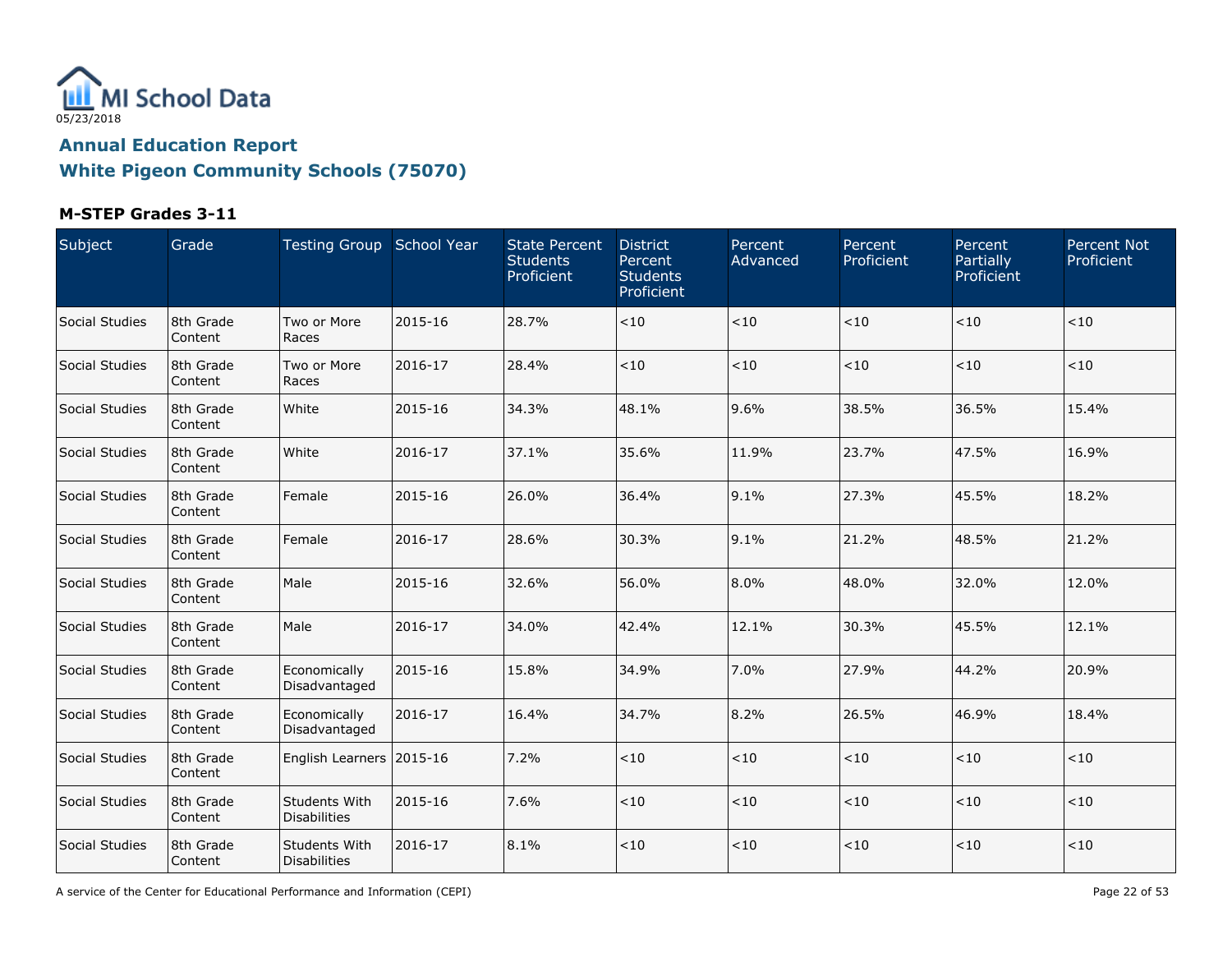

### **M-STEP Grades 3-11**

| Subject        | Grade                 | Testing Group School Year     |         | <b>State Percent</b><br><b>Students</b><br>Proficient | <b>District</b><br>Percent<br><b>Students</b><br>Proficient | Percent<br>Advanced | Percent<br>Proficient | Percent<br>Partially<br>Proficient | <b>Percent Not</b><br>Proficient |
|----------------|-----------------------|-------------------------------|---------|-------------------------------------------------------|-------------------------------------------------------------|---------------------|-----------------------|------------------------------------|----------------------------------|
| Social Studies | 11th Grade<br>Content | All Students                  | 2015-16 | 43.1%                                                 | 38.6%                                                       | 2.3%                | 36.4%                 | 59.1%                              | 2.3%                             |
| Social Studies | 11th Grade<br>Content | All Students                  | 2016-17 | 46.0%                                                 | 41.9%                                                       | 6.5%                | 35.5%                 | 50.0%                              | 8.1%                             |
| Social Studies | 11th Grade<br>Content | Hispanic of Any<br>Race       | 2015-16 | 30.6%                                                 | < 10                                                        | < 10                | < 10                  | $<10$                              | < 10                             |
| Social Studies | 11th Grade<br>Content | Hispanic of Any<br>Race       | 2016-17 | 32.8%                                                 | < 10                                                        | < 10                | $<10$                 | $<10$                              | < 10                             |
| Social Studies | 11th Grade<br>Content | Two or More<br>Races          | 2015-16 | 40.2%                                                 | < 10                                                        | < 10                | $<\!10$               | $<\!10$                            | $<10$                            |
| Social Studies | 11th Grade<br>Content | Two or More<br>Races          | 2016-17 | 44.6%                                                 | $<10$                                                       | < 10                | $<\!10$               | $<\!10$                            | $<10$                            |
| Social Studies | 11th Grade<br>Content | White                         | 2015-16 | 49.3%                                                 | 39.0%                                                       | 2.4%                | 36.6%                 | 58.5%                              | 2.4%                             |
| Social Studies | 11th Grade<br>Content | White                         | 2016-17 | 52.6%                                                 | 40.4%                                                       | 5.8%                | 34.6%                 | 50.0%                              | 9.6%                             |
| Social Studies | 11th Grade<br>Content | Female                        | 2015-16 | 39.1%                                                 | 25.0%                                                       | 0.0%                | 25.0%                 | 75.0%                              | 0.0%                             |
| Social Studies | 11th Grade<br>Content | Female                        | 2016-17 | 41.8%                                                 | 33.3%                                                       | 7.4%                | 25.9%                 | 51.9%                              | 14.8%                            |
| Social Studies | 11th Grade<br>Content | Male                          | 2015-16 | 47.1%                                                 | 55.0%                                                       | 5.0%                | 50.0%                 | 40.0%                              | 5.0%                             |
| Social Studies | 11th Grade<br>Content | Male                          | 2016-17 | 50.2%                                                 | 48.6%                                                       | 5.7%                | 42.9%                 | 48.6%                              | 2.9%                             |
| Social Studies | 11th Grade<br>Content | Economically<br>Disadvantaged | 2015-16 | 26.3%                                                 | 29.2%                                                       | 0.0%                | 29.2%                 | 66.7%                              | 4.2%                             |

A service of the Center for Educational Performance and Information (CEPI) **Page 23 of 53** Page 23 of 53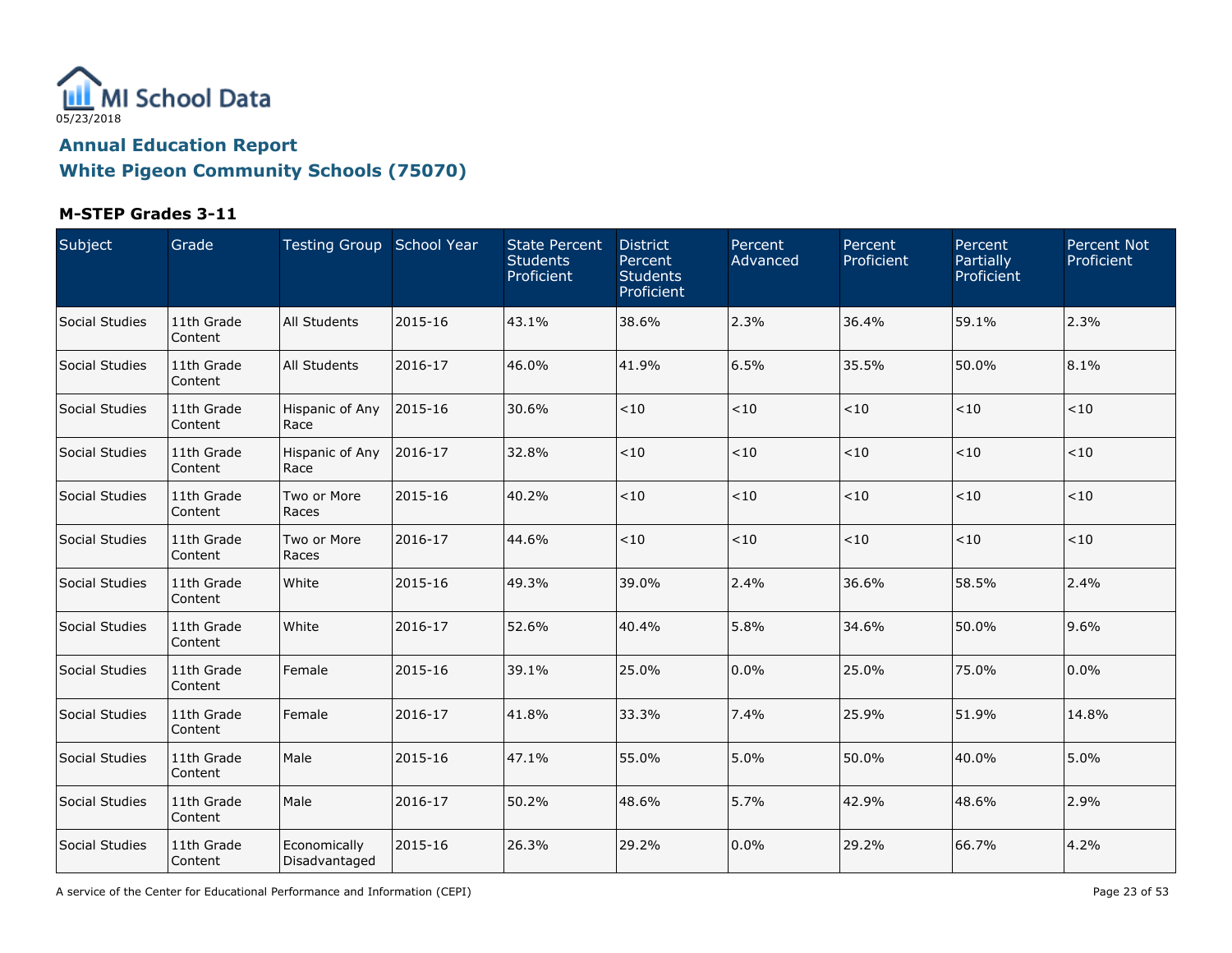

#### **M-STEP Grades 3-11**

| Subject        | Grade                   | Testing Group School Year              |         | State Percent<br><b>Students</b><br>Proficient | <b>District</b><br>Percent<br><b>Students</b><br>Proficient | Percent<br>Advanced | Percent<br>Proficient | Percent<br>Partially<br>Proficient | <b>Percent Not</b><br>Proficient |
|----------------|-------------------------|----------------------------------------|---------|------------------------------------------------|-------------------------------------------------------------|---------------------|-----------------------|------------------------------------|----------------------------------|
| Social Studies | 11th Grade<br>l Content | Economically<br>Disadvantaged          | 2016-17 | 28.1%                                          | 46.2%                                                       | 7.7%                | 38.5%                 | 43.6%                              | 10.3%                            |
| Social Studies | 11th Grade<br>l Content | <b>Students With</b><br>l Disabilities | 2015-16 | 14.0%                                          | $ $ < 10                                                    | < 10                | < 10                  | < 10                               | < 10                             |
| Social Studies | 11th Grade<br>l Content | lStudents With<br>Disabilities         | 2016-17 | 15.5%                                          | $ $ < 10                                                    | < 10                | < 10                  | ~10                                | $<$ 10                           |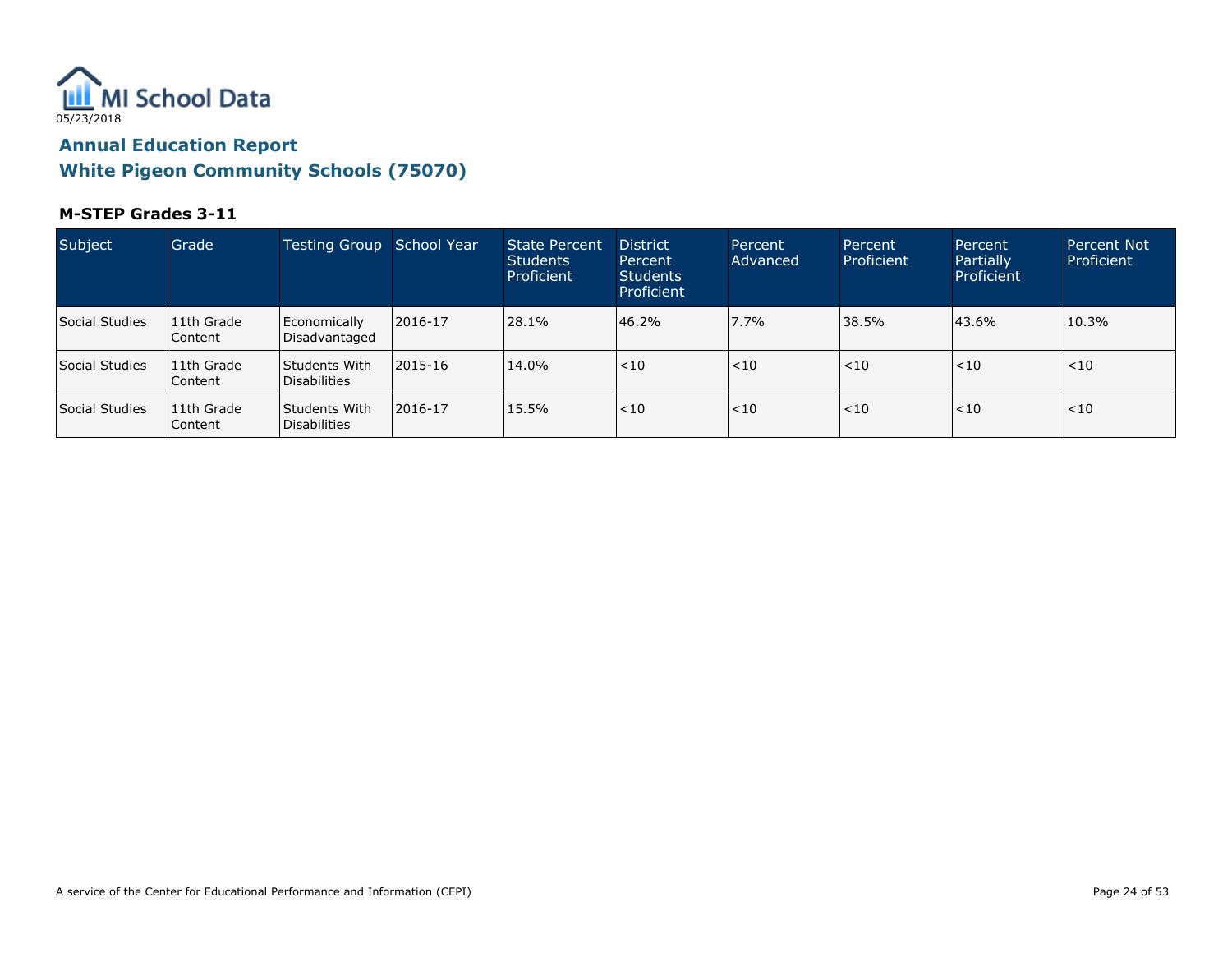

### **White Pigeon Community Schools (75070)**

| Location<br>Name                     | School Year | Subject            | <b>Student</b><br>Group | Mean SAT<br>Score | Benchmark | Met or<br>Exceeded | % Met or<br>Exceeded | Did Not Meet % Did Not | Meet    | <b>Number</b><br>Assessed |
|--------------------------------------|-------------|--------------------|-------------------------|-------------------|-----------|--------------------|----------------------|------------------------|---------|---------------------------|
| White Pigeon<br>Community<br>Schools | 2015-16     | <b>Total Score</b> | All Students            | 972.0             | N/A       | 11                 | 25.0%                | 33                     | 75.0%   | 44                        |
| White Pigeon<br>Community<br>Schools | 2016-17     | <b>Total Score</b> | All Students            | 979.4             | N/A       | 17                 | 27.4%                | 45                     | 72.6%   | 62                        |
| White Pigeon<br>Community<br>Schools | 2015-16     | <b>Total Score</b> | Hispanic of<br>Any Race | $<10$             | N/A       | < 10               | $<10$                | < 10                   | $<\!10$ | < 10                      |
| White Pigeon<br>Community<br>Schools | 2016-17     | <b>Total Score</b> | Hispanic of<br>Any Race | < 10              | N/A       | < 10               | < 10                 | < 10                   | < 10    | < 10                      |
| White Pigeon<br>Community<br>Schools | 2015-16     | <b>Total Score</b> | Two or More<br>Races    | < 10              | N/A       | < 10               | < 10                 | < 10                   | < 10    | < 10                      |
| White Pigeon<br>Community<br>Schools | 2016-17     | <b>Total Score</b> | Two or More<br>Races    | $<$ 10            | N/A       | < 10               | < 10                 | < 10                   | $<10$   | < 10                      |
| White Pigeon<br>Community<br>Schools | 2015-16     | <b>Total Score</b> | White                   | 974.1             | N/A       | 11                 | 26.8%                | 30                     | 73.2%   | 41                        |
| White Pigeon<br>Community<br>Schools | 2016-17     | <b>Total Score</b> | White                   | 978.3             | N/A       | 15                 | 28.8%                | 37                     | 71.2%   | 52                        |
| White Pigeon<br>Community<br>Schools | 2015-16     | <b>Total Score</b> | Female                  | 956.7             | N/A       | < 10               | 16.7%                | 20                     | 83.3%   | 24                        |
| White Pigeon<br>Community<br>Schools | 2016-17     | <b>Total Score</b> | Female                  | 976.3             | N/A       | $<10$              | 25.9%                | 20                     | 74.1%   | 27                        |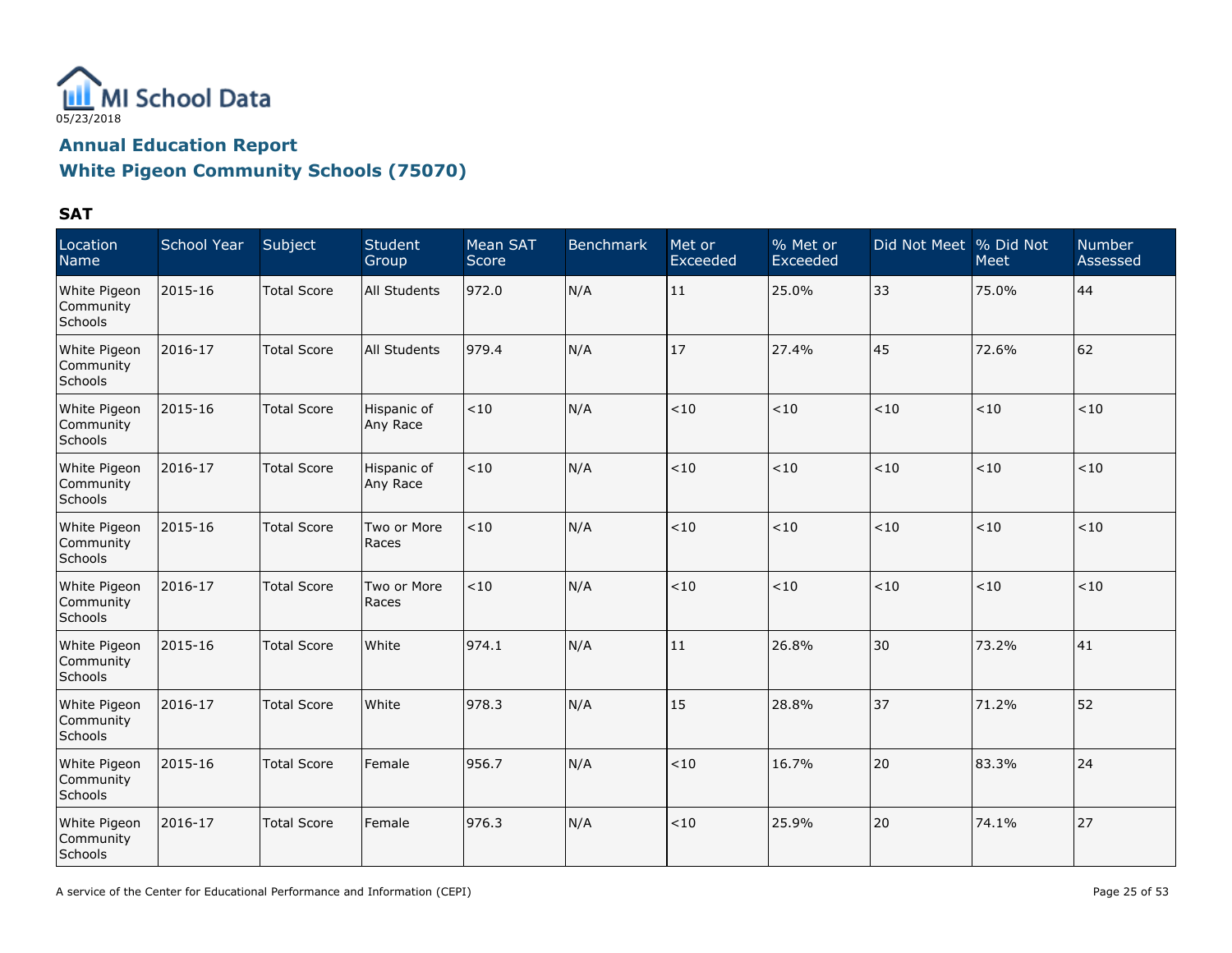

### **White Pigeon Community Schools (75070)**

| Location<br>Name                     | School Year | Subject            | <b>Student</b><br>Group                     | Mean SAT<br>Score | <b>Benchmark</b> | Met or<br>Exceeded | % Met or<br>Exceeded | Did Not Meet % Did Not | Meet  | <b>Number</b><br>Assessed |
|--------------------------------------|-------------|--------------------|---------------------------------------------|-------------------|------------------|--------------------|----------------------|------------------------|-------|---------------------------|
| White Pigeon<br>Community<br>Schools | 2015-16     | <b>Total Score</b> | Male                                        | 990.5             | N/A              | < 10               | 35.0%                | 13                     | 65.0% | 20                        |
| White Pigeon<br>Community<br>Schools | 2016-17     | <b>Total Score</b> | Male                                        | 981.7             | N/A              | 10                 | 28.6%                | 25                     | 71.4% | 35                        |
| White Pigeon<br>Community<br>Schools | 2015-16     | <b>Total Score</b> | Economically<br>Disadvantaged               | 900.8             | N/A              | < 10               | 12.5%                | 21                     | 87.5% | 24                        |
| White Pigeon<br>Community<br>Schools | 2016-17     | <b>Total Score</b> | Economically<br>Disadvantaged               | 967.4             | N/A              | 13                 | 33.3%                | 26                     | 66.7% | 39                        |
| White Pigeon<br>Community<br>Schools | 2015-16     | <b>Total Score</b> | Not<br>Economically<br>Disadvantaged        | 1057.5            | N/A              | < 10               | 40.0%                | 12                     | 60.0% | 20                        |
| White Pigeon<br>Community<br>Schools | 2016-17     | <b>Total Score</b> | <b>Not</b><br>Economically<br>Disadvantaged | 999.6             | N/A              | < 10               | 17.4%                | 19                     | 82.6% | 23                        |
| White Pigeon<br>Community<br>Schools | 2015-16     | <b>Total Score</b> | Not English<br>Learners                     | 972.0             | N/A              | 11                 | 25.0%                | 33                     | 75.0% | 44                        |
| White Pigeon<br>Community<br>Schools | 2016-17     | <b>Total Score</b> | Not English<br>Learners                     | 979.4             | N/A              | 17                 | 27.4%                | 45                     | 72.6% | 62                        |
| White Pigeon<br>Community<br>Schools | 2015-16     | <b>Total Score</b> | Not Migrant                                 | 972.0             | N/A              | 11                 | 25.0%                | 33                     | 75.0% | 44                        |
| White Pigeon<br>Community<br>Schools | 2016-17     | <b>Total Score</b> | Not Migrant                                 | 979.4             | N/A              | 17                 | 27.4%                | 45                     | 72.6% | 62                        |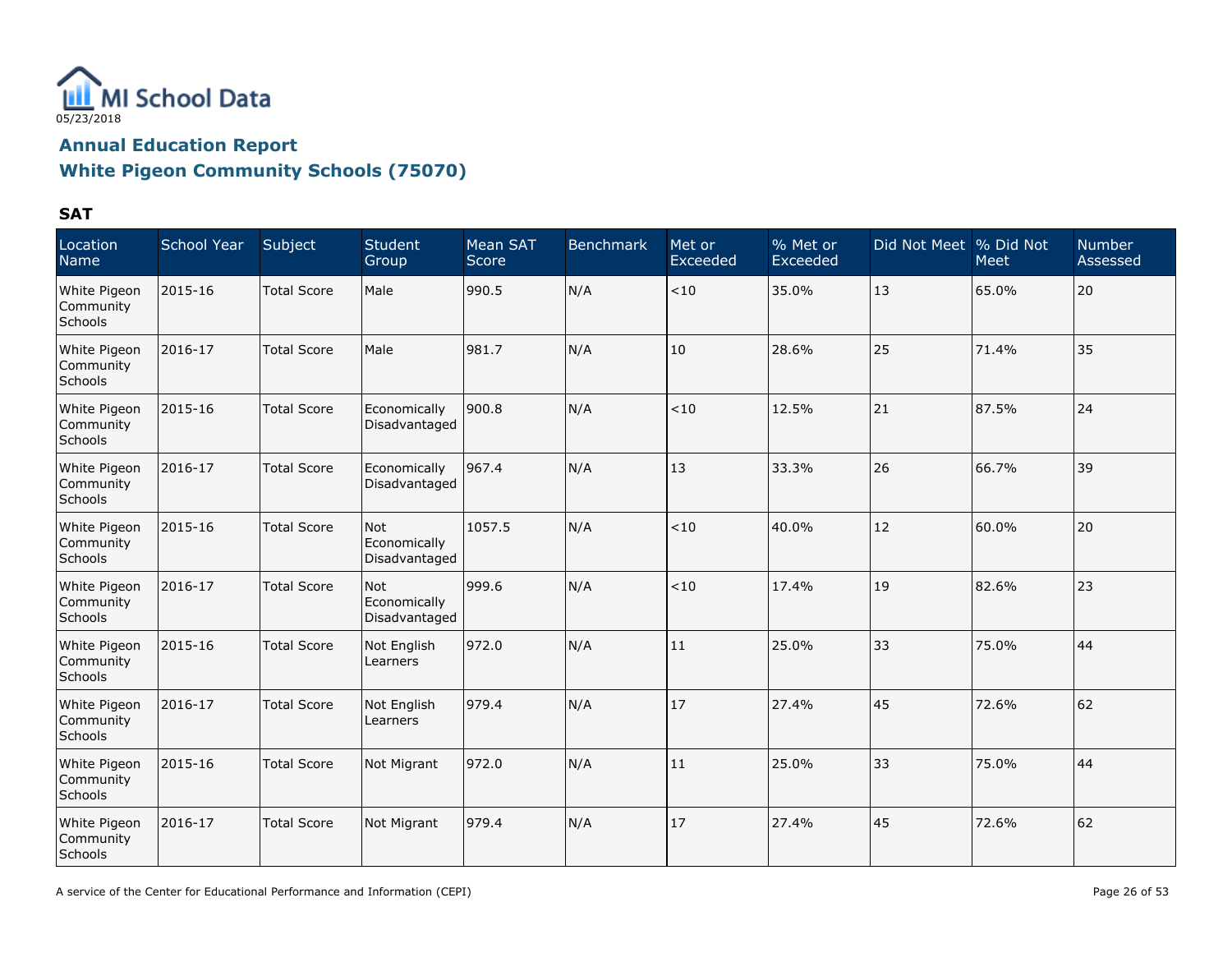

# **White Pigeon Community Schools (75070)**

| Location<br>Name                     | School Year | Subject                                          | Student<br>Group                                  | <b>Mean SAT</b><br>Score | <b>Benchmark</b> | Met or<br>Exceeded | % Met or<br>Exceeded | Did Not Meet % Did Not | <b>Meet</b> | <b>Number</b><br>Assessed |
|--------------------------------------|-------------|--------------------------------------------------|---------------------------------------------------|--------------------------|------------------|--------------------|----------------------|------------------------|-------------|---------------------------|
| White Pigeon<br>Community<br>Schools | 2015-16     | <b>Total Score</b>                               | Students With<br><b>Disabilities</b>              | < 10                     | N/A              | $<10$              | $<\!10$              | < 10                   | $<10$       | $<\!10$                   |
| White Pigeon<br>Community<br>Schools | 2016-17     | <b>Total Score</b>                               | <b>Students With</b><br><b>Disabilities</b>       | < 10                     | N/A              | < 10               | $<10$                | < 10                   | < 10        | < 10                      |
| White Pigeon<br>Community<br>Schools | 2015-16     | <b>Total Score</b>                               | Students<br>Without<br><b>Disabilities</b>        | 979.0                    | N/A              | 11                 | 26.2%                | 31                     | 73.8%       | 42                        |
| White Pigeon<br>Community<br>Schools | 2016-17     | <b>Total Score</b>                               | <b>Students</b><br>Without<br><b>Disabilities</b> | 1012.4                   | N/A              | 17                 | 31.5%                | 37                     | 68.5%       | 54                        |
| White Pigeon<br>Community<br>Schools | 2015-16     | <b>Total Score</b>                               | <b>Homeless</b>                                   | < 10                     | N/A              | <10                | < 10                 | < 10                   | ~10         | < 10                      |
| White Pigeon<br>Community<br>Schools | 2016-17     | <b>Total Score</b>                               | Homeless                                          | < 10                     | N/A              | < 10               | $<10$                | < 10                   | < 10        | < 10                      |
| White Pigeon<br>Community<br>Schools | 2015-16     | <b>Total Score</b>                               | Not Homeless                                      | 972.6                    | N/A              | 11                 | 25.6%                | 32                     | 74.4%       | 43                        |
| White Pigeon<br>Community<br>Schools | 2016-17     | <b>Total Score</b>                               | Not Homeless                                      | 990.2                    | N/A              | 16                 | 28.1%                | 41                     | 71.9%       | 57                        |
| White Pigeon<br>Community<br>Schools | 2015-16     | Evidence-<br><b>Based Reading</b><br>and Writing | All Students                                      | 483.6                    | 480              | 22                 | 50.0%                | 22                     | 50.0%       | 44                        |
| White Pigeon<br>Community<br>Schools | 2016-17     | Evidence-<br><b>Based Reading</b><br>and Writing | All Students                                      | 491.1                    | 480              | 32                 | 51.6%                | 30                     | 48.4%       | 62                        |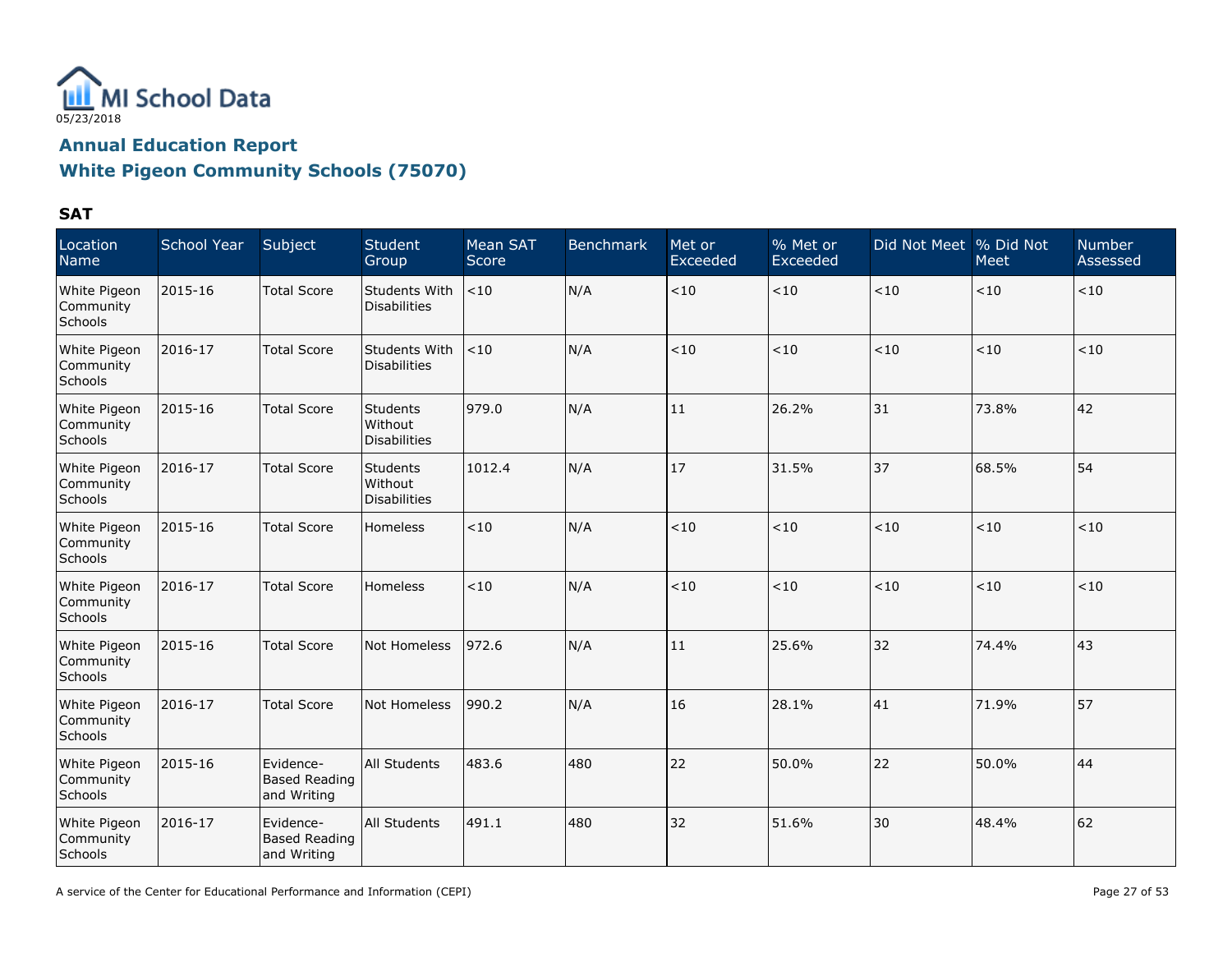

| Location<br>Name                     | <b>School Year</b> | Subject                                            | Student<br>Group | Mean SAT<br>Score | <b>Benchmark</b> | Met or<br>Exceeded | % Met or<br>Exceeded | Did Not Meet % Did Not | <b>Meet</b> | <b>Number</b><br>Assessed |
|--------------------------------------|--------------------|----------------------------------------------------|------------------|-------------------|------------------|--------------------|----------------------|------------------------|-------------|---------------------------|
| White Pigeon<br>Community<br>Schools | 2015-16            | Evidence-<br>Based Reading Any Race<br>and Writing | Hispanic of      | < 10              | 480              | $<10$              | < 10                 | < 10                   | $ $ < 10    | <10                       |
| White Pigeon<br>Community<br>Schools | 2016-17            | Evidence-<br>Based Reading Any Race<br>and Writing | Hispanic of      | < 10              | 480              | < 10               | < 10                 | < 10                   | $ $ < 10    | < 10                      |
| White Pigeon<br>Community<br>Schools | 2015-16            | Evidence-<br>Based Reading   Races<br>and Writing  | Two or More      | < 10              | 480              | < 10               | < 10                 | < 10                   | $ $ < 10    | < 10                      |
| White Pigeon<br>Community<br>Schools | 2016-17            | Evidence-<br>Based Reading Races<br>and Writing    | Two or More      | < 10              | 480              | $<10$              | < 10                 | < 10                   | $ $ < 10    | < 10                      |
| White Pigeon<br>Community<br>Schools | 2015-16            | Evidence-<br><b>Based Reading</b><br>and Writing   | White            | 486.1             | 480              | 21                 | 51.2%                | 20                     | 48.8%       | 41                        |
| White Pigeon<br>Community<br>Schools | 2016-17            | Evidence-<br><b>Based Reading</b><br>and Writing   | White            | 489.4             | 480              | 27                 | 51.9%                | 25                     | 48.1%       | 52                        |
| White Pigeon<br>Community<br>Schools | 2015-16            | Evidence-<br><b>Based Reading</b><br>and Writing   | Female           | 483.8             | 480              | 13                 | 54.2%                | 11                     | 45.8%       | 24                        |
| White Pigeon<br>Community<br>Schools | 2016-17            | Evidence-<br><b>Based Reading</b><br>and Writing   | Female           | 500.7             | 480              | 14                 | 51.9%                | 13                     | 48.1%       | 27                        |
| White Pigeon<br>Community<br>Schools | 2015-16            | Evidence-<br><b>Based Reading</b><br>and Writing   | Male             | 483.5             | 480              | < 10               | 45.0%                | 11                     | 55.0%       | 20                        |
| White Pigeon<br>Community<br>Schools | 2016-17            | Evidence-<br>Based Reading<br>and Writing          | Male             | 483.7             | 480              | 18                 | 51.4%                | 17                     | 48.6%       | 35                        |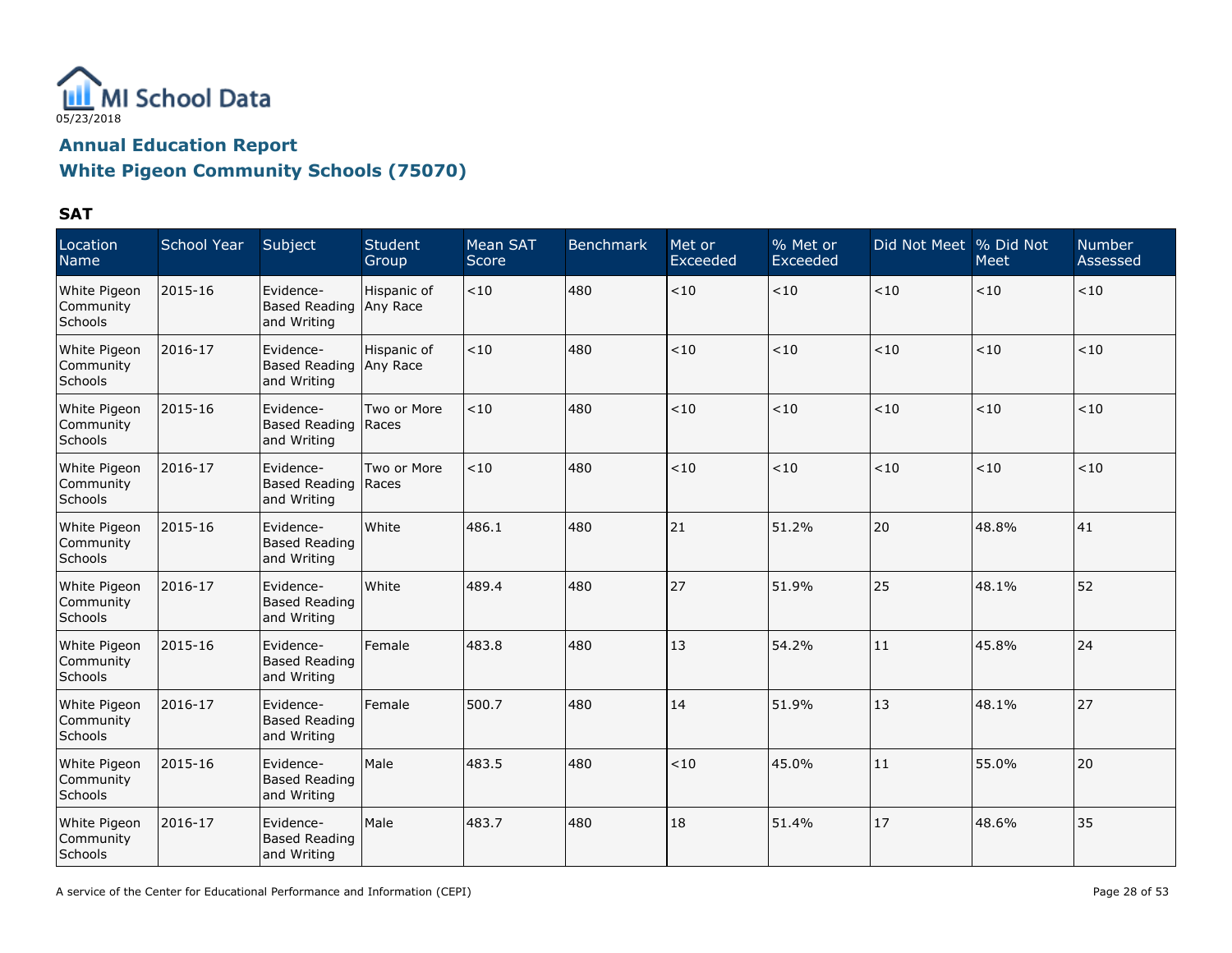

| Location<br>Name                     | <b>School Year</b> | Subject                                                | Student<br>Group                     | Mean SAT<br>Score | <b>Benchmark</b> | Met or<br>Exceeded | % Met or<br>Exceeded | Did Not Meet % Did Not | Meet  | <b>Number</b><br>Assessed |
|--------------------------------------|--------------------|--------------------------------------------------------|--------------------------------------|-------------------|------------------|--------------------|----------------------|------------------------|-------|---------------------------|
| White Pigeon<br>Community<br>Schools | 2015-16            | Evidence-<br><b>Based Reading</b><br>and Writing       | Economically<br>Disadvantaged        | 442.9             | 480              | < 10               | 29.2%                | 17                     | 70.8% | 24                        |
| White Pigeon<br>Community<br>Schools | 2016-17            | Evidence-<br><b>Based Reading</b><br>and Writing       | Economically<br>Disadvantaged        | 488.5             | 480              | 20                 | 51.3%                | 19                     | 48.7% | 39                        |
| White Pigeon<br>Community<br>Schools | 2015-16            | Evidence-<br>Based Reading<br>and Writing              | Not<br>Economically<br>Disadvantaged | 532.5             | 480              | 15                 | 75.0%                | < 10                   | 25.0% | 20                        |
| White Pigeon<br>Community<br>Schools | 2016-17            | Evidence-<br>Based Reading Economically<br>and Writing | Not<br>Disadvantaged                 | 495.7             | 480              | 12                 | 52.2%                | 11                     | 47.8% | 23                        |
| White Pigeon<br>Community<br>Schools | 2015-16            | Evidence-<br>Based Reading<br>and Writing              | Not English<br>Learners              | 483.6             | 480              | 22                 | 50.0%                | 22                     | 50.0% | 44                        |
| White Pigeon<br>Community<br>Schools | 2016-17            | Evidence-<br>Based Reading<br>and Writing              | Not English<br>Learners              | 491.1             | 480              | 32                 | 51.6%                | 30                     | 48.4% | 62                        |
| White Pigeon<br>Community<br>Schools | 2015-16            | Evidence-<br><b>Based Reading</b><br>and Writing       | Not Migrant                          | 483.6             | 480              | 22                 | 50.0%                | 22                     | 50.0% | 44                        |
| White Pigeon<br>Community<br>Schools | 2016-17            | Evidence-<br><b>Based Reading</b><br>and Writing       | Not Migrant                          | 491.1             | 480              | 32                 | 51.6%                | 30                     | 48.4% | 62                        |
| White Pigeon<br>Community<br>Schools | 2015-16            | Evidence-<br>Based Reading<br>and Writing              | Students With<br>Disabilities        | < 10              | 480              | < 10               | < 10                 | $<10$                  | $<10$ | < 10                      |
| White Pigeon<br>Community<br>Schools | 2016-17            | Evidence-<br>Based Reading Disabilities<br>and Writing | Students With                        | < 10              | 480              | < 10               | < 10                 | < 10                   | $<10$ | < 10                      |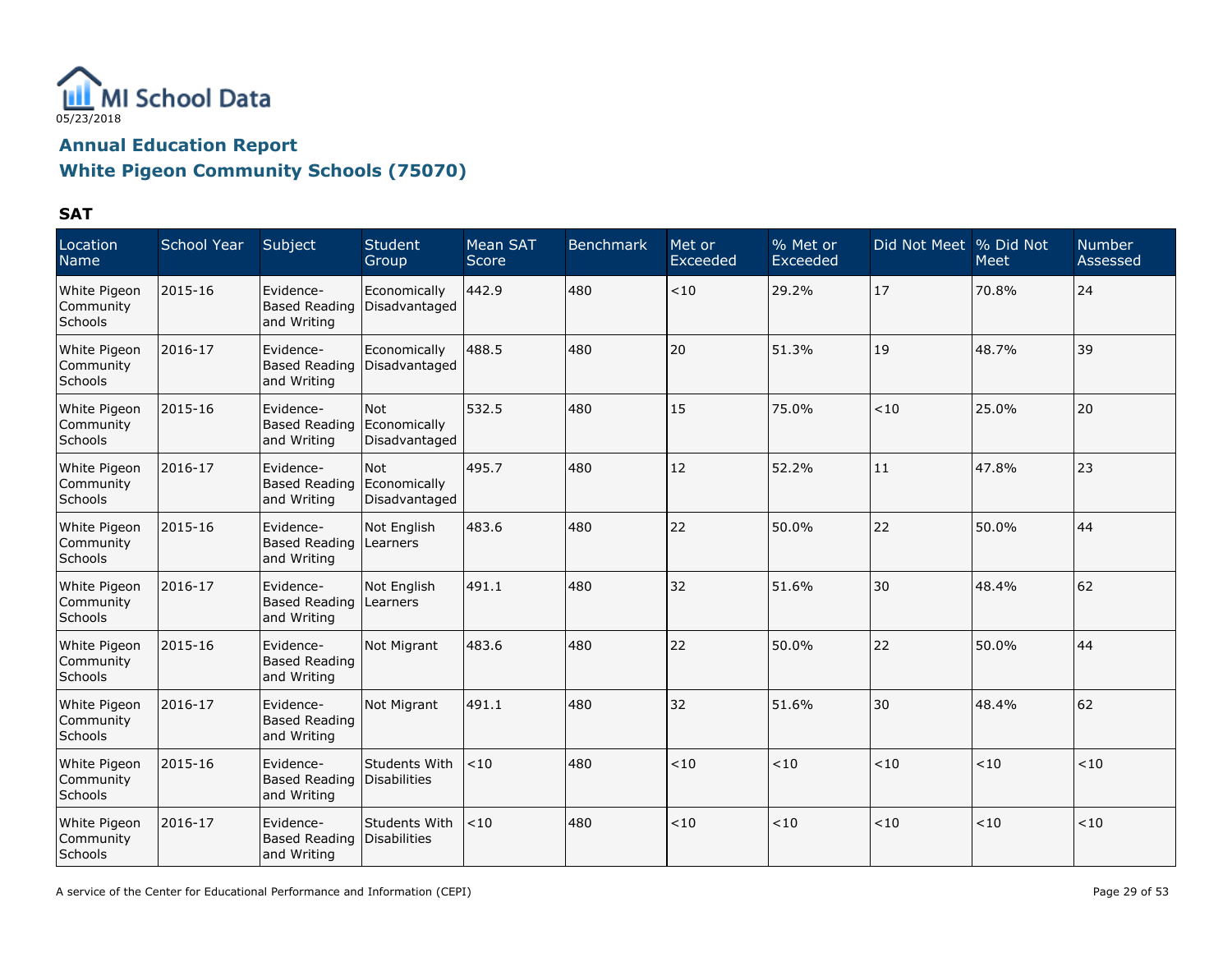

| Location<br>Name                     | School Year | Subject                                          | <b>Student</b><br>Group                      | Mean SAT<br>Score | <b>Benchmark</b> | Met or<br>Exceeded | $\frac{9}{6}$ Met or<br>Exceeded | Did Not Meet % Did Not | Meet  | <b>Number</b><br>Assessed |
|--------------------------------------|-------------|--------------------------------------------------|----------------------------------------------|-------------------|------------------|--------------------|----------------------------------|------------------------|-------|---------------------------|
| White Pigeon<br>Community<br>Schools | 2015-16     | Evidence-<br><b>Based Reading</b><br>and Writing | <b>Students</b><br>l Without<br>Disabilities | 485.7             | 480              | 21                 | 50.0%                            | 21                     | 50.0% | 42                        |
| White Pigeon<br>Community<br>Schools | 2016-17     | Evidence-<br><b>Based Reading</b><br>and Writing | Students<br>Without<br><b>Disabilities</b>   | 507.6             | 480              | 32                 | 59.3%                            | 22                     | 40.7% | 54                        |
| White Pigeon<br>Community<br>Schools | 2015-16     | Evidence-<br><b>Based Reading</b><br>and Writing | Homeless                                     | < 10              | 480              | < 10               | < 10                             | < 10                   | $<10$ | < 10                      |
| White Pigeon<br>Community<br>Schools | 2016-17     | Evidence-<br><b>Based Reading</b><br>and Writing | <b>Homeless</b>                              | < 10              | 480              | $<10$              | < 10                             | < 10                   | < 10  | < 10                      |
| White Pigeon<br>Community<br>Schools | 2015-16     | Evidence-<br><b>Based Reading</b><br>and Writing | Not Homeless                                 | 483.0             | 480              | 21                 | 48.8%                            | 22                     | 51.2% | 43                        |
| White Pigeon<br>Community<br>Schools | 2016-17     | Evidence-<br><b>Based Reading</b><br>and Writing | Not Homeless                                 | 496.3             | 480              | 31                 | 54.4%                            | 26                     | 45.6% | 57                        |
| White Pigeon<br>Community<br>Schools | 2015-16     | Mathematics                                      | All Students                                 | 488.4             | 530              | 11                 | 25.0%                            | 33                     | 75.0% | 44                        |
| White Pigeon<br>Community<br>Schools | 2016-17     | Mathematics                                      | All Students                                 | 488.2             | 530              | 20                 | 32.3%                            | 42                     | 67.7% | 62                        |
| White Pigeon<br>Community<br>Schools | 2015-16     | Mathematics                                      | Hispanic of<br>Any Race                      | < 10              | 530              | < 10               | < 10                             | < 10                   | $<10$ | ~10                       |
| White Pigeon<br>Community<br>Schools | 2016-17     | Mathematics                                      | Hispanic of<br>Any Race                      | < 10              | 530              | < 10               | < 10                             | < 10                   | $<10$ | $<\!10$                   |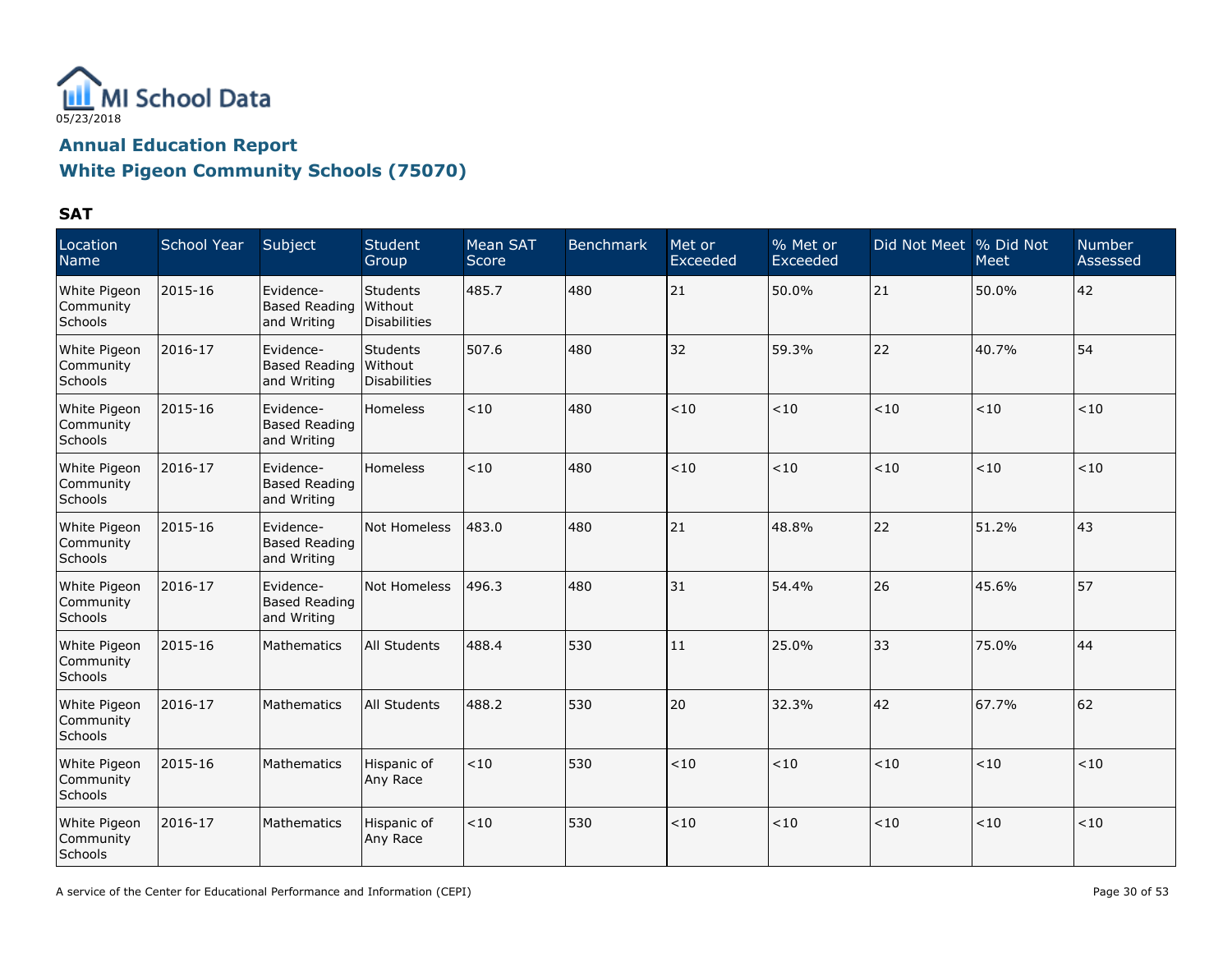

# **White Pigeon Community Schools (75070)**

| Location<br>Name                     | School Year | Subject            | Student<br>Group              | Mean SAT<br>Score | <b>Benchmark</b> | Met or<br>Exceeded | % Met or<br>Exceeded | Did Not Meet % Did Not | Meet  | <b>Number</b><br>Assessed |
|--------------------------------------|-------------|--------------------|-------------------------------|-------------------|------------------|--------------------|----------------------|------------------------|-------|---------------------------|
| White Pigeon<br>Community<br>Schools | 2015-16     | Mathematics        | Two or More<br>Races          | < 10              | 530              | $<10$              | < 10                 | < 10                   | $<10$ | $<10$                     |
| White Pigeon<br>Community<br>Schools | 2016-17     | Mathematics        | Two or More<br>Races          | < 10              | 530              | < 10               | < 10                 | < 10                   | < 10  | $<$ 10                    |
| White Pigeon<br>Community<br>Schools | 2015-16     | Mathematics        | White                         | 488.0             | 530              | 11                 | 26.8%                | 30                     | 73.2% | 41                        |
| White Pigeon<br>Community<br>Schools | 2016-17     | Mathematics        | White                         | 488.8             | 530              | 17                 | 32.7%                | 35                     | 67.3% | 52                        |
| White Pigeon<br>Community<br>Schools | 2015-16     | Mathematics        | Female                        | 472.9             | 530              | < 10               | 16.7%                | 20                     | 83.3% | 24                        |
| White Pigeon<br>Community<br>Schools | 2016-17     | Mathematics        | Female                        | 475.6             | 530              | ~10                | 25.9%                | 20                     | 74.1% | 27                        |
| White Pigeon<br>Community<br>Schools | 2015-16     | Mathematics        | Male                          | 507.0             | 530              | < 10               | 35.0%                | 13                     | 65.0% | 20                        |
| White Pigeon<br>Community<br>Schools | 2016-17     | Mathematics        | Male                          | 498.0             | 530              | 13                 | 37.1%                | 22                     | 62.9% | 35                        |
| White Pigeon<br>Community<br>Schools | 2015-16     | Mathematics        | Economically<br>Disadvantaged | 457.9             | 530              | ~10                | 12.5%                | 21                     | 87.5% | 24                        |
| White Pigeon<br>Community<br>Schools | 2016-17     | <b>Mathematics</b> | Economically<br>Disadvantaged | 479.0             | 530              | 14                 | 35.9%                | 25                     | 64.1% | 39                        |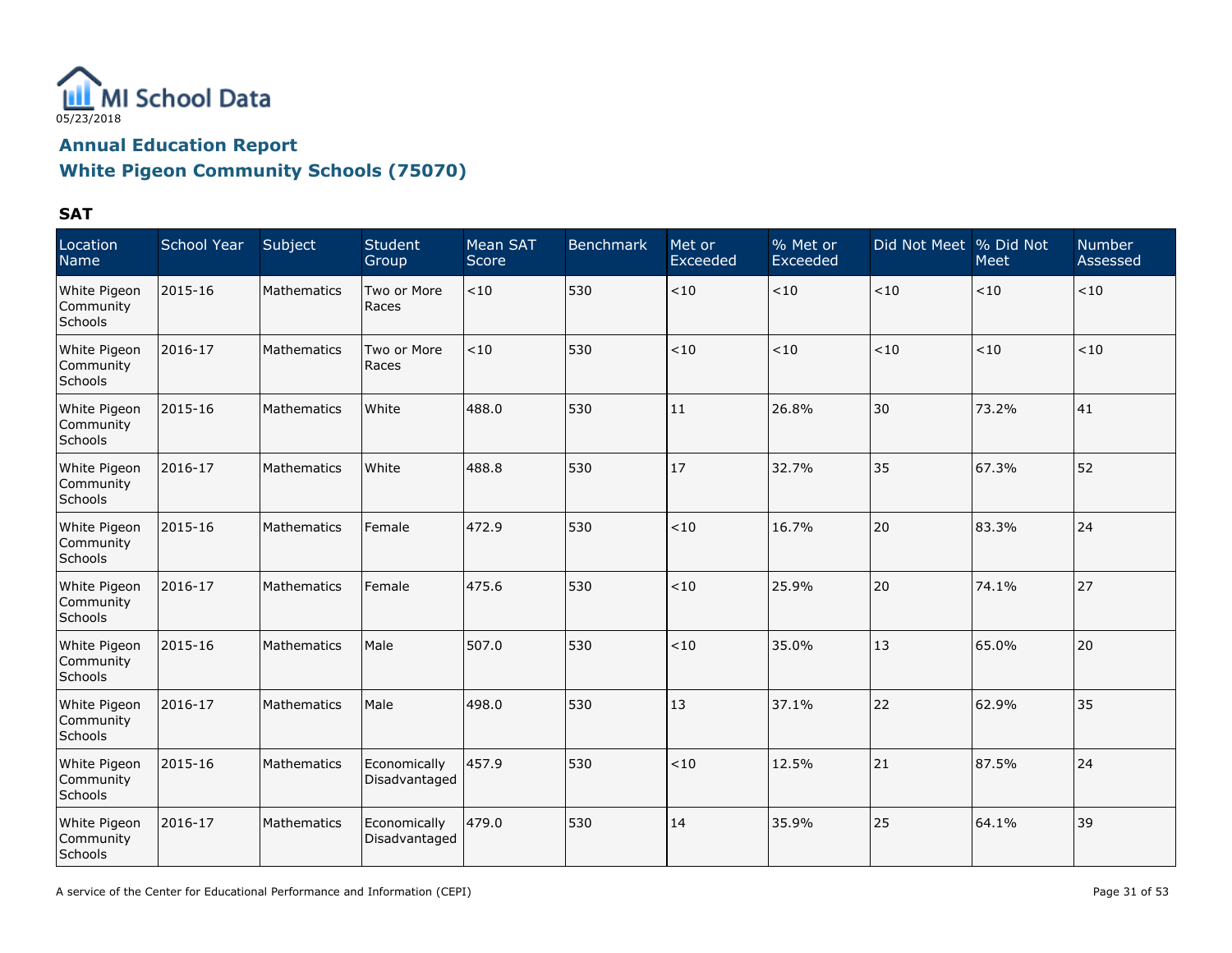

| Location<br>Name                     | <b>School Year</b> | Subject     | <b>Student</b><br>Group                           | Mean SAT<br>Score | <b>Benchmark</b> | Met or<br>Exceeded | % Met or<br>Exceeded | Did Not Meet   % Did Not | Meet  | <b>Number</b><br>Assessed |
|--------------------------------------|--------------------|-------------|---------------------------------------------------|-------------------|------------------|--------------------|----------------------|--------------------------|-------|---------------------------|
| White Pigeon<br>Community<br>Schools | 2015-16            | Mathematics | <b>Not</b><br>Economically<br>Disadvantaged       | 525.0             | 530              | $<\!10$            | 40.0%                | 12                       | 60.0% | 20                        |
| White Pigeon<br>Community<br>Schools | 2016-17            | Mathematics | <b>Not</b><br>Economically<br>Disadvantaged       | 503.9             | 530              | < 10               | 26.1%                | 17                       | 73.9% | 23                        |
| White Pigeon<br>Community<br>Schools | 2015-16            | Mathematics | Not English<br>Learners                           | 488.4             | 530              | 11                 | 25.0%                | 33                       | 75.0% | 44                        |
| White Pigeon<br>Community<br>Schools | 2016-17            | Mathematics | Not English<br>Learners                           | 488.2             | 530              | 20                 | 32.3%                | 42                       | 67.7% | 62                        |
| White Pigeon<br>Community<br>Schools | 2015-16            | Mathematics | Not Migrant                                       | 488.4             | 530              | 11                 | 25.0%                | 33                       | 75.0% | 44                        |
| White Pigeon<br>Community<br>Schools | 2016-17            | Mathematics | Not Migrant                                       | 488.2             | 530              | 20                 | 32.3%                | 42                       | 67.7% | 62                        |
| White Pigeon<br>Community<br>Schools | 2015-16            | Mathematics | Students With<br><b>Disabilities</b>              | < 10              | 530              | < 10               | < 10                 | < 10                     | < 10  | < 10                      |
| White Pigeon<br>Community<br>Schools | 2016-17            | Mathematics | Students With<br><b>Disabilities</b>              | < 10              | 530              | < 10               | < 10                 | < 10                     | < 10  | < 10                      |
| White Pigeon<br>Community<br>Schools | 2015-16            | Mathematics | <b>Students</b><br>Without<br><b>Disabilities</b> | 493.3             | 530              | 11                 | 26.2%                | 31                       | 73.8% | 42                        |
| White Pigeon<br>Community<br>Schools | 2016-17            | Mathematics | <b>Students</b><br>Without<br>Disabilities        | 504.8             | 530              | 20                 | 37.0%                | 34                       | 63.0% | 54                        |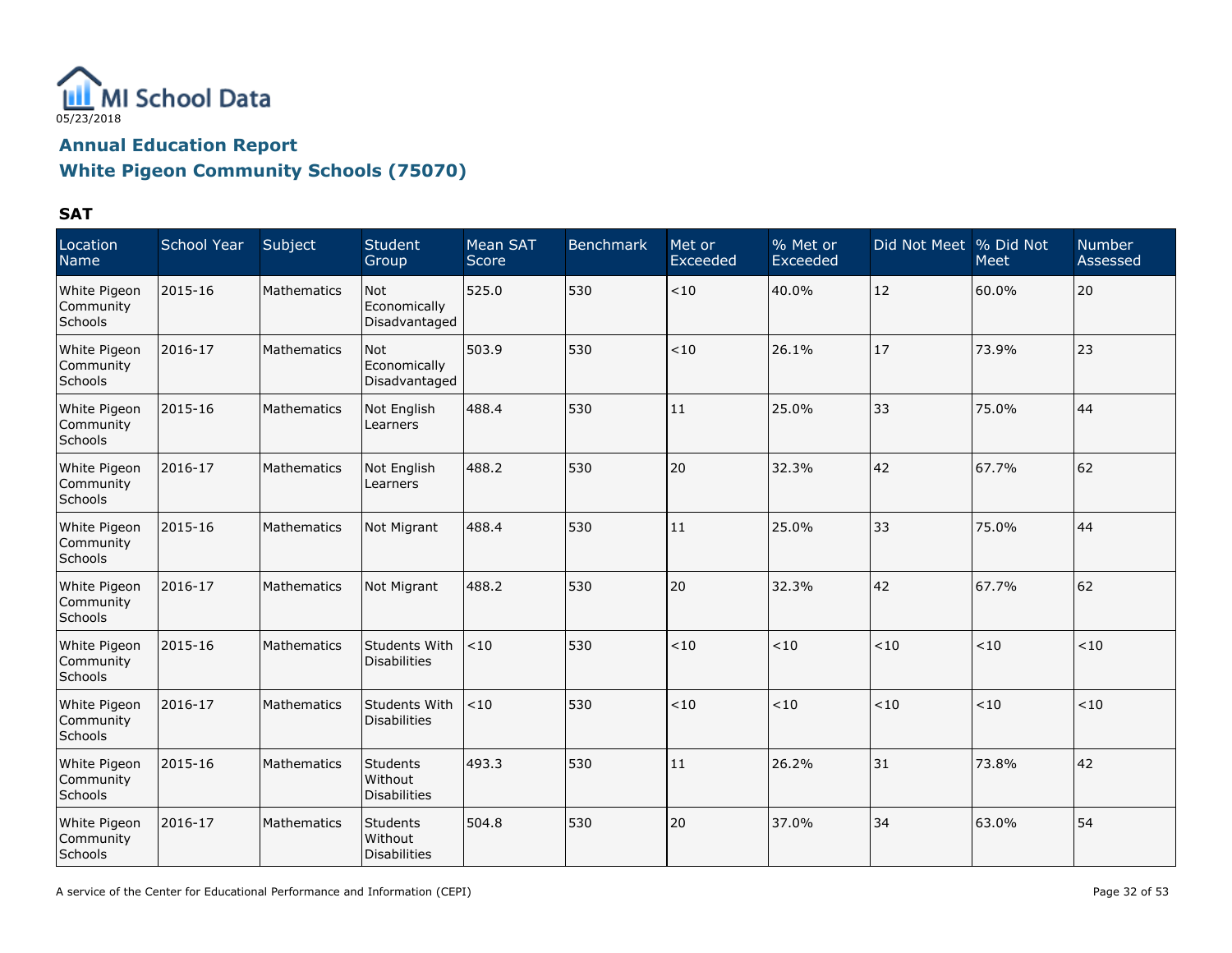

### **White Pigeon Community Schools (75070)**

| Location<br><b>Name</b>                      | School Year   | Subject            | Student<br>Group | Mean SAT<br>Score | <b>Benchmark</b> | Met or<br>Exceeded | % Met or<br>Exceeded | Did Not Meet % Did Not | <b>Meet</b> | <b>Number</b><br>Assessed |
|----------------------------------------------|---------------|--------------------|------------------|-------------------|------------------|--------------------|----------------------|------------------------|-------------|---------------------------|
| White Pigeon<br> Community<br><b>Schools</b> | 2015-16       | <b>Mathematics</b> | Homeless         | < 10              | 530              | < 10               | < 10                 | < 10                   | < 10        | $<$ 10                    |
| White Pigeon<br>Community<br><b>Schools</b>  | 2016-17       | <b>Mathematics</b> | <b>Homeless</b>  | < 10              | 530              | < 10               | $<$ 10               | < 10                   | < 10        | $<$ 10                    |
| White Pigeon<br> Community<br><b>Schools</b> | $ 2015 - 16 $ | <b>Mathematics</b> | Not Homeless     | 489.5             | 530              | 11                 | 25.6%                | 32                     | 74.4%       | 43                        |
| White Pigeon<br>Community<br>Schools         | 2016-17       | <b>Mathematics</b> | Not Homeless     | 493.9             | 530              | 19                 | 33.3%                | 38                     | 66.7%       | 57                        |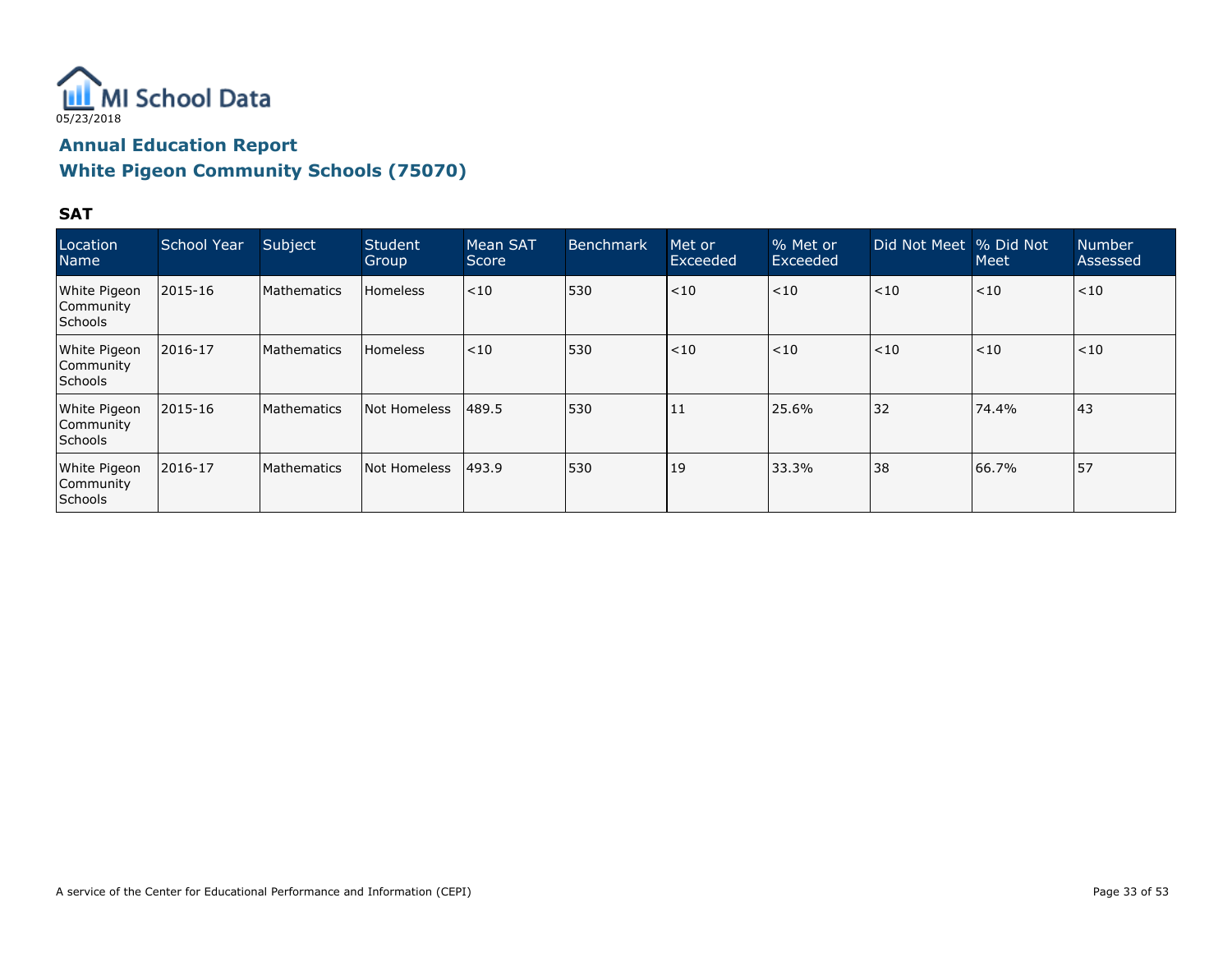

| Subject     | Grade                               | <b>Testing Group</b> | <b>School Year</b> | <b>State Percent</b><br><b>Students</b><br>Proficient | <b>District Percent</b><br><b>Students</b><br>Proficient | Percent<br>Surpassed | Percent Attained Percent | Emerging |
|-------------|-------------------------------------|----------------------|--------------------|-------------------------------------------------------|----------------------------------------------------------|----------------------|--------------------------|----------|
| <b>ELA</b>  | 3rd Grade Content   All Students    |                      | 2015-16            | 86.0%                                                 | < 10                                                     | < 10                 | < 10                     | < 10     |
| Mathematics | 3rd Grade Content   All Students    |                      | 2015-16            | 64.9%                                                 | < 10                                                     | < 10                 | < 10                     | $<10$    |
| <b>ELA</b>  | 3rd Grade Content Hispanic of Any   | Race                 | 2015-16            | 85.0%                                                 | < 10                                                     | < 10                 | < 10                     | < 10     |
| Mathematics | 3rd Grade Content   Hispanic of Any | Race                 | 2015-16            | 65.5%                                                 | < 10                                                     | < 10                 | < 10                     | < 10     |
| <b>ELA</b>  | 3rd Grade Content   Female          |                      | 2015-16            | 85.4%                                                 | < 10                                                     | < 10                 | < 10                     | < 10     |
| Mathematics | 3rd Grade Content Female            |                      | 2015-16            | 61.4%                                                 | < 10                                                     | < 10                 | < 10                     | < 10     |
| <b>ELA</b>  | 3rd Grade Content Economically      | Disadvantaged        | 2015-16            | 85.6%                                                 | < 10                                                     | < 10                 | < 10                     | < 10     |
| Mathematics | 3rd Grade Content Economically      | Disadvantaged        | 2015-16            | 65.3%                                                 | < 10                                                     | < 10                 | $<10$                    | < 10     |
| ELA         | 4th Grade Content   All Students    |                      | 2015-16            | 78.2%                                                 | < 10                                                     | < 10                 | < 10                     | < 10     |
| <b>ELA</b>  | 4th Grade Content All Students      |                      | 2016-17            | 82.7%                                                 | < 10                                                     | < 10                 | < 10                     | < 10     |
| Mathematics | 4th Grade Content   All Students    |                      | 2015-16            | 73.2%                                                 | < 10                                                     | < 10                 | < 10                     | < 10     |
| Mathematics | 4th Grade Content   All Students    |                      | 2016-17            | 68.3%                                                 | < 10                                                     | < 10                 | < 10                     | < 10     |
| Science     | 4th Grade Content   All Students    |                      | 2015-16            | 54.3%                                                 | < 10                                                     | < 10                 | < 10                     | < 10     |
| Science     | 4th Grade Content   All Students    |                      | 2016-17            | 54.4%                                                 | < 10                                                     | < 10                 | < 10                     | < 10     |
| ELA         | 4th Grade Content   Hispanic of Any | Race                 | 2015-16            | 80.2%                                                 | < 10                                                     | < 10                 | < 10                     | < 10     |
| <b>ELA</b>  | 4th Grade Content Hispanic of Any   | Race                 | 2016-17            | 85.8%                                                 | < 10                                                     | < 10                 | < 10                     | < 10     |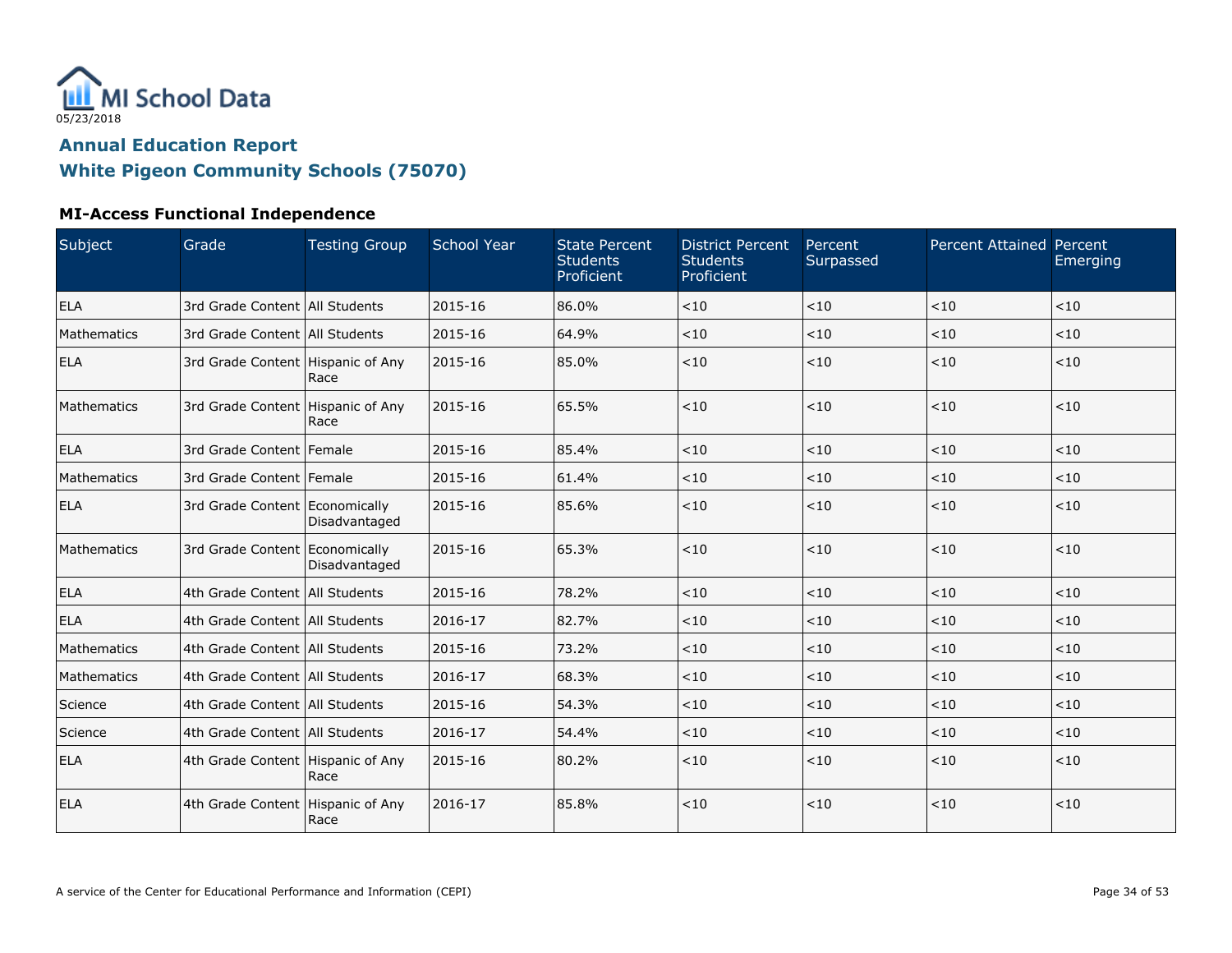

| Subject     | Grade                               | <b>Testing Group</b> | <b>School Year</b> | <b>State Percent</b><br><b>Students</b><br>Proficient | <b>District Percent</b><br><b>Students</b><br>Proficient | Percent<br>Surpassed | Percent Attained Percent | Emerging |
|-------------|-------------------------------------|----------------------|--------------------|-------------------------------------------------------|----------------------------------------------------------|----------------------|--------------------------|----------|
| Mathematics | 4th Grade Content   Hispanic of Any | Race                 | 2015-16            | 71.4%                                                 | < 10                                                     | $<10$                | < 10                     | < 10     |
| Mathematics | 4th Grade Content   Hispanic of Any | Race                 | 2016-17            | 67.9%                                                 | < 10                                                     | $<10$                | $<10$                    | $<10$    |
| Science     | 4th Grade Content   Hispanic of Any | Race                 | 2015-16            | 50.0%                                                 | < 10                                                     | < 10                 | $<10$                    | $<10$    |
| Science     | 4th Grade Content   Hispanic of Any | Race                 | 2016-17            | 54.1%                                                 | < 10                                                     | < 10                 | < 10                     | < 10     |
| <b>ELA</b>  | 4th Grade Content White             |                      | 2015-16            | 80.7%                                                 | < 10                                                     | < 10                 | < 10                     | < 10     |
| Mathematics | 4th Grade Content White             |                      | 2015-16            | 76.8%                                                 | $<10$                                                    | < 10                 | $<10$                    | $<10$    |
| Science     | 4th Grade Content White             |                      | 2015-16            | 59.6%                                                 | < 10                                                     | < 10                 | < 10                     | < 10     |
| ELA         | 4th Grade Content   Female          |                      | 2016-17            | 85.8%                                                 | < 10                                                     | < 10                 | < 10                     | < 10     |
| Mathematics | 4th Grade Content Female            |                      | 2016-17            | 65.6%                                                 | < 10                                                     | < 10                 | < 10                     | $<10$    |
| Science     | 4th Grade Content   Female          |                      | 2016-17            | 54.0%                                                 | < 10                                                     | < 10                 | < 10                     | < 10     |
| ELA         | 4th Grade Content   Male            |                      | 2015-16            | 78.0%                                                 | $<10$                                                    | $<10$                | $<10$                    | $<10$    |
| Mathematics | 4th Grade Content   Male            |                      | 2015-16            | 75.3%                                                 | < 10                                                     | < 10                 | < 10                     | < 10     |
| Science     | 4th Grade Content   Male            |                      | 2015-16            | 55.9%                                                 | < 10                                                     | $<10$                | < 10                     | < 10     |
| <b>ELA</b>  | 4th Grade Content Economically      | Disadvantaged        | 2015-16            | 79.1%                                                 | < 10                                                     | < 10                 | < 10                     | < 10     |
| <b>ELA</b>  | 4th Grade Content Economically      | Disadvantaged        | 2016-17            | 83.7%                                                 | < 10                                                     | < 10                 | < 10                     | < 10     |
| Mathematics | 4th Grade Content Economically      | Disadvantaged        | 2015-16            | 73.3%                                                 | $<10$                                                    | $<10$                | $<10$                    | $<10$    |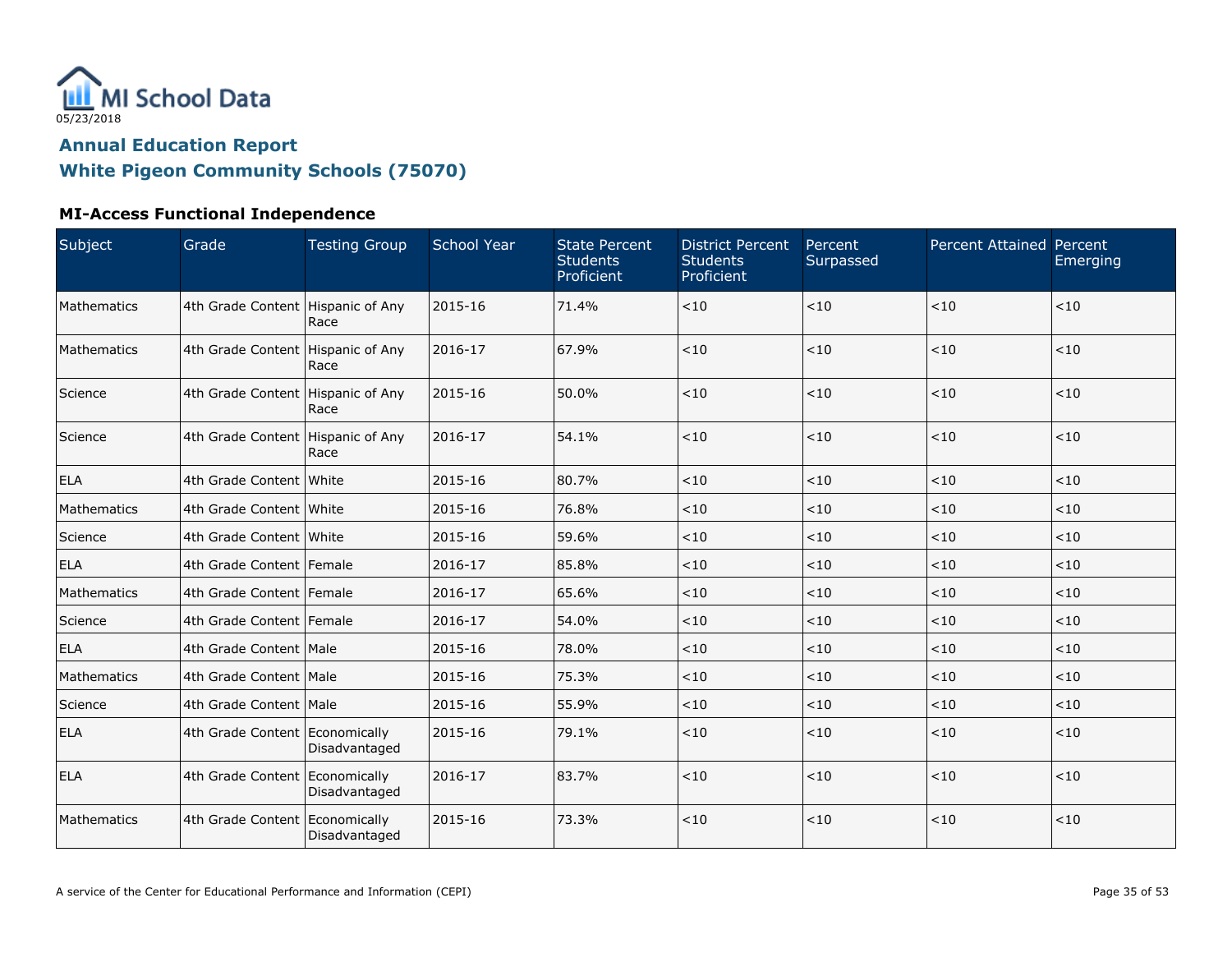

| Subject        | Grade                               | <b>Testing Group</b> | <b>School Year</b> | <b>State Percent</b><br><b>Students</b><br>Proficient | <b>District Percent</b><br><b>Students</b><br>Proficient | Percent<br>Surpassed | Percent Attained Percent | Emerging |
|----------------|-------------------------------------|----------------------|--------------------|-------------------------------------------------------|----------------------------------------------------------|----------------------|--------------------------|----------|
| Mathematics    | 4th Grade Content Economically      | Disadvantaged        | 2016-17            | 69.4%                                                 | < 10                                                     | ~10                  | $<10$                    | $<10$    |
| Science        | 4th Grade Content Economically      | Disadvantaged        | 2015-16            | 55.7%                                                 | < 10                                                     | < 10                 | < 10                     | < 10     |
| Science        | 4th Grade Content Economically      | Disadvantaged        | 2016-17            | 55.7%                                                 | < 10                                                     | < 10                 | < 10                     | < 10     |
| <b>ELA</b>     | 5th Grade Content All Students      |                      | 2015-16            | 80.4%                                                 | < 10                                                     | < 10                 | < 10                     | < 10     |
| <b>ELA</b>     | 5th Grade Content   All Students    |                      | 2016-17            | 81.8%                                                 | $<10$                                                    | $<10$                | $<10$                    | < 10     |
| Mathematics    | 5th Grade Content   All Students    |                      | 2015-16            | 59.5%                                                 | < 10                                                     | < 10                 | < 10                     | < 10     |
| Mathematics    | 5th Grade Content All Students      |                      | 2016-17            | 57.4%                                                 | < 10                                                     | $<10$                | $<10$                    | < 10     |
| Social Studies | 5th Grade Content   All Students    |                      | 2015-16            | 37.3%                                                 | $<10$                                                    | $<\!10$              | $<10$                    | $<\!10$  |
| Social Studies | 5th Grade Content   All Students    |                      | 2016-17            | 38.5%                                                 | < 10                                                     | < 10                 | < 10                     | < 10     |
| <b>ELA</b>     | 5th Grade Content   Hispanic of Any | Race                 | 2016-17            | 79.6%                                                 | < 10                                                     | < 10                 | < 10                     | < 10     |
| Mathematics    | 5th Grade Content   Hispanic of Any | Race                 | 2016-17            | 54.3%                                                 | < 10                                                     | < 10                 | $<10$                    | < 10     |
| Social Studies | 5th Grade Content Hispanic of Any   | Race                 | 2016-17            | 37.7%                                                 | < 10                                                     | < 10                 | < 10                     | < 10     |
| <b>ELA</b>     | 5th Grade Content White             |                      | 2015-16            | 83.1%                                                 | < 10                                                     | < 10                 | < 10                     | < 10     |
| <b>ELA</b>     | 5th Grade Content White             |                      | 2016-17            | 83.6%                                                 | < 10                                                     | < 10                 | < 10                     | < 10     |
| Mathematics    | 5th Grade Content   White           |                      | 2015-16            | 63.7%                                                 | < 10                                                     | $<10$                | $<10$                    | < 10     |
| Mathematics    | 5th Grade Content White             |                      | 2016-17            | 62.0%                                                 | < 10                                                     | < 10                 | < 10                     | $<10$    |
| Social Studies | 5th Grade Content   White           |                      | 2015-16            | 41.0%                                                 | < 10                                                     | <10                  | < 10                     | $<10$    |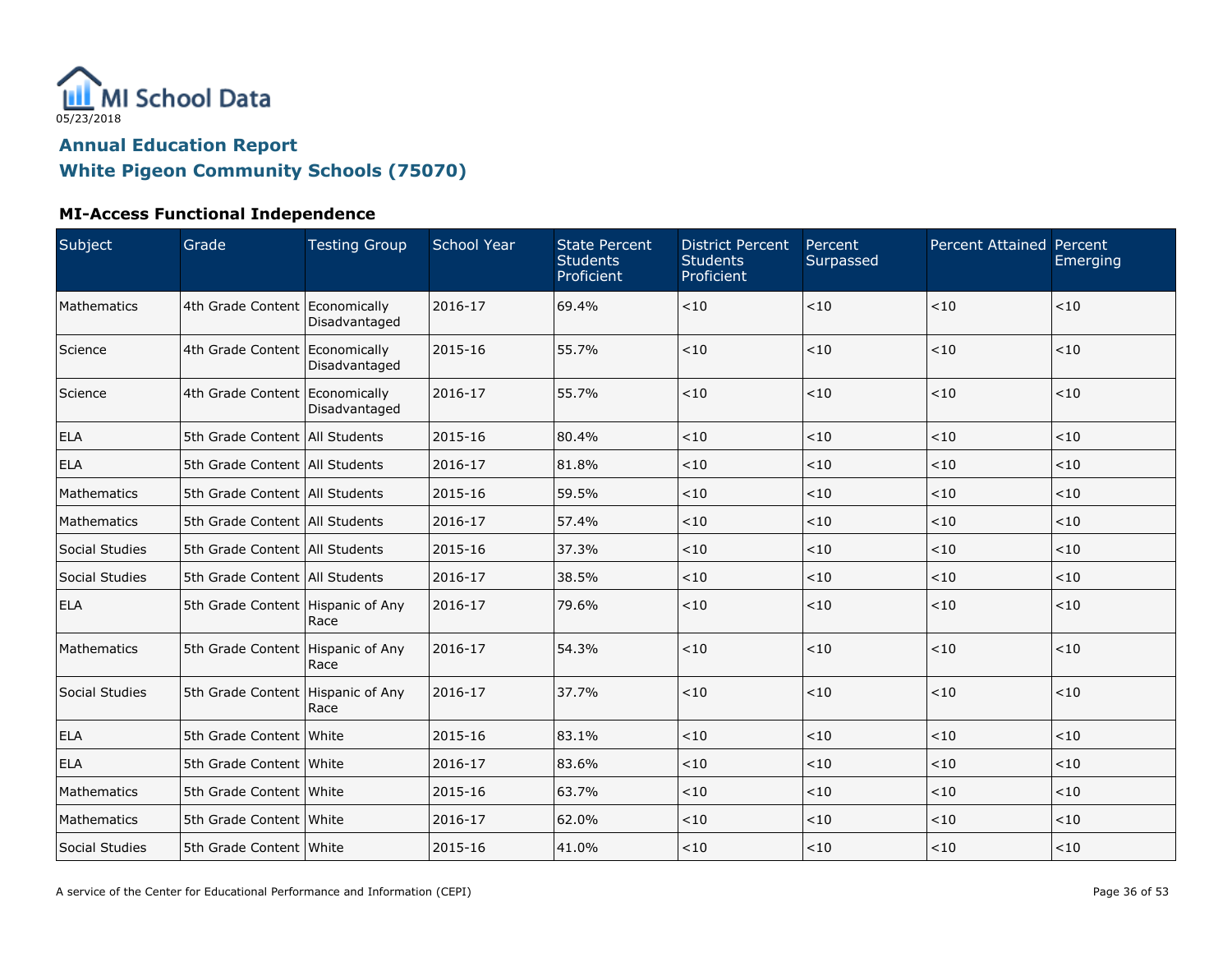

| Subject        | Grade                            | <b>Testing Group</b> | <b>School Year</b> | <b>State Percent</b><br><b>Students</b><br><b>Proficient</b> | <b>District Percent</b><br><b>Students</b><br>Proficient | Percent<br>Surpassed | Percent Attained Percent | Emerging |
|----------------|----------------------------------|----------------------|--------------------|--------------------------------------------------------------|----------------------------------------------------------|----------------------|--------------------------|----------|
| Social Studies | 5th Grade Content White          |                      | 2016-17            | 42.5%                                                        | < 10                                                     | ~10                  | < 10                     | $<10$    |
| <b>ELA</b>     | 5th Grade Content   Male         |                      | 2015-16            | 80.1%                                                        | < 10                                                     | < 10                 | < 10                     | < 10     |
| <b>ELA</b>     | 5th Grade Content   Male         |                      | 2016-17            | 80.4%                                                        | < 10                                                     | < 10                 | < 10                     | < 10     |
| Mathematics    | 5th Grade Content Male           |                      | 2015-16            | 62.9%                                                        | < 10                                                     | < 10                 | < 10                     | < 10     |
| Mathematics    | 5th Grade Content   Male         |                      | 2016-17            | 59.2%                                                        | < 10                                                     | < 10                 | $<10$                    | $<10$    |
| Social Studies | 5th Grade Content   Male         |                      | 2015-16            | 39.1%                                                        | < 10                                                     | < 10                 | < 10                     | < 10     |
| Social Studies | 5th Grade Content   Male         |                      | 2016-17            | 39.0%                                                        | < 10                                                     | < 10                 | < 10                     | < 10     |
| <b>ELA</b>     | 5th Grade Content Economically   | Disadvantaged        | 2015-16            | 82.1%                                                        | < 10                                                     | < 10                 | < 10                     | $<10$    |
| <b>ELA</b>     | 5th Grade Content Economically   | Disadvantaged        | 2016-17            | 82.4%                                                        | < 10                                                     | < 10                 | < 10                     | < 10     |
| Mathematics    | 5th Grade Content Economically   | Disadvantaged        | 2015-16            | 60.3%                                                        | < 10                                                     | $<10$                | < 10                     | < 10     |
| Mathematics    | 5th Grade Content Economically   | Disadvantaged        | 2016-17            | 57.9%                                                        | < 10                                                     | < 10                 | $<10$                    | $<10$    |
| Social Studies | 5th Grade Content Economically   | Disadvantaged        | 2015-16            | 38.0%                                                        | < 10                                                     | < 10                 | < 10                     | < 10     |
| Social Studies | 5th Grade Content Economically   | Disadvantaged        | 2016-17            | 38.8%                                                        | < 10                                                     | < 10                 | < 10                     | < 10     |
| <b>ELA</b>     | 6th Grade Content All Students   |                      | 2016-17            | 76.9%                                                        | < 10                                                     | < 10                 | $<10$                    | < 10     |
| Mathematics    | 6th Grade Content   All Students |                      | 2016-17            | 52.2%                                                        | < 10                                                     | $<10$                | $<10$                    | < 10     |
| <b>ELA</b>     | 6th Grade Content White          |                      | 2016-17            | 79.3%                                                        | < 10                                                     | < 10                 | < 10                     | $<10$    |
| Mathematics    | 6th Grade Content White          |                      | 2016-17            | 54.3%                                                        | < 10                                                     | < 10                 | < 10                     | $<10$    |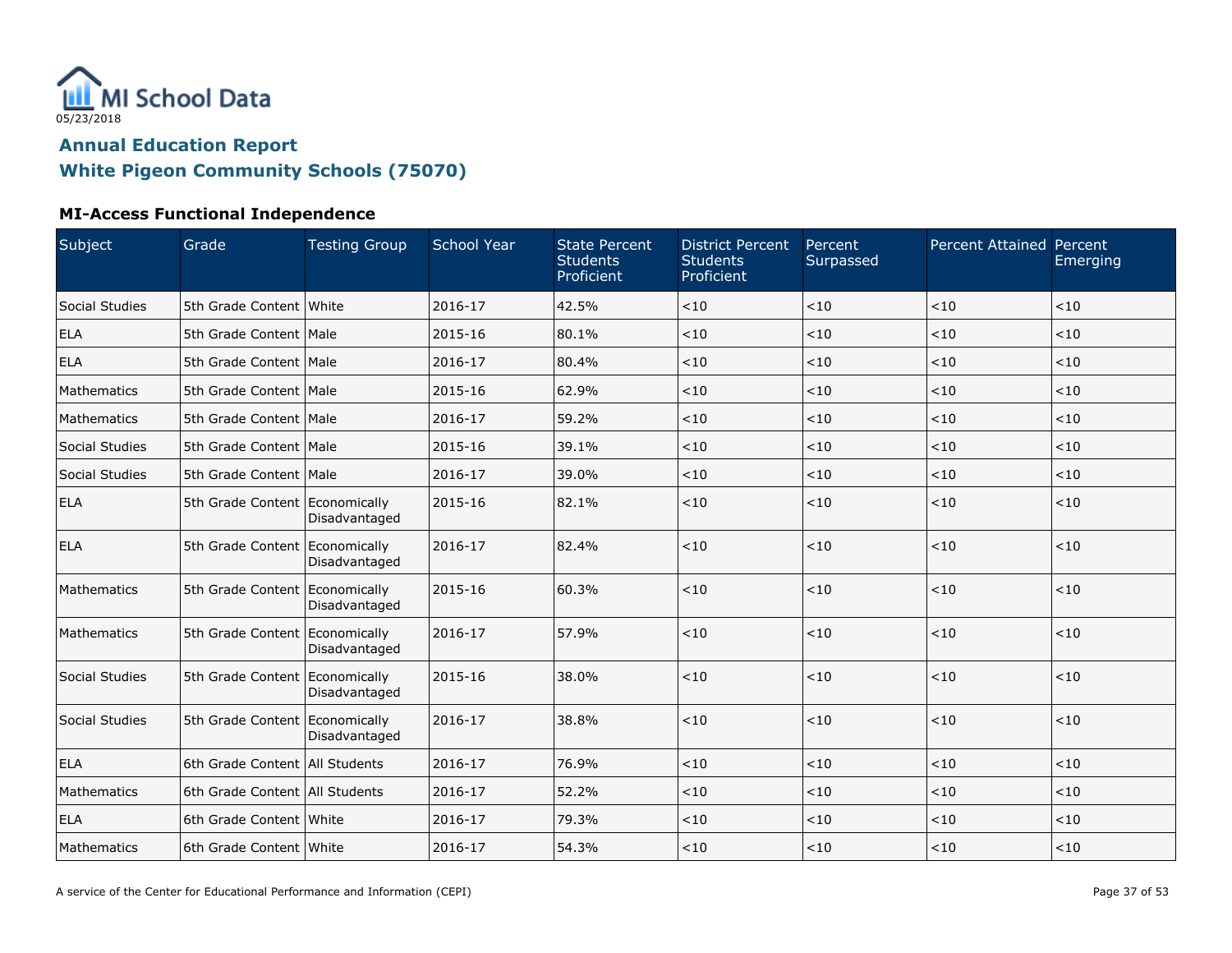

| Subject            | Grade                          | <b>Testing Group</b> | School Year  | <b>State Percent</b><br><b>Students</b><br>Proficient | <b>District Percent</b><br><b>Students</b><br>Proficient | Percent<br>Surpassed | <b>Percent Attained Percent</b> | Emerging |
|--------------------|--------------------------------|----------------------|--------------|-------------------------------------------------------|----------------------------------------------------------|----------------------|---------------------------------|----------|
| <b>ELA</b>         | 16th Grade Content   Male      |                      | 2016-17      | 76.2%                                                 | $ $ $<$ 10                                               | $ $ < 10             | $\leq 10$                       | $ $ < 10 |
| <b>Mathematics</b> | 16th Grade Content   Male      |                      | 2016-17      | 53.8%                                                 | < 10                                                     | $ $ < 10             | $\leq 10$                       | $ $ < 10 |
| <b>ELA</b>         | 6th Grade Content Economically | Disadvantaged        | $12016 - 17$ | 77.5%                                                 | < 10                                                     | < 10                 | < 10                            | < 10     |
| <b>Mathematics</b> | 6th Grade Content Economically | Disadvantaged        | $12016 - 17$ | 51.4%                                                 | $<$ 10                                                   | $ $ < 10             | < 10                            | ~10      |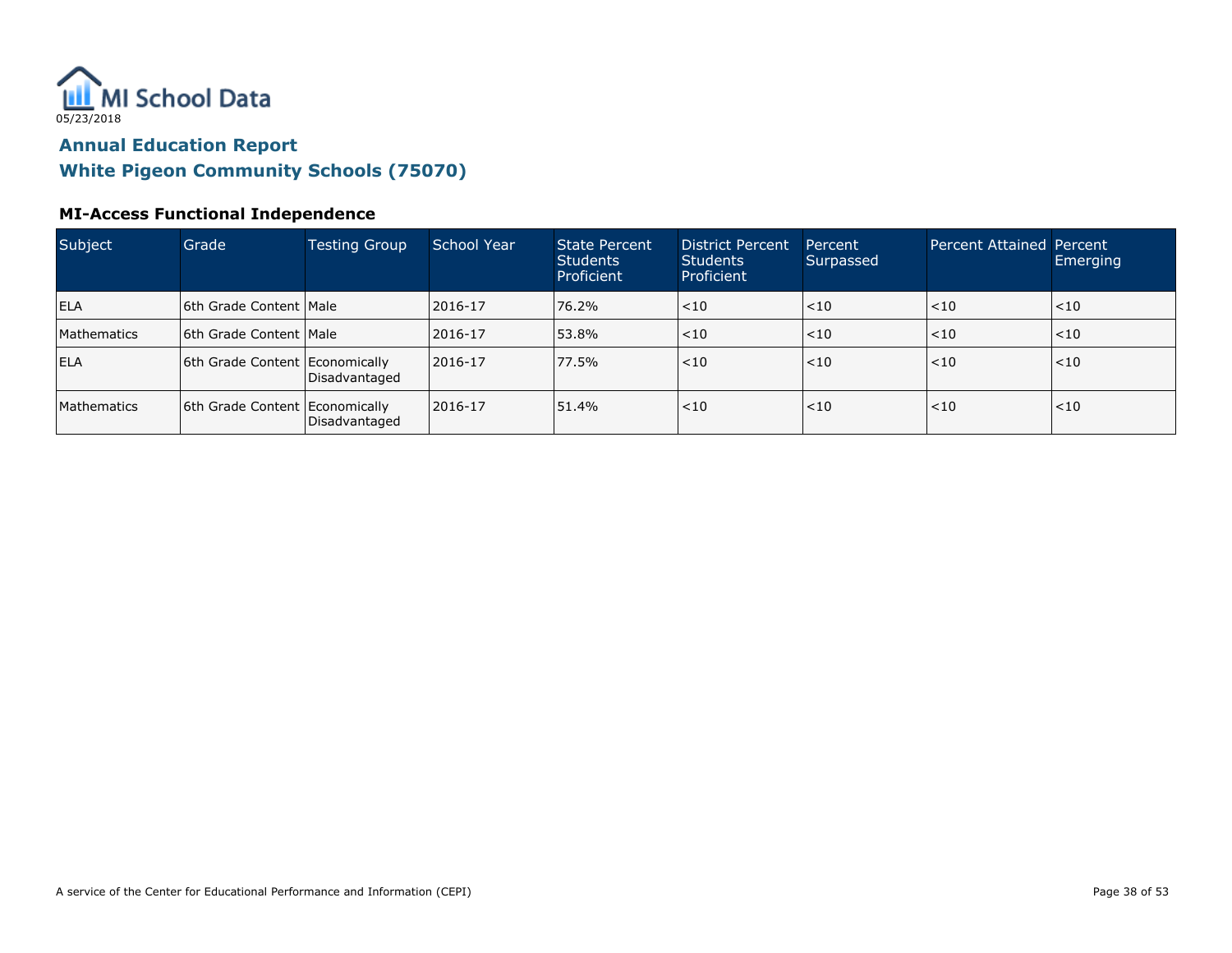

#### **MI-Access Supported Independence**

| Subject     | Grade                            | <b>Testing Group</b> | School Year | <b>State Percent</b><br><b>Students</b><br>Proficient | <b>District Percent</b><br><b>Students</b><br>Proficient | Percent<br>Surpassed | <b>Percent Attained Percent</b> | Emerging |
|-------------|----------------------------------|----------------------|-------------|-------------------------------------------------------|----------------------------------------------------------|----------------------|---------------------------------|----------|
| ELA         | 3rd Grade Content   All Students |                      | 2015-16     | 78.0%                                                 | < 10                                                     | < 10                 | < 10                            | < 10     |
| Mathematics | 3rd Grade Content All Students   |                      | 2015-16     | 60.2%                                                 | < 10                                                     | < 10                 | < 10                            | < 10     |
| <b>ELA</b>  | 3rd Grade Content White          |                      | 2015-16     | 78.8%                                                 | < 10                                                     | < 10                 | < 10                            | < 10     |
| Mathematics | 3rd Grade Content   White        |                      | 2015-16     | 61.7%                                                 | < 10                                                     | < 10                 | < 10                            | < 10     |
| <b>ELA</b>  | 3rd Grade Content Female         |                      | 2015-16     | 84.3%                                                 | < 10                                                     | < 10                 | < 10                            | < 10     |
| Mathematics | 3rd Grade Content Female         |                      | 2015-16     | 59.6%                                                 | < 10                                                     | < 10                 | $<$ 10                          | < 10     |
| <b>ELA</b>  | 3rd Grade Content Economically   | Disadvantaged        | 2015-16     | 78.0%                                                 | < 10                                                     | < 10                 | $<10$                           | < 10     |
| Mathematics | 3rd Grade Content Economically   | Disadvantaged        | 2015-16     | 62.7%                                                 | < 10                                                     | < 10                 | < 10                            | < 10     |
| <b>ELA</b>  | 4th Grade Content All Students   |                      | 2016-17     | 80.0%                                                 | < 10                                                     | < 10                 | $<10$                           | < 10     |
| Mathematics | 4th Grade Content   All Students |                      | 2016-17     | 69.2%                                                 | < 10                                                     | < 10                 | < 10                            | $<10$    |
| Science     | 4th Grade Content All Students   |                      | 2016-17     | 87.8%                                                 | < 10                                                     | < 10                 | < 10                            | < 10     |
| <b>ELA</b>  | 4th Grade Content White          |                      | 2016-17     | 82.4%                                                 | < 10                                                     | < 10                 | $<10$                           | < 10     |
| Mathematics | 4th Grade Content White          |                      | 2016-17     | 73.2%                                                 | < 10                                                     | < 10                 | < 10                            | < 10     |
| Science     | 4th Grade Content White          |                      | 2016-17     | 88.8%                                                 | $<10$                                                    | < 10                 | < 10                            | < 10     |
| ELA         | 4th Grade Content Female         |                      | 2016-17     | 86.7%                                                 | < 10                                                     | < 10                 | < 10                            | < 10     |
| Mathematics | 4th Grade Content   Female       |                      | 2016-17     | 68.3%                                                 | < 10                                                     | < 10                 | < 10                            | < 10     |
| Science     | 4th Grade Content Female         |                      | 2016-17     | 91.1%                                                 | < 10                                                     | < 10                 | < 10                            | < 10     |
| <b>ELA</b>  | 4th Grade Content Economically   | Disadvantaged        | 2016-17     | 81.8%                                                 | < 10                                                     | < 10                 | < 10                            | < 10     |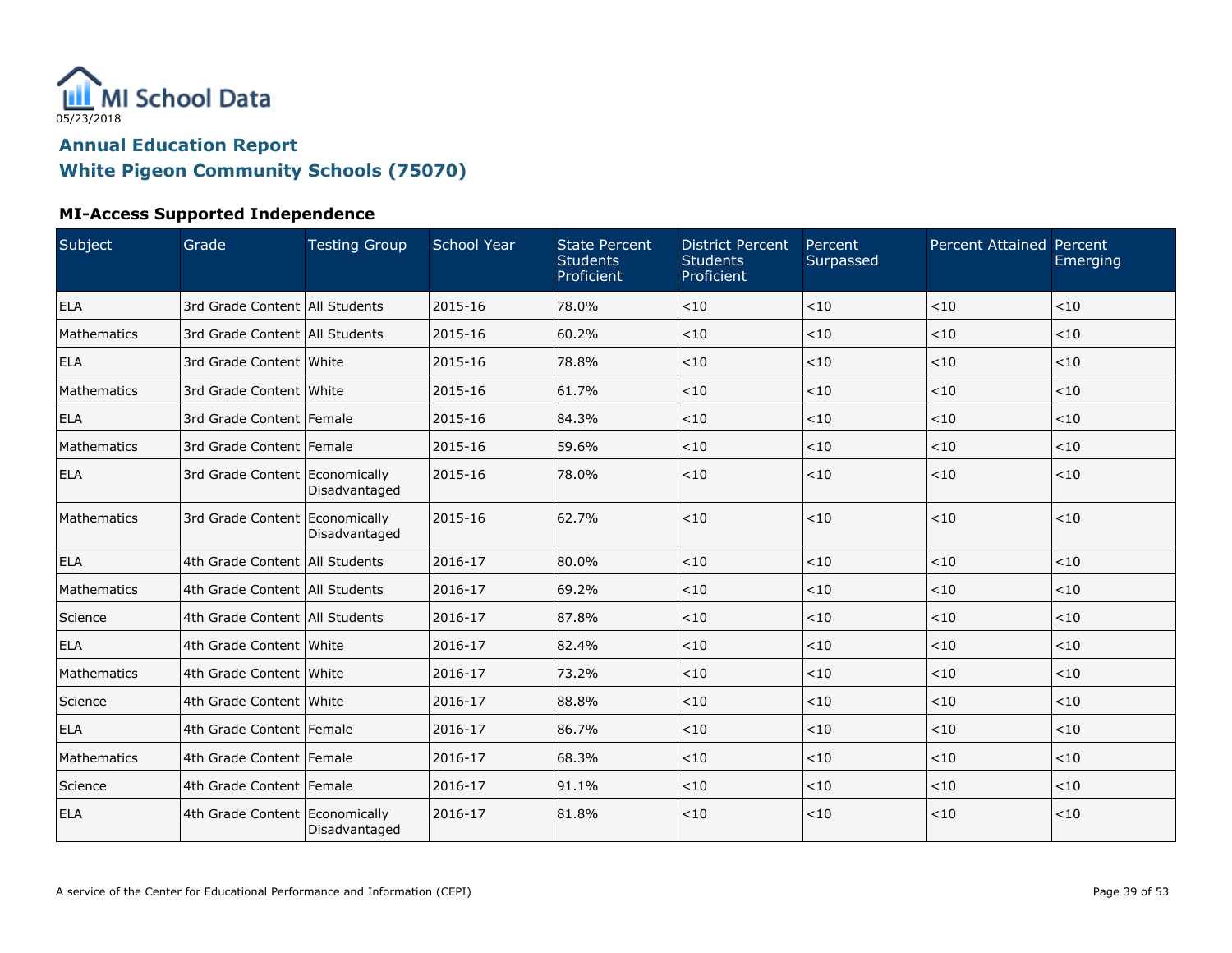

#### **MI-Access Supported Independence**

| Subject        | Grade                            | <b>Testing Group</b> | School Year | <b>State Percent</b><br><b>Students</b><br>Proficient | <b>District Percent</b><br><b>Students</b><br>Proficient | Percent<br>Surpassed | <b>Percent Attained Percent</b> | Emerging |
|----------------|----------------------------------|----------------------|-------------|-------------------------------------------------------|----------------------------------------------------------|----------------------|---------------------------------|----------|
| Mathematics    | 4th Grade Content   Economically | Disadvantaged        | 2016-17     | 73.2%                                                 | $<$ 10                                                   | < 10                 | < 10                            | < 10     |
| <b>Science</b> | 4th Grade Content Economically   | Disadvantaged        | 2016-17     | 90.3%                                                 | $\leq 10$                                                | ~10                  | < 10                            | ~10      |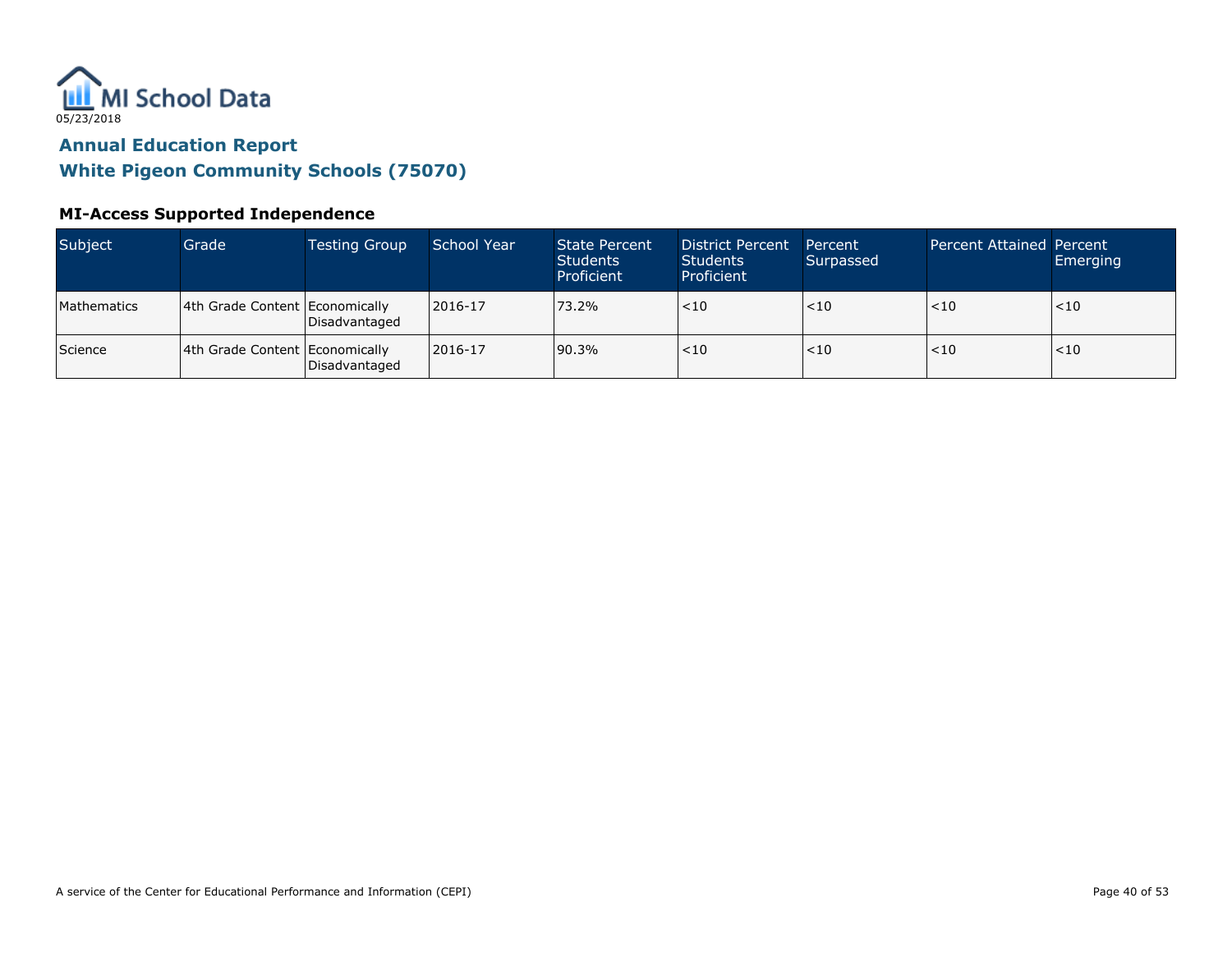

#### **MI-Access Participation**

| Subject<br>School Year<br><b>Testing Group</b><br>Grade' | State Percent<br><b>Students</b><br>Proficient | District Percent Percent<br>Students'<br>Proficient | Surpassed | Percent Attained Percent | <b>Emerging</b> |
|----------------------------------------------------------|------------------------------------------------|-----------------------------------------------------|-----------|--------------------------|-----------------|
|----------------------------------------------------------|------------------------------------------------|-----------------------------------------------------|-----------|--------------------------|-----------------|

No Data to Display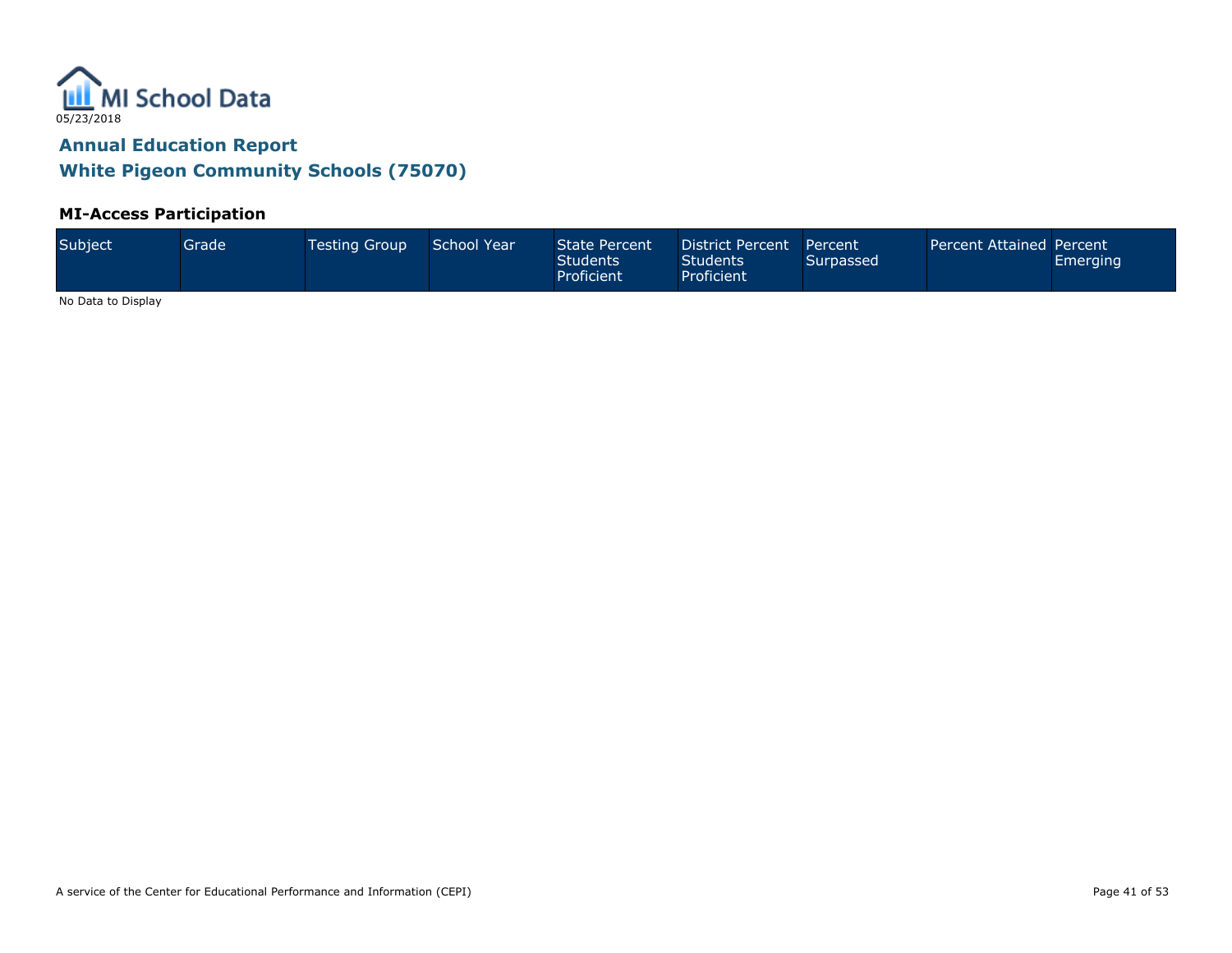

### **White Pigeon Community Schools (75070)**

#### **Accountability Details Subject Data**

| <b>Testing Group</b>                                   | Subject        | State Tested Total State Percent | Proficient | <b>District Tested</b><br><b>Total</b> | <b>District Percent</b><br>Proficient* |
|--------------------------------------------------------|----------------|----------------------------------|------------|----------------------------------------|----------------------------------------|
| All Students                                           | <b>ELA</b>     | 98.6%                            | 49.5%      | 99.5%                                  | 41.2%                                  |
| All Students                                           | Mathematics    | 98.7%                            | 39.1%      | 99.3%                                  | 33.2%                                  |
| All Students                                           | Science        | 97.9%                            | 24.9%      | 100.0%                                 | 20.0%                                  |
| All Students                                           | Social Studies | 97.8%                            | 33.7%      | 99.5%                                  | 29.7%                                  |
| Bottom 30%                                             | <b>ELA</b>     | N/A                              | 3.8%       | N/A                                    | 0.8%                                   |
| Bottom 30%                                             | Mathematics    | N/A                              | 1.5%       | N/A                                    | 0.0%                                   |
| Bottom 30%                                             | Science        | N/A                              | 0.4%       | N/A                                    | 0.0%                                   |
| Bottom 30%                                             | Social Studies | N/A                              | 0.6%       | N/A                                    | 0.0%                                   |
| American Indian or<br>Alaska Native                    | <b>ELA</b>     | 97.6%                            | 40.5%      | N/A                                    | N/A                                    |
| American Indian or<br>Alaska Native                    | Mathematics    | 97.8%                            | 28.8%      | N/A                                    | N/A                                    |
| American Indian or<br>Alaska Native                    | Science        | 96.8%                            | 19.1%      | N/A                                    | N/A                                    |
| American Indian or<br>Alaska Native                    | Social Studies | 96.4%                            | 28.9%      | N/A                                    | N/A                                    |
| Asian                                                  | <b>ELA</b>     | 99.1%                            | 70.5%      | $30$                                   | $30$                                   |
| Asian                                                  | Mathematics    | 99.3%                            | 68.9%      | $30$                                   | $30$                                   |
| Asian                                                  | Science        | 99.1%                            | 41.4%      | N/A                                    | N/A                                    |
| Asian                                                  | Social Studies | 98.9%                            | 51.9%      | $30$                                   | $30$                                   |
| <b>Black or African</b><br>American                    | <b>ELA</b>     | 97.6%                            | 25.0%      | $30$                                   | N/A                                    |
| <b>Black or African</b><br>American                    | Mathematics    | 97.5%                            | 14.2%      | $30$                                   | N/A                                    |
| <b>Black or African</b><br>American                    | Science        | 96.0%                            | 7.0%       | N/A                                    | N/A                                    |
| Black or African<br>American                           | Social Studies | 95.9%                            | 11.2%      | N/A                                    | N/A                                    |
| Hispanic of Any Race ELA                               |                | 98.6%                            | 36.9%      | 100.0%                                 | 35.1%                                  |
| Hispanic of Any Race                                   | Mathematics    | 98.7%                            | 25.1%      | 100.0%                                 | 32.4%                                  |
| Hispanic of Any Race                                   | Science        | 97.7%                            | 13.5%      | $30$                                   | $30$                                   |
| Hispanic of Any Race                                   | Social Studies | 97.8%                            | 21.1%      | $30$                                   | $30$                                   |
| Native Hawaiian or<br><b>Other Pacific</b><br>Islander | <b>ELA</b>     | 97.7%                            | 54.8%      | N/A                                    | N/A                                    |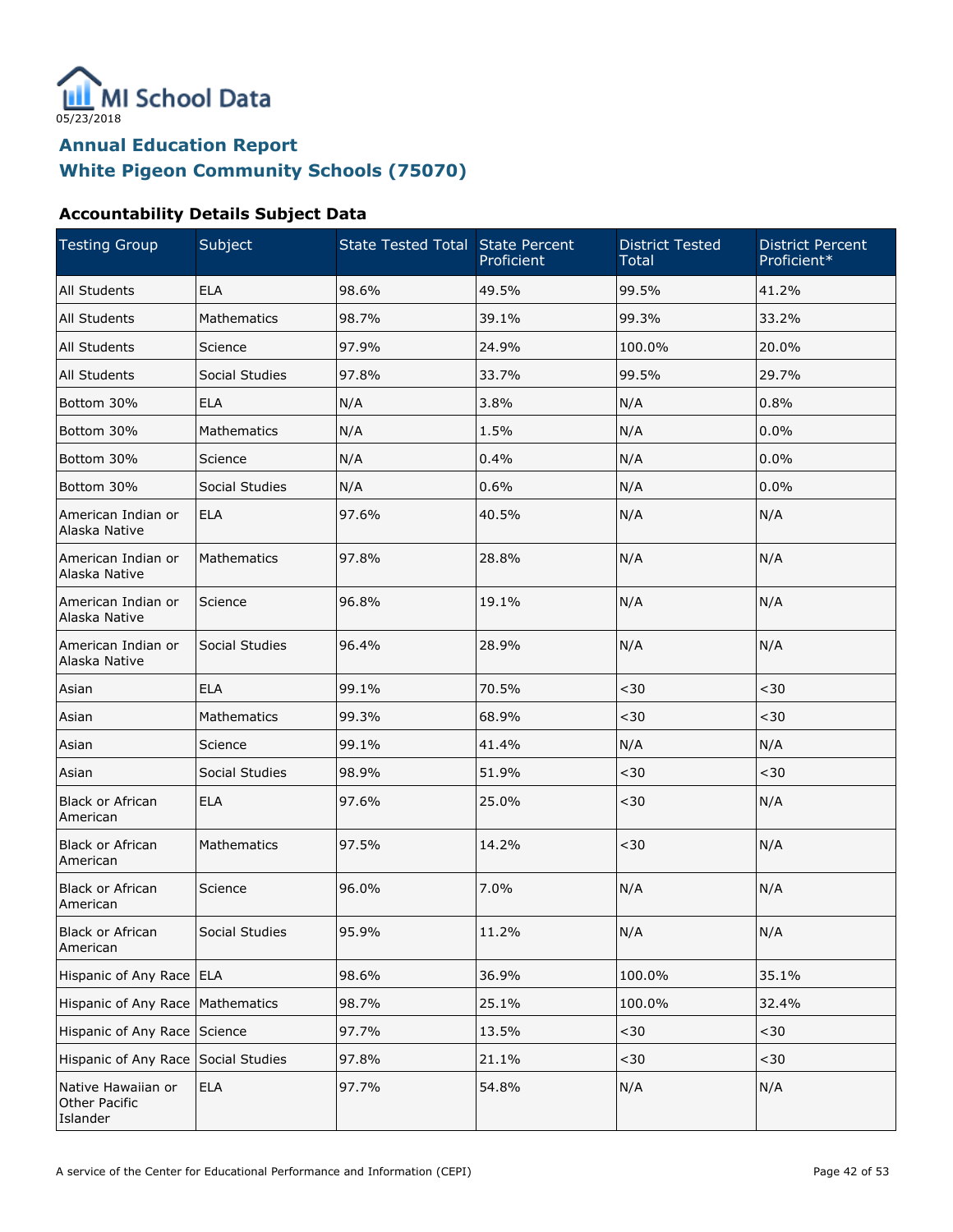

### **White Pigeon Community Schools (75070)**

#### **Accountability Details Subject Data**

| <b>Testing Group</b>                                   | Subject            | <b>State Tested Total State Percent</b> | Proficient | <b>District Tested</b><br><b>Total</b> | <b>District Percent</b><br>Proficient* |
|--------------------------------------------------------|--------------------|-----------------------------------------|------------|----------------------------------------|----------------------------------------|
| Native Hawaiian or<br><b>Other Pacific</b><br>Islander | <b>Mathematics</b> | 98.1%                                   | 43.4%      | N/A                                    | N/A                                    |
| Native Hawaiian or<br>Other Pacific<br>Islander        | Science            | 97.6%                                   | 28.3%      | N/A                                    | N/A                                    |
| Native Hawaiian or<br>Other Pacific<br>Islander        | Social Studies     | 98.1%                                   | 38.8%      | N/A                                    | N/A                                    |
| Two or More Races                                      | <b>ELA</b>         | 98.7%                                   | 46.6%      | $30$                                   | $30$                                   |
| Two or More Races                                      | <b>Mathematics</b> | 98.6%                                   | 35.1%      | $30$                                   | $30$                                   |
| Two or More Races                                      | Science            | 97.7%                                   | 21.9%      | $30$                                   | $30$                                   |
| Two or More Races                                      | Social Studies     | 97.7%                                   | 29.7%      | $30$                                   | $30$                                   |
| White                                                  | <b>ELA</b>         | 98.9%                                   | 56.1%      | 99.7%                                  | 41.9%                                  |
| White                                                  | <b>Mathematics</b> | 99.0%                                   | 45.6%      | 99.5%                                  | 33.4%                                  |
| White                                                  | Science            | 98.4%                                   | 29.7%      | 100.0%                                 | 20.1%                                  |
| White                                                  | Social Studies     | 98.3%                                   | 39.7%      | 99.4%                                  | 29.0%                                  |
| Economically<br>Disadvantaged                          | <b>ELA</b>         | 98.2%                                   | 33.5%      | 99.7%                                  | 37.3%                                  |
| Economically<br>Disadvantaged                          | <b>Mathematics</b> | 98.3%                                   | 23.3%      | 99.7%                                  | 27.2%                                  |
| Economically<br>Disadvantaged                          | Science            | 97.2%                                   | 13.0%      | 100.0%                                 | 17.7%                                  |
| Economically<br>Disadvantaged                          | Social Studies     | 97.0%                                   | 18.3%      | 100.0%                                 | 31.0%                                  |
| English Learners                                       | <b>ELA</b>         | 98.6%                                   | 24.0%      | $30$                                   | $30$                                   |
| English Learners                                       | <b>Mathematics</b> | 99.0%                                   | 23.0%      | $30$                                   | $30$                                   |
| English Learners                                       | Science            | 98.4%                                   | 5.0%       | $<$ 30 $\,$                            | $30$                                   |
| <b>English Learners</b>                                | Social Studies     | 98.2%                                   | 7.8%       | N/A                                    | N/A                                    |
| Students With<br><b>Disabilities</b>                   | <b>ELA</b>         | 97.5%                                   | 26.0%      | 100.0%                                 | 19.1%                                  |
| Students With<br><b>Disabilities</b>                   | Mathematics        | 97.9%                                   | 20.7%      | 100.0%                                 | 14.3%                                  |
| Students With<br><b>Disabilities</b>                   | Science            | 96.9%                                   | 15.8%      | $<$ 30 $\,$                            | $30$                                   |
| Students With<br><b>Disabilities</b>                   | Social Studies     | 95.9%                                   | 14.2%      | $30$                                   | $30$                                   |

Note: 1062 Recently arrived LEP students took part in the State's WIDA instead of the M-STEP/MME/MI-Access.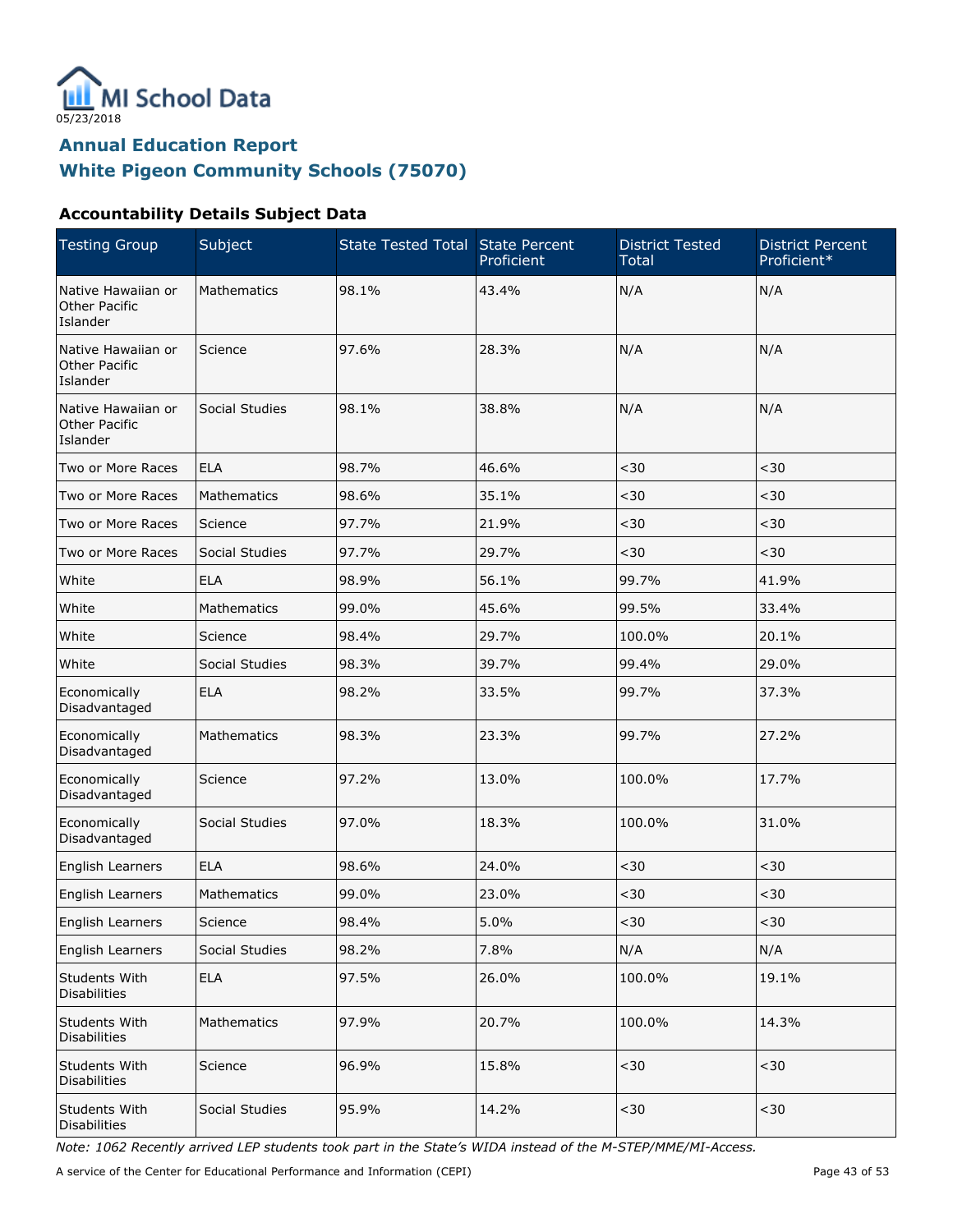

### **White Pigeon Community Schools (75070)**

#### **Accountability Details Graduation Data**

| <b>Student Group</b>                      | Statewide | <b>District</b> |
|-------------------------------------------|-----------|-----------------|
| All Students                              | 79.65%    | 90.20%          |
| American Indian or Alaska Native          | 66.57%    | N/A             |
| Asian                                     | 90.20%    | 100.00%         |
| <b>Black or African American</b>          | 67.36%    | N/A             |
| Hispanic of Any Race                      | 72.60%    | 100.00%         |
| Native Hawaiian or Other Pacific Islander | 77.68%    | N/A             |
| Two or More Races                         | 73.67%    | 100.00%         |
| White                                     | 83.38%    | 89.13%          |
| Female                                    | 83.46%    | N/A             |
| Male                                      | 76.04%    | N/A             |
| Economically Disadvantaged                | 67.10%    | 81.48%          |
| English Learners                          | 72.11%    | N/A             |
| <b>Students With Disabilities</b>         | 55.35%    | 66.67%          |
| Shared Educational Entity                 | N/A       | N/A             |
| Bottom 30%                                | N/A       | N/A             |

\* All data based on students enrolled for a full academic year.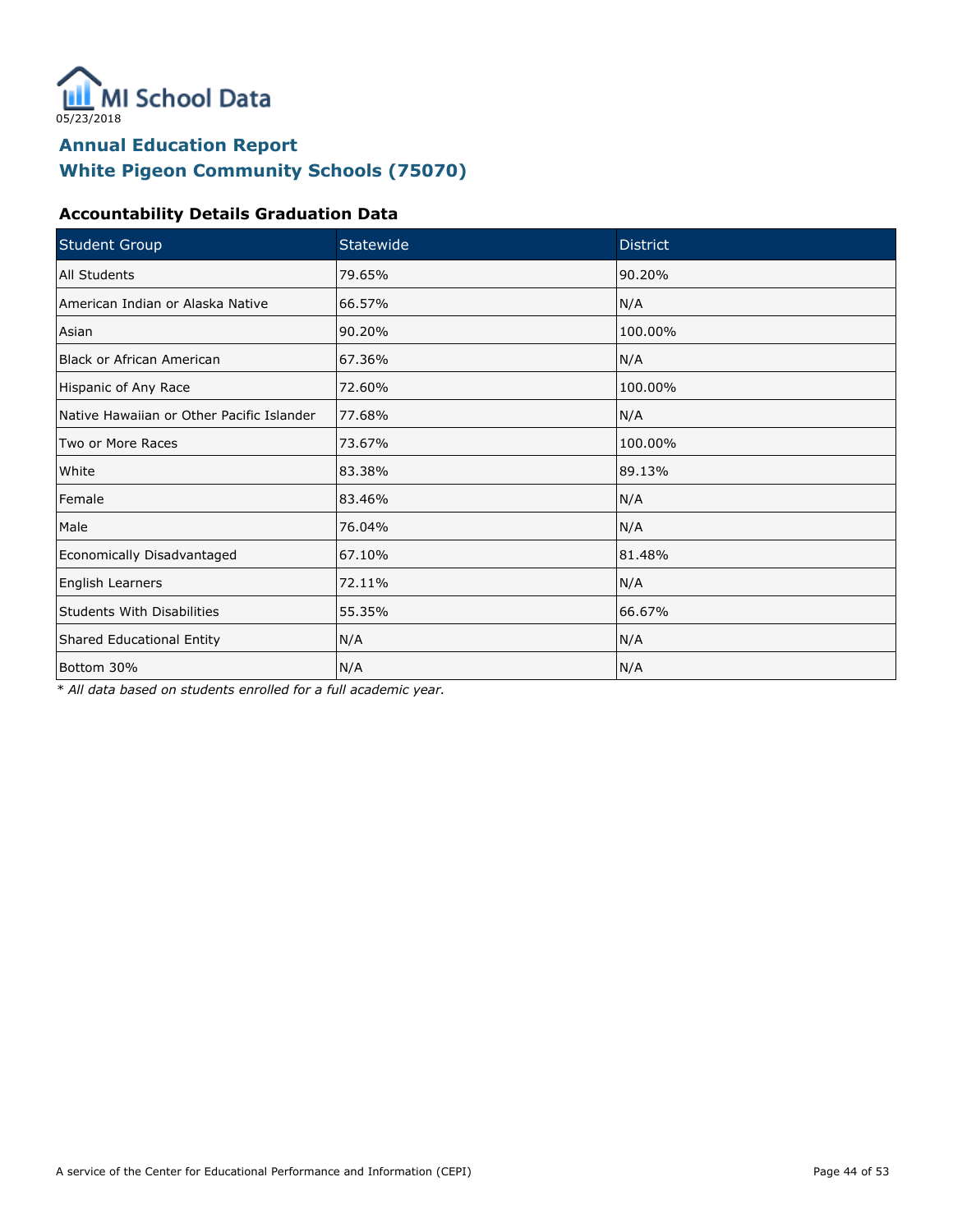

### **White Pigeon Community Schools (75070)**

#### **Accountability Details Attendance Data**

| <b>Student Group</b> | Statewide <sup>1</sup> | District |
|----------------------|------------------------|----------|
| All Students         | 84.41%                 | 86.40%   |

\* All data based on students enrolled for a full academic year.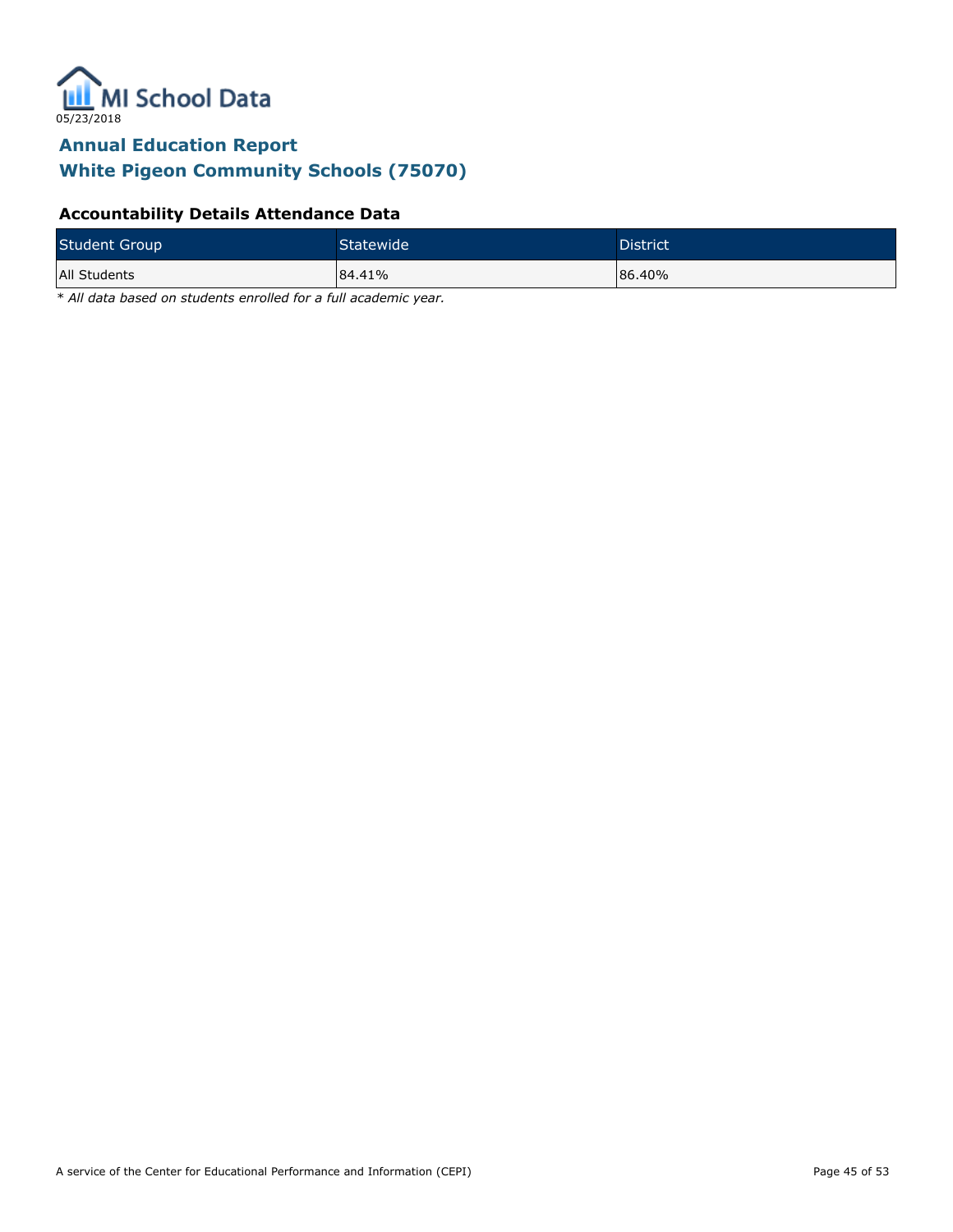

#### **Accountability Index Data**

| School Name                               | Proficiency<br>Index Value | Growth Index<br>Value | Graduation Rate EL Progress<br>Index Value | Index Value | School<br>Quality/Student Participation<br>Success Index<br>Value | General<br>Index Value | <b>EL Participation</b><br>Index Value | Overall Index<br>Value |
|-------------------------------------------|----------------------------|-----------------------|--------------------------------------------|-------------|-------------------------------------------------------------------|------------------------|----------------------------------------|------------------------|
| Central<br>Elementary School              | 159.12                     | 89.27                 | N/A                                        | N/A         | 90.14                                                             | 100.00                 | N/A                                    | 78.62                  |
| White Pigeon Jr/Sr   71.50<br>High School |                            | 70.18                 | 197.75                                     | N/A         | 77.26                                                             | 100.00                 | N/A                                    | 75.49                  |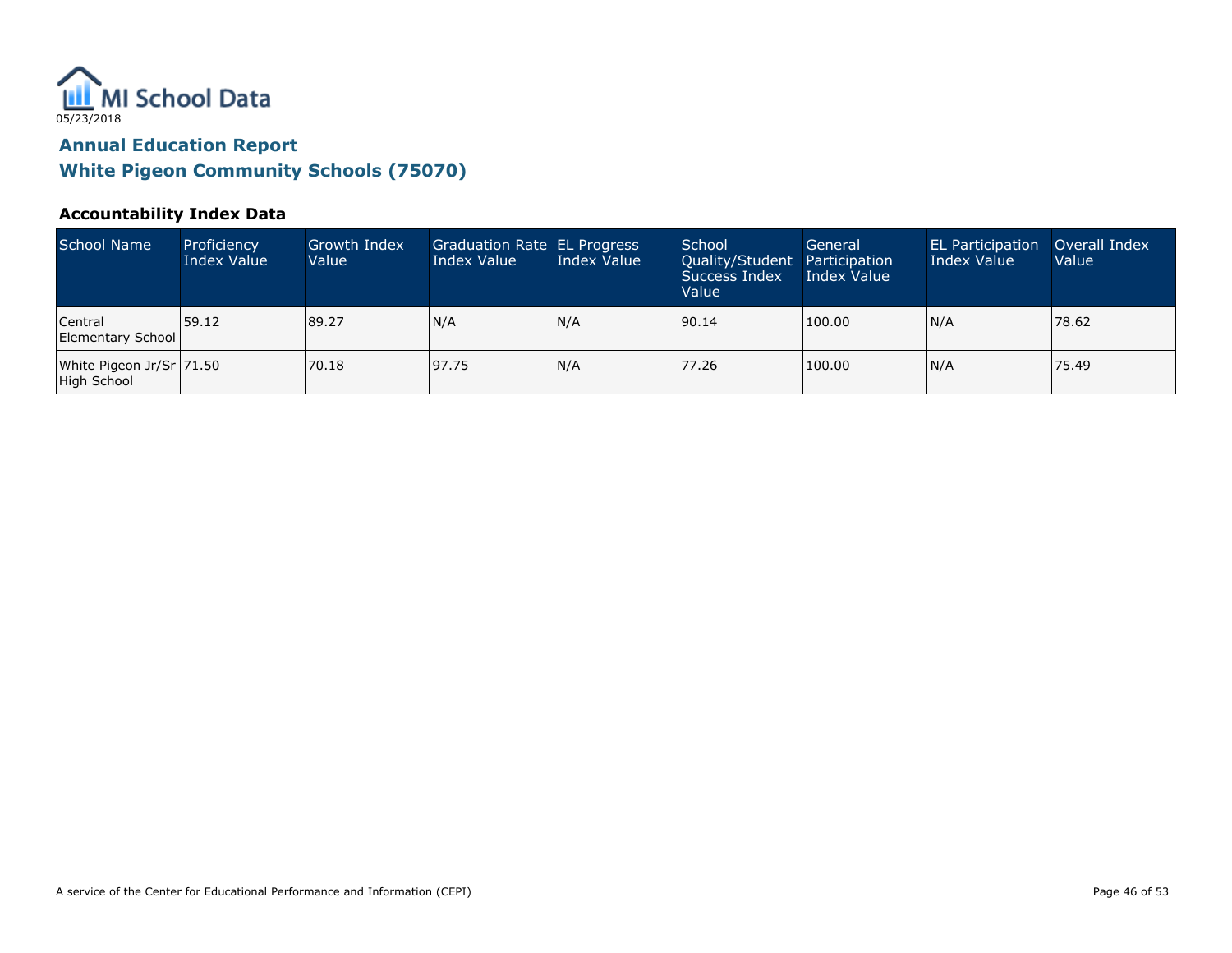

### **White Pigeon Community Schools (75070)**

#### **Teacher Quality - Qualification**

|                                                                                                                                                               | Other        | B.A. | M.A. | P.H.D.   |
|---------------------------------------------------------------------------------------------------------------------------------------------------------------|--------------|------|------|----------|
| Professional<br>Qualifications of All Public<br>Elementary and<br>Secondary School<br>Teachers in the District                                                |              | 28   | 18   | $\Omega$ |
| Professional<br>Qualifications of All Public<br>Elementary and<br>Secondary School<br>Teachers in the District<br>(White Pigeon Jr/Sr High<br>School - 04502) |              | 13   | 11   | $\Omega$ |
| Professional<br>Qualifications of All Public<br>Elementary and<br>Secondary School<br>Teachers in the District<br>Central Elementary)<br>School - 04503)      | <sup>0</sup> | 15   |      | $\Omega$ |

Professional Qualifications are defined by the State and may include information such as the degrees of public school teachers (e.g., percentage of teachers with Bachelors Degrees or Masters Degrees) or the percentage of fully certified teachers

#### **Teacher Quality - Class**

|                                                                                                                                                                             | District Aggregate | High-Poverty Schools | Low-Poverty Schools |
|-----------------------------------------------------------------------------------------------------------------------------------------------------------------------------|--------------------|----------------------|---------------------|
| Percentage of Core Academic<br>Subject Elementary and<br>Secondary School Classes not<br>Taught by Highly Qualified<br><b>Teachers</b>                                      | $0.0\%$            | $0.0\%$              | N/A                 |
| Percentage of Core Academic<br>Subject Elementary and<br>Secondary School Classes not<br>Taught by Highly Qualified<br>Teachers (White Pigeon Jr/Sr<br>High School - 04502) | $0.0\%$            | $0.0\%$              | N/A                 |
| Percentage of Core Academic<br>Subject Elementary and<br>Secondary School Classes not<br>Taught by Highly Qualified<br>Teachers (Central Elementary<br>School - 04503)      | $0.0\%$            | N/A                  | N/A                 |

#### **Teacher Quality - Provisional**

|                                                                                                                     | Certification Percent |
|---------------------------------------------------------------------------------------------------------------------|-----------------------|
| Percentage of Public Elementary and Secondary School Teachers 14.9%<br>in the District with Emergency Certification |                       |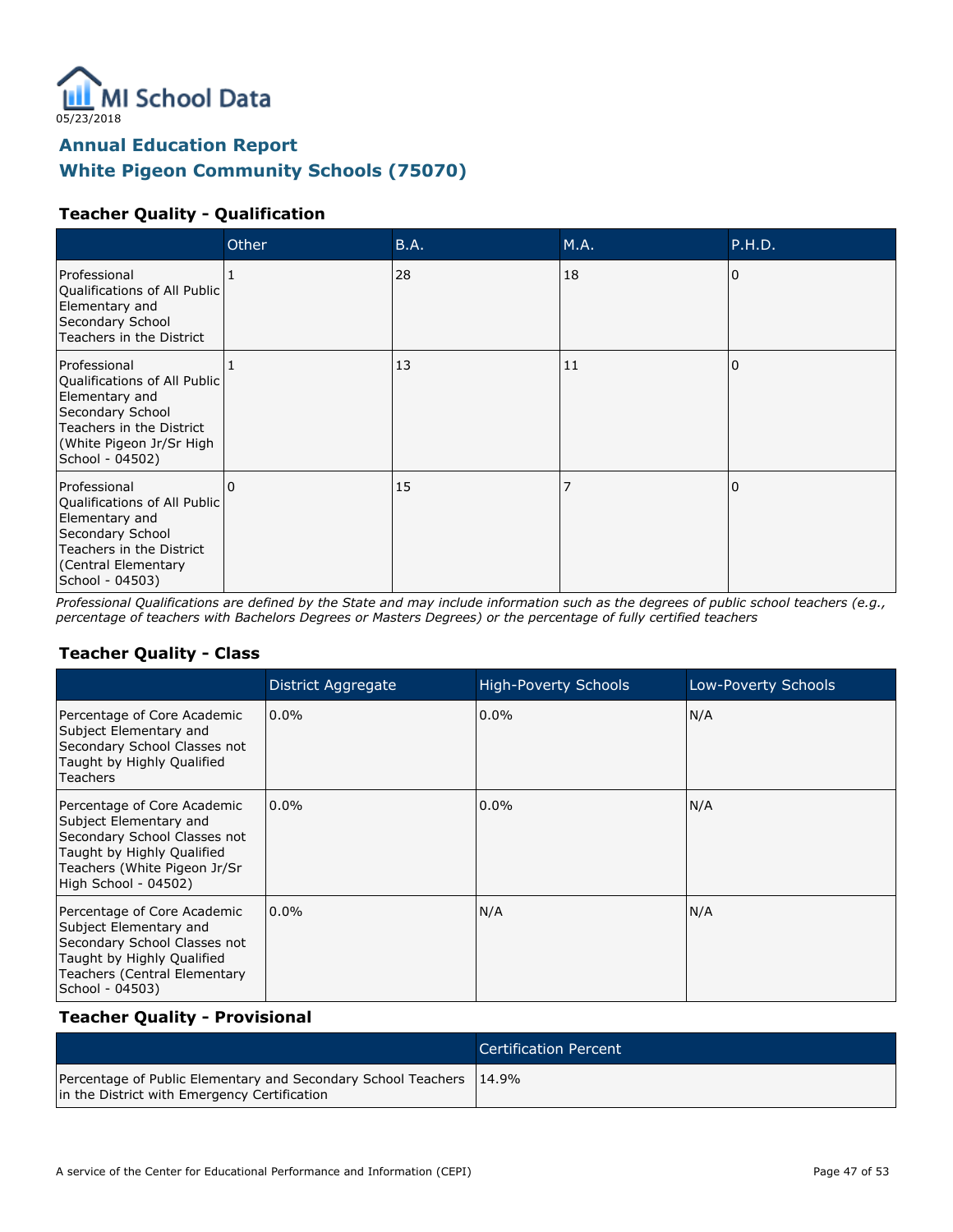

### **White Pigeon Community Schools (75070)**

#### **Teacher Quality - Provisional**

|                                                                                                                                                                   | Certification Percent |
|-------------------------------------------------------------------------------------------------------------------------------------------------------------------|-----------------------|
| Percentage of Public Elementary and Secondary School Teachers<br>in the District with Emergency Certification (White Pigeon Jr/Sr<br>High School - 04502)         | 12.0%                 |
| <b>Percentage of Public Elementary and Secondary School Teachers 18.2%</b><br>in the District with Emergency Certification (Central Elementary<br>School - 04503) |                       |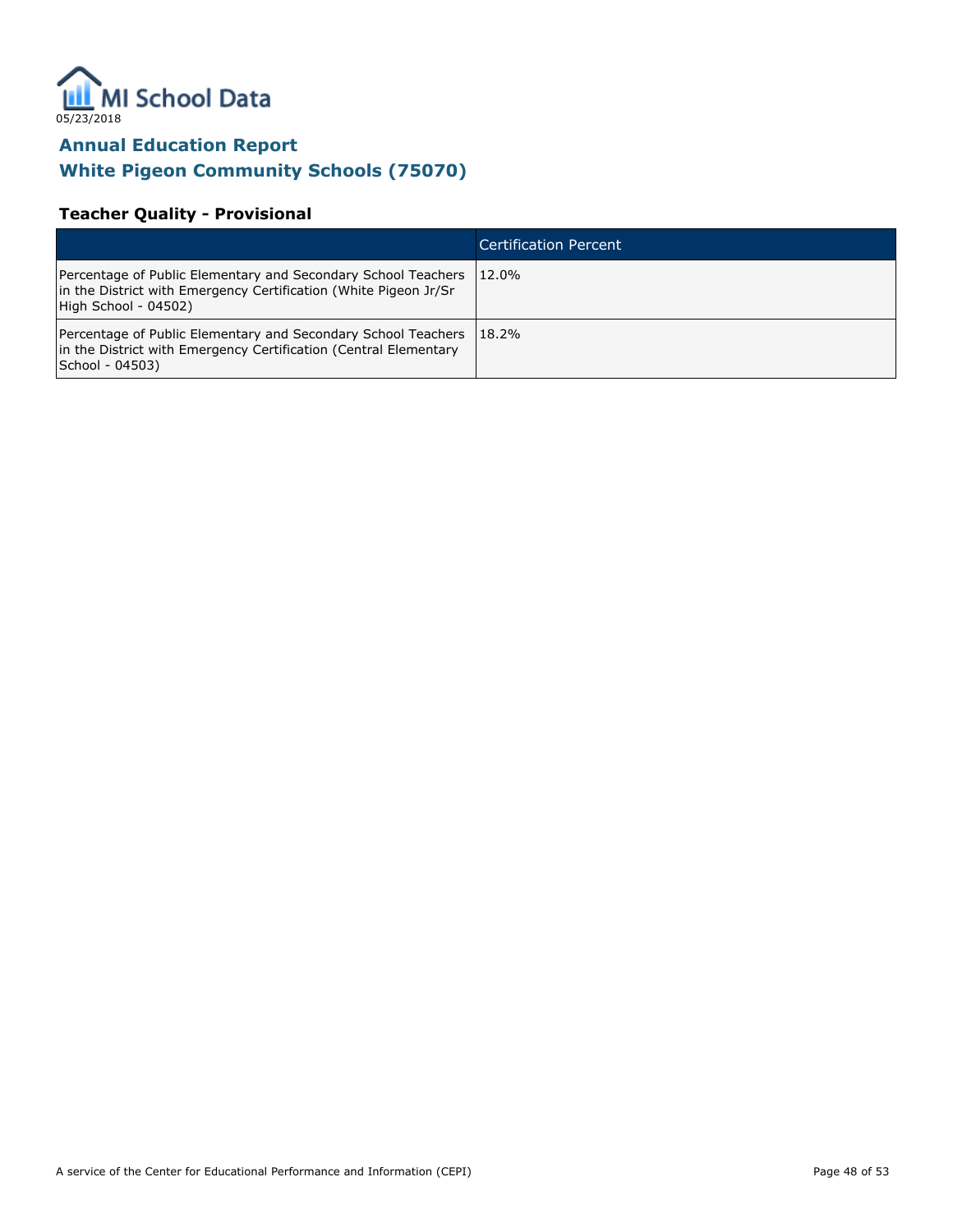

#### **NAEP Grade 4 Math**

|                                                                                                                                                                                                    | Percent of<br><b>Students</b>                                | Percent below<br><b>Basic</b>                         | Percent Basic                                          | Percent Proficient                                    | Percent Advanced                                    |
|----------------------------------------------------------------------------------------------------------------------------------------------------------------------------------------------------|--------------------------------------------------------------|-------------------------------------------------------|--------------------------------------------------------|-------------------------------------------------------|-----------------------------------------------------|
| All Students                                                                                                                                                                                       | 100                                                          | 25                                                    | 39                                                     | 28                                                    | 7                                                   |
| Male<br>Female                                                                                                                                                                                     | 50<br>50                                                     | 25<br>25                                              | 39<br>42                                               | 28<br>26                                              | 7<br>6                                              |
| National Lunch<br>Program Eligibility<br>Eligible<br>Not Eligible<br>Info not available                                                                                                            | 48<br>43<br>$\mathbf{1}$                                     | 40<br>12<br>$\ddagger$                                | 42<br>36<br>$\ddagger$                                 | 17<br>39<br>$\ddagger$                                | 2<br>13<br>$\ddagger$                               |
| Race/Ethnicity<br>White<br><b>Black or African</b><br>American<br>Hispanic<br>Asian<br>American Indian or<br>Alaska Native<br>Native Hawaiian or<br>Other Pacific<br>Islander<br>Two or More Races | 65<br>17<br>8<br>5<br>8#8225<br>$\ddagger$<br>$\overline{4}$ | 17<br>55<br>39<br>9<br>$\ddagger$<br>$\ddagger$<br>24 | 41<br>36<br>43<br>21<br>$\ddagger$<br>$\ddagger$<br>37 | 34<br>9<br>15<br>42<br>$\ddagger$<br>$\ddagger$<br>26 | 8<br>1<br>4<br>28<br>$\ddagger$<br>$\ddagger$<br>12 |
| Student classified as<br>having a disability<br><b>SD</b><br>Not SD                                                                                                                                | 11<br>89                                                     | 59<br>21                                              | 28<br>40                                               | 11<br>30                                              | 2<br>8                                              |
| Student is an English<br>Language Learner<br>ELL<br>Not ELL                                                                                                                                        | 8<br>92                                                      | 41<br>24                                              | 40<br>39                                               | 16<br>29                                              | 2<br>8                                              |

‡ Reporting Standards not met. Note: Observed differences are not necessarily statistically significant. Detail may not sum to total because of rounding. SOURCE: U.S. Department of Education. Institute for Education Sciences. National Center for Education Statistics. National Assessment of Educational Progress (NAEP) 2017 Mathematics Achievement.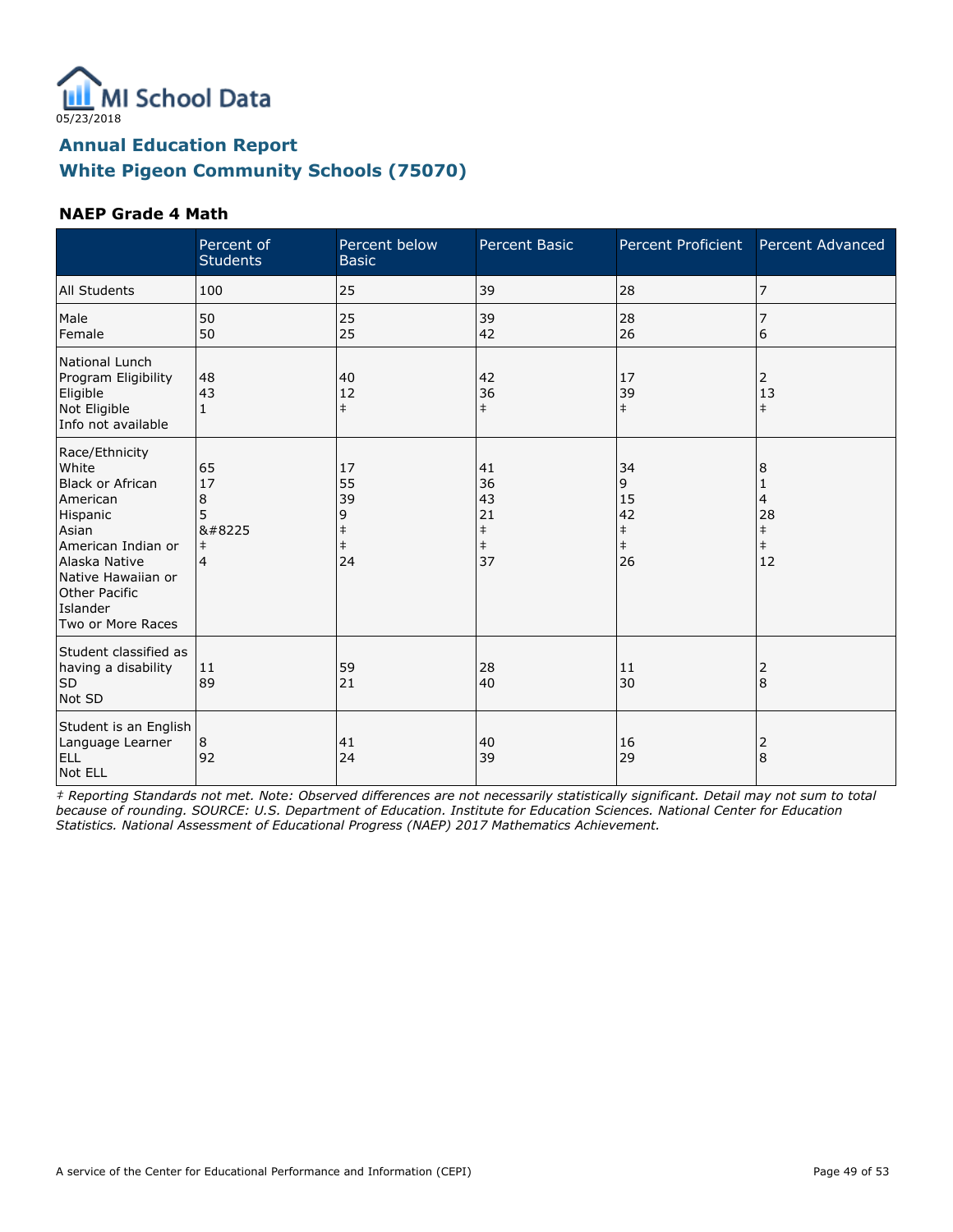

#### **NAEP Grade 8 Math**

|                                                                                                                                                                                                           | Percent of<br><b>Students</b> | Percent below<br><b>Basic</b>                          | Percent Basic                                          | Percent Proficient                                    | Percent Advanced                                               |
|-----------------------------------------------------------------------------------------------------------------------------------------------------------------------------------------------------------|-------------------------------|--------------------------------------------------------|--------------------------------------------------------|-------------------------------------------------------|----------------------------------------------------------------|
| All Students                                                                                                                                                                                              | 100                           | 33                                                     | 35                                                     | 22                                                    | 9                                                              |
| Male<br>Female                                                                                                                                                                                            | 51<br>49                      | 35<br>32                                               | 34<br>37                                               | 21<br>23                                              | 10<br>$\overline{7}$                                           |
| National Lunch<br>Program Eligibility<br>Eligible<br>Not Eligible<br>Info not available                                                                                                                   | 41<br>58                      | 52<br>20<br>$\ddagger$                                 | 32<br>38<br>$\ddagger$                                 | 13<br>29<br>$\ddagger$                                | 2<br>13<br>$\pm$                                               |
| Race/Ethnicity<br>White<br><b>Black or African</b><br>American<br>Hispanic<br>Asian<br>American Indian or<br>Alaska Native<br>Native Hawaiian or<br><b>Other Pacific</b><br>Islander<br>Two or More Races | 71<br>15<br>$\ddagger$        | 26<br>67<br>48<br>13<br>$\ddagger$<br>$\ddagger$<br>40 | 38<br>24<br>36<br>23<br>$\ddagger$<br>$\ddagger$<br>38 | 27<br>8<br>12<br>27<br>$\ddagger$<br>$\ddagger$<br>16 | 10<br>$\mathbf{1}$<br>3<br>38<br>$\ddagger$<br>$\ddagger$<br>6 |
| Student classified as<br>having a disability<br><b>SD</b><br>Not SD                                                                                                                                       | 46<br>58                      | 45<br>20                                               | 37<br>38                                               | 15<br>29                                              | 3<br>13                                                        |
| Student is an English<br>Language Learner<br><b>ELL</b><br>Not ELL                                                                                                                                        | 6<br>94                       | 75<br>31                                               | 23<br>26                                               | 2<br>24                                               | $\#$<br>9                                                      |

‡ Reporting Standards not met. NOTE: Observed differences are not necessarily statistically significant. Detail may not sum to total because of rounding. SOURCE: U.S. Department of Education. Institute for Education Sciences. National Center for Education Statistics. National Assessment of Educational Progress (NAEP) 2017 Mathematics Achievement.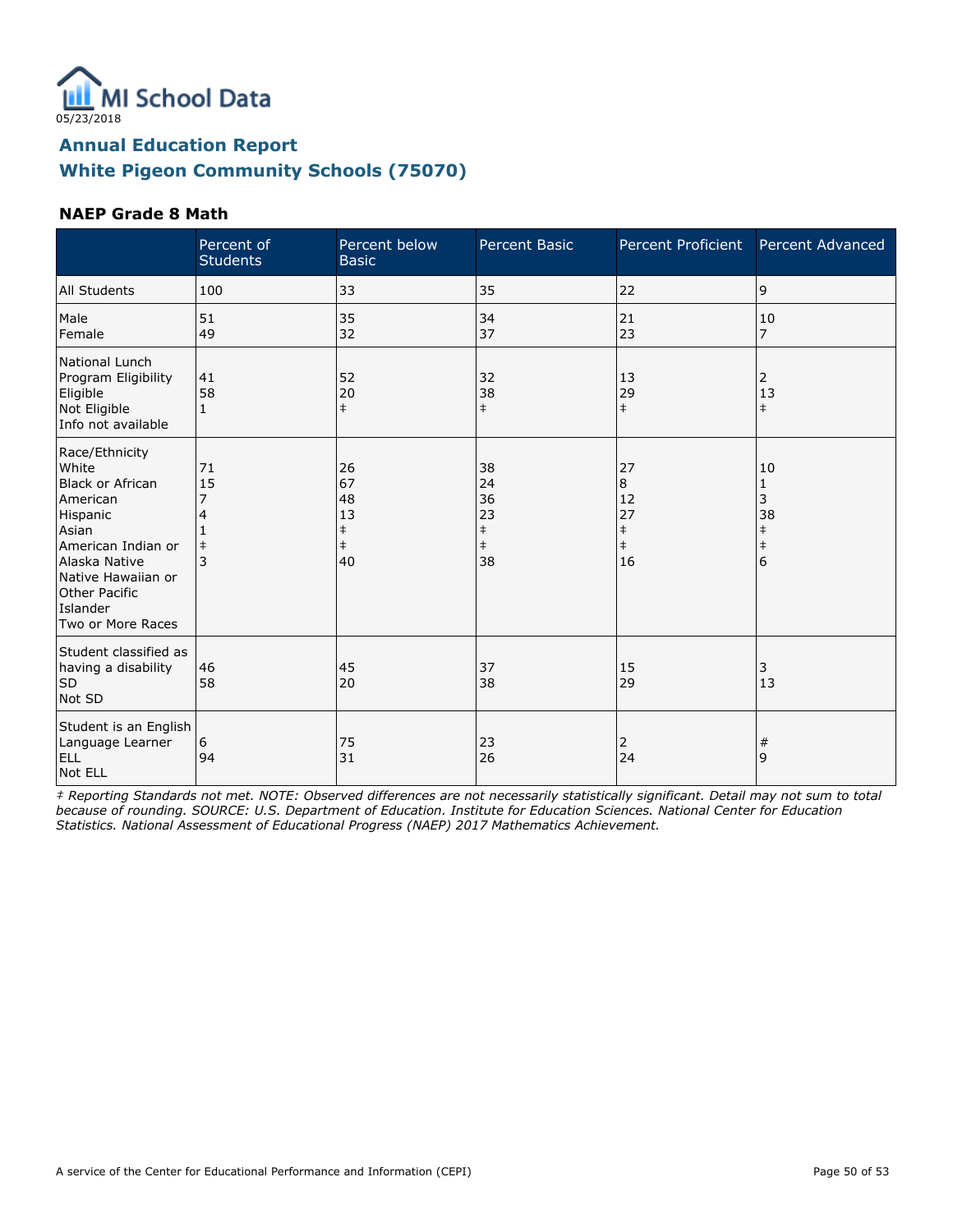

#### **NAEP Grade 4 Reading**

|                                                                                                                                                                                                    | Percent of<br><b>Students</b>    | Percent below<br><b>Basic</b>                          | <b>Percent Basic</b>                                   | Percent Proficient                                    | Percent Advanced                                    |
|----------------------------------------------------------------------------------------------------------------------------------------------------------------------------------------------------|----------------------------------|--------------------------------------------------------|--------------------------------------------------------|-------------------------------------------------------|-----------------------------------------------------|
| <b>All Students</b>                                                                                                                                                                                | 100                              | 33                                                     | 35                                                     | 22                                                    | 9                                                   |
| Male<br>Female                                                                                                                                                                                     | 51<br>49                         | 35<br>32                                               | 34<br>37                                               | 21<br>23                                              | 10<br>$\overline{7}$                                |
| National Lunch<br>Program Eligibility<br>Eligible<br>Not Eligible<br>Info not available                                                                                                            | 41<br>58<br>$\mathbf{1}$         | 52<br>20<br>$\ddagger$                                 | 32<br>38<br>$\ddagger$                                 | 13<br>29<br>$\ddagger$                                | 2<br>13<br>$\ddagger$                               |
| Race/Ethnicity<br>White<br><b>Black or African</b><br>American<br>Hispanic<br>Asian<br>American Indian or<br>Alaska Native<br>Native Hawaiian or<br>Other Pacific<br>Islander<br>Two or More Races | 71<br>15<br>4<br>$\ddagger$<br>3 | 26<br>67<br>48<br>13<br>$\ddagger$<br>$\ddagger$<br>40 | 38<br>24<br>36<br>23<br>$\ddagger$<br>$\ddagger$<br>38 | 27<br>8<br>12<br>27<br>$\ddagger$<br>$\ddagger$<br>16 | 10<br>1<br>3<br>38<br>$\ddagger$<br>$\ddagger$<br>6 |
| Student classified as<br>having a disability<br><b>SD</b><br>Not SD                                                                                                                                | 46<br>58                         | 45<br>20                                               | 37<br>38                                               | 15<br>29                                              | 3<br>13                                             |
| Student is an English<br>Language Learner<br>ELL<br>Not ELL                                                                                                                                        | 6<br>94                          | 75<br>31                                               | 23<br>36                                               | 2<br>24                                               | #<br>9                                              |

# Rounds to zero

‡ Reporting Standards not met. NOTE: Observed differences are not necessarily statistically significant. Detail may not sum to total because of rounding. SOURCE: U.S. Department of Education, Institute of Education Sciences, National Center for Education Statistics, National Assessment of Educational Progress (NAEP), 2017 Reading Assessment.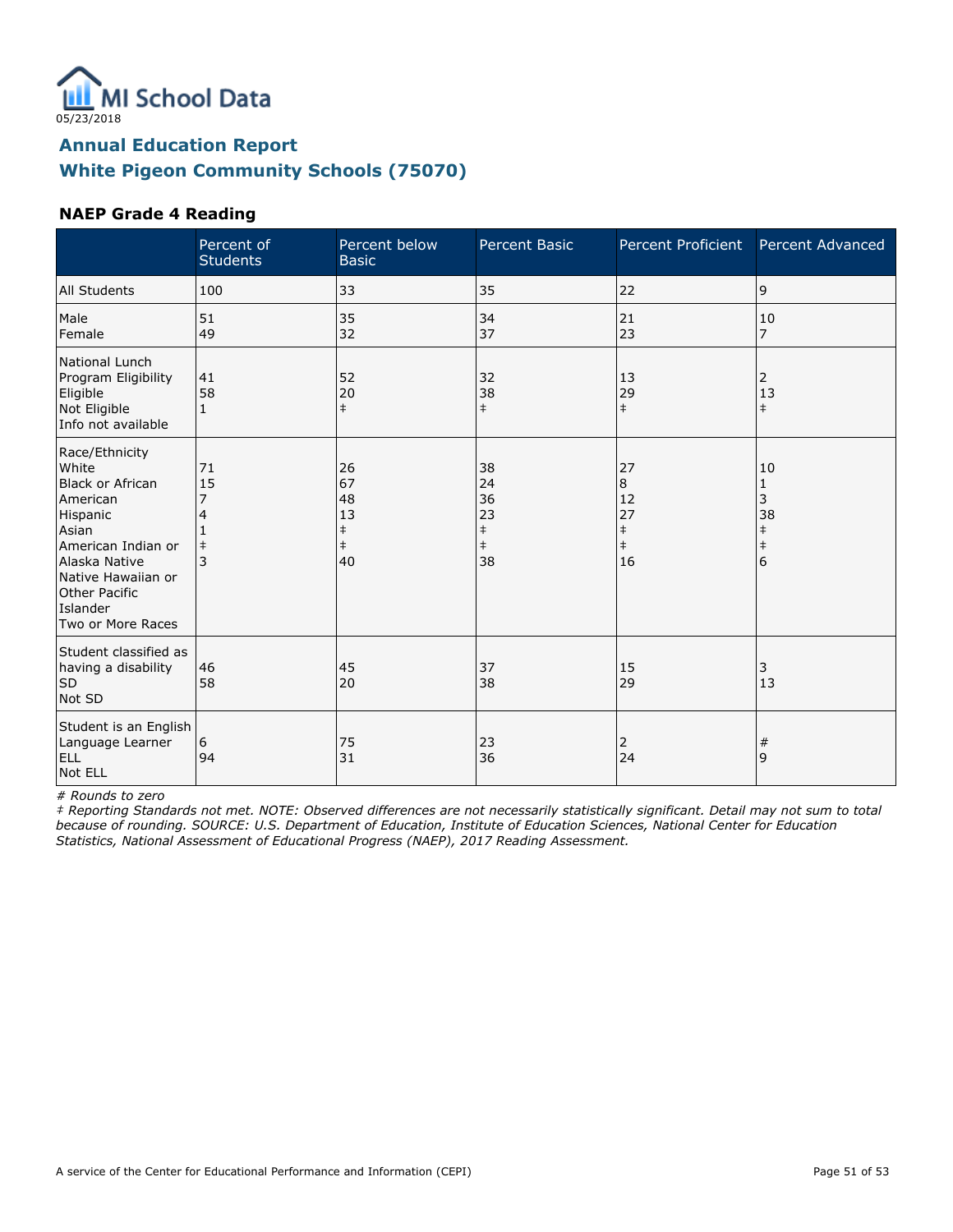

#### **NAEP Grade 8 Reading**

|                                                                                                                                                                                          | Percent of<br><b>Students</b> | Percent below<br><b>Basic</b>                          | <b>Percent Basic</b>                                   | Percent Proficient                                    | Percent Advanced                                    |
|------------------------------------------------------------------------------------------------------------------------------------------------------------------------------------------|-------------------------------|--------------------------------------------------------|--------------------------------------------------------|-------------------------------------------------------|-----------------------------------------------------|
| <b>All Students</b>                                                                                                                                                                      | 100                           | 33                                                     | 35                                                     | 22                                                    | 9                                                   |
| Male<br>Female                                                                                                                                                                           | 51<br>49                      | 35<br>32                                               | 34<br>37                                               | 21<br>23                                              | 10<br>$\overline{7}$                                |
| National Lunch<br>Program Eligibility<br>Eligible<br>Not Eligible<br>Info not available                                                                                                  | 41<br>58<br>$\mathbf{1}$      | 52<br>20<br>$\ddagger$                                 | 32<br>38<br>$\ddagger$                                 | 13<br>29<br>$\ddagger$                                | 2<br>13<br>$\ddagger$                               |
| Race/Ethnicity<br>White<br><b>Black or Afican</b><br>American<br>Hispanic<br>Asian/Native<br>Hawaiian or Pacific<br>Islander<br>American Indian or<br>Alaska Native<br>Two or More Races | 71<br>15<br>$\ddagger$<br>3   | 26<br>67<br>48<br>13<br>$\ddagger$<br>$\ddagger$<br>40 | 38<br>24<br>36<br>23<br>$\ddagger$<br>$\ddagger$<br>38 | 27<br>8<br>12<br>27<br>$\ddagger$<br>$\ddagger$<br>16 | 10<br>1<br>3<br>38<br>$\ddagger$<br>$\ddagger$<br>6 |
| Student classified as<br>having a disability<br><b>SD</b><br>Not SD                                                                                                                      | 46<br>58                      | 45<br>20                                               | 37<br>38                                               | 15<br>29                                              | 3<br>13                                             |
| Student is an English<br>Language Learner<br><b>ELL</b><br>Not ELL                                                                                                                       | 6<br>94                       | 75<br>31                                               | 23<br>36                                               | 2<br>24                                               | #<br>9                                              |

# Rounds to zero

‡ Reporting Standards not met. NOTE: Observed differences are not necessarily statistically significant. Detail may not sum to total because of rounding. SOURCE: U.S. Department of Education, Institute of Education Sciences, National Center for Education Statistics, National Assessment of Educational Progress (NAEP), 2017 Reading Assessment.